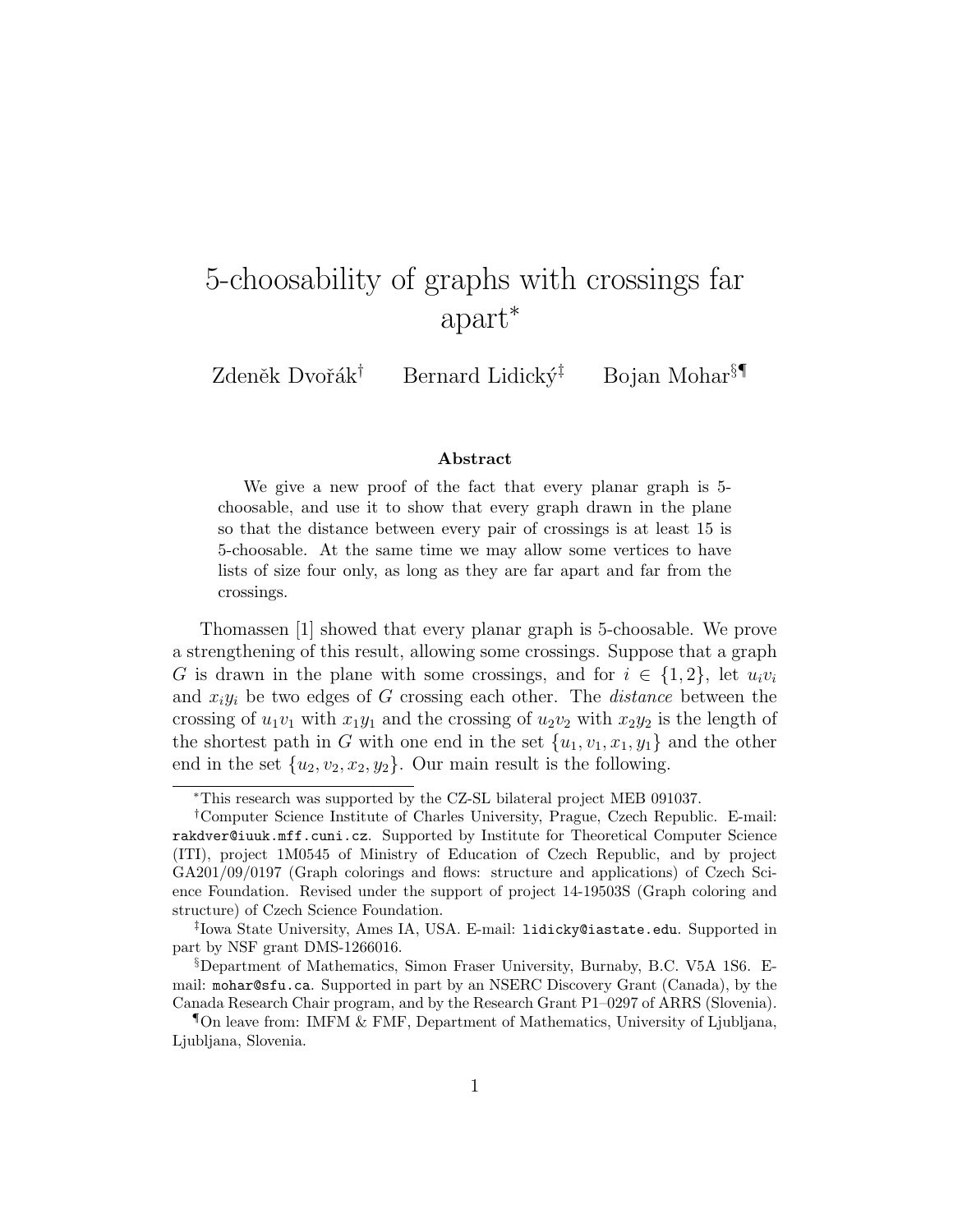**Theorem 1.** Every graph drawn in the plane so that the distance between every pair of crossings is at least 15 is 5-choosable.

Let us recall that a *list assignment L* for  $G$  is a function that assigns to each vertex of G a set  $L(v)$ , called the *list of admissible colors* for v. An L-coloring is a choice of a color  $\varphi(v) \in L(v)$  for each  $v \in V(G)$  such that no two adjacent vertices receive the same color. The graph is  $k$ -choosable if it admits an L-coloring for every list assignment L with  $|L(v)| \geq k$  for every  $v \in V(G)$ .

The main idea of Thomassen's beautiful proof of 5-choosability of planar graphs is to establish the following more general statement.

**Theorem 2** (Thomassen [1]). Let G be a plane graph with the outer face F, xy an edge of F, and L a list assignment such that  $|L(v)| \geq 5$  for  $v \in$  $V(G) \setminus V(F)$ ,  $|L(v)| \geq 3$  for  $v \in V(F) \setminus \{x, y\}$ ,  $|L(x)| = |L(y)| = 1$  and  $L(x) \neq L(y)$ . Then G is L-colorable.

Let us note that the lists of x and y of size 1 give a precoloring of a path of length 1 in the outer face of G. Naturally, one might try to prove Theorem 1 by showing a variant of Theorem 2 allowing distant crossings. Unfortunately, almost any attempt to alter the statement of Theorem 2 (e.g., by allowing more than two vertices to be precolored, allowing lists of size 2 subject to some constraints, allowing some crossings in the drawing, etc.) fails with infinitely many counterexamples. To overcome this obstacle, we give a new proof of 5-choosability of planar graphs, see Theorem 6 in Section 1, which turns out to be more robust with respect to some strengthenings of the planar 5-choosability theorem. The proof of Theorem 6 is inspired by Thomassen's proof [2] of 3-choosability of planar graphs of girth 5.

In the course of the proof of Theorem 1, it is convenient to allow in addition to crossings also some other irregularities, such as vertices with fewer than 5 available colors. Hence, we actually obtain the following stronger statement (the distance between a vertex z and a crossing of edges uv and xy is the length of the shortest path from z to  $\{u, v, x, y\}$ .

**Theorem 3.** Let G be a graph drawn in the plane with some crossings and let  $N \subset V(G)$  be a set of vertices such that the distance between any pair of crossed edges is at least 15, the distance between any crossing and a vertex in  $N$  is at least 13, and the distance between any two vertices in  $N$  is at least 11. Then G is L-colorable for any list assignment L such that  $|L(v)| = 4$  for  $v \in N$  and  $|L(v)| \geq 5$  for  $v \in V(G) \setminus N$ .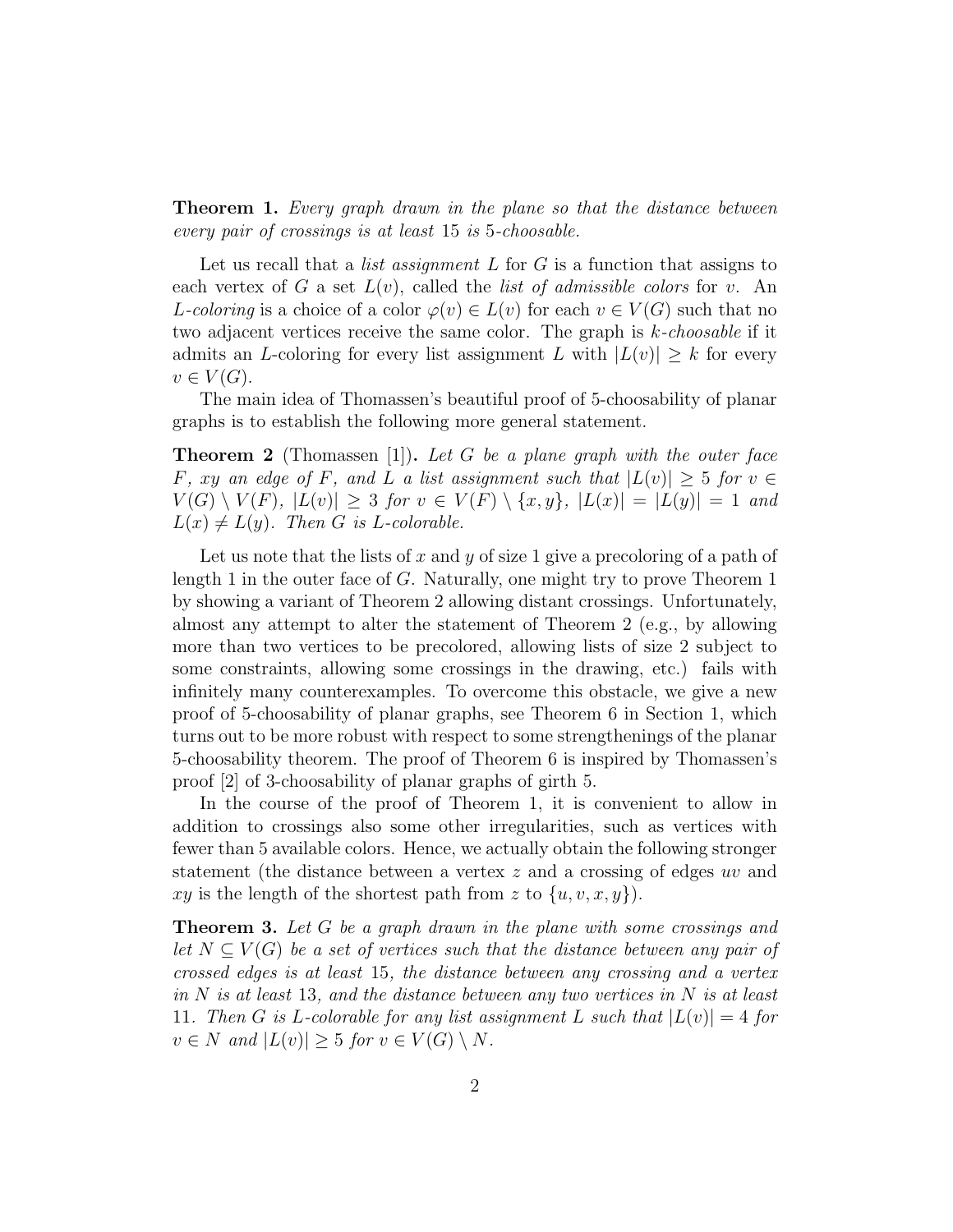Some distance condition on the crossings in Theorem 1 is necessary, even if we allow only three crossings, as shown by  $K_6$ . On the other hand, it was proved in [3] and independently also in [4] that the distance requirement is not needed, if we have at most two crossings. The inductive proof of Theorem 3 involves a stronger inductive hypothesis that is stated later as Theorem 7 and in particular also implies the above-mentioned result from [3, 4], see Section 3.

**Theorem 4** ([3, 4]). Every graph whose crossing number is at most two is 5-choosable.

The proof of Theorem 4 is given at the end of Section 3. Another special case of Theorem 3 is the following.

**Theorem 5.** Let G be a planar graph and  $N \subseteq V(G)$  a set of vertices such that the distance between any pair of vertices in  $N$  is at least 11. Then  $G$ is L-colorable for any list assignment L such that  $|L(v)| = 4$  for  $v \in N$  and  $|L(v)| \geq 5$  for  $v \in V(G) \setminus N$ .

The last result is motivated by the result of Voigt [5] showing that not all planar graphs are 4-choosable. Furthermore, it is related to the following problem of Albertson [6]:

**Problem 1.** Does there exist a constant d such that whenever G is a planar graph with list assignment L that gives a list of size one or five to each vertex and the distance between any pair of vertices with list of size one is at least d, then G is L-colorable?

Building upon the ideas of this paper, we were able to give a positive answer to this problem, which we present in a separate paper [7].

We start with giving the new proof of 5-choosability of planar graphs in Section 1. After introducing some terminology in Section 2, we formulate a strengthening of Theorem 3 suitable for the inductive argument in Section 3. We give a proof of this more general statement in Section 4.

### 1 Planar graphs

Let P be a path or a cycle. The length  $\ell(P)$  of P is the number of its edges, i.e., a path of length l has  $l + 1$  vertices and a cycle of length l has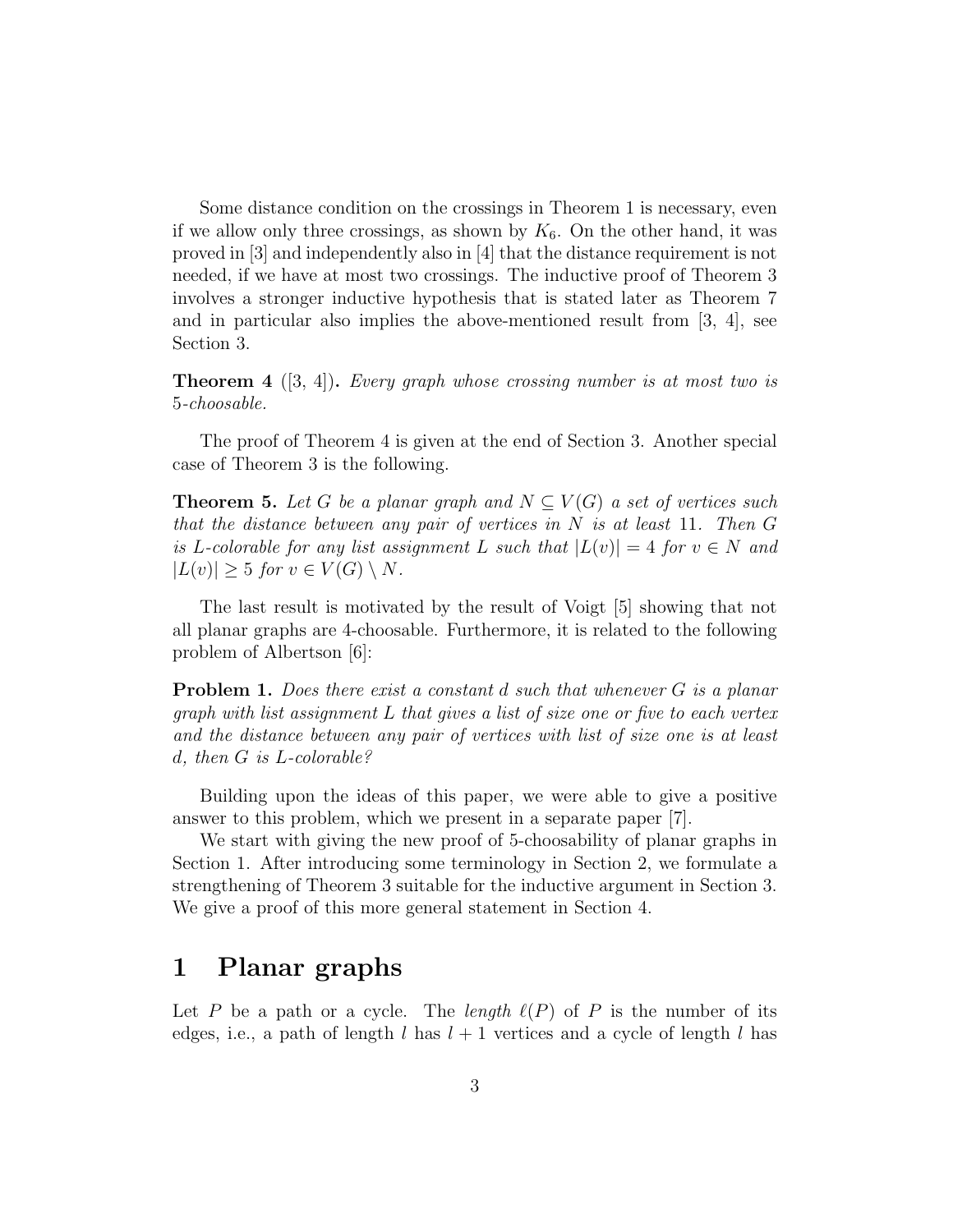l vertices. Given a graph G and a cycle  $K \subseteq G$ , an edge uv of G is a *chord* of K if  $u, v \in V(K)$ , but uv is not an edge of K. For an integer  $k \geq 2$ , a path  $v_0v_1 \ldots v_k$  is a k-chord if  $v_0, v_k \in K$  and  $v_1, \ldots, v_{k-1} \notin V(K)$ . We define a chord to be a 1-*chord*. If G is a plane graph, let  $Int_K(G)$  be the subgraph of G consisting of the vertices and edges drawn inside the closed disc bounded by K, and  $\text{Ext}_K(G)$  the subgraph of G obtained by removing all vertices and edges drawn inside the open disc bounded by K. In particular,  $K = Int_K(G) \cap Ext_K(G)$ . Note that each k-chord of K belongs to exactly one of  $Int_K(G)$  and  $Ext_K(G)$ . We say that a cycle K is separating if  $V(\text{Int}_K(G)) \neq V(K) \neq V(\text{Ext}_K(G))$ . If the cycle K bounds the outer face of G and Q is a k-chord of K, let  $C_1$  and  $C_2$  be the two cycles in  $K \cup Q$  that contain Q. Then the subgraphs  $G_1 = \text{Int}_{C_1}(G)$  and  $G_2 = \text{Int}_{C_2}(G)$  are the Q-components of G.

As we mentioned earlier, Thomassen's Theorem 2 does not extend to the case when we have a precolored path of length two. However, if we strengthen the condition on the list sizes of the other vertices on the outer face, such an extension is possible.

**Theorem 6.** Let G be a plane graph with the outer face  $F$ ,  $P$  a subpath of F of length at most two and L a list assignment such that the following conditions are satisfied:

- (i)  $|L(v)| > 5$  for  $v \in V(G) \setminus V(F)$ ,
- (ii)  $|L(v)| > 3$  for  $v \in V(F) \setminus V(P)$ ,
- (iii)  $|L(v)| = 1$  for  $v \in V(P)$ ,
- $(iv)$  no two vertices with lists of size three are adjacent in  $G$ ,
- (v) L gives a proper coloring to the subgraph induced by  $V(P)$ , and
- (vi) if  $P = uvw$  has length two and x is a common neighbor of u, v and w, then  $L(x) \neq L(u) \cup L(v) \cup L(w)$ .

Then G is L-colorable.

Proof. Suppose for a contradiction that the claim is false, and let G be a counterexample with  $|V(G)| + |E(G)|$  the smallest possible, and subject to that, with the longest path  $P$  and with the minimum size of the lists (while satisfying (i)–(vi)). It is clear that G is connected and that every vertex  $v \in V(G)$  satisfies deg $(v) \geq |L(v)|$ .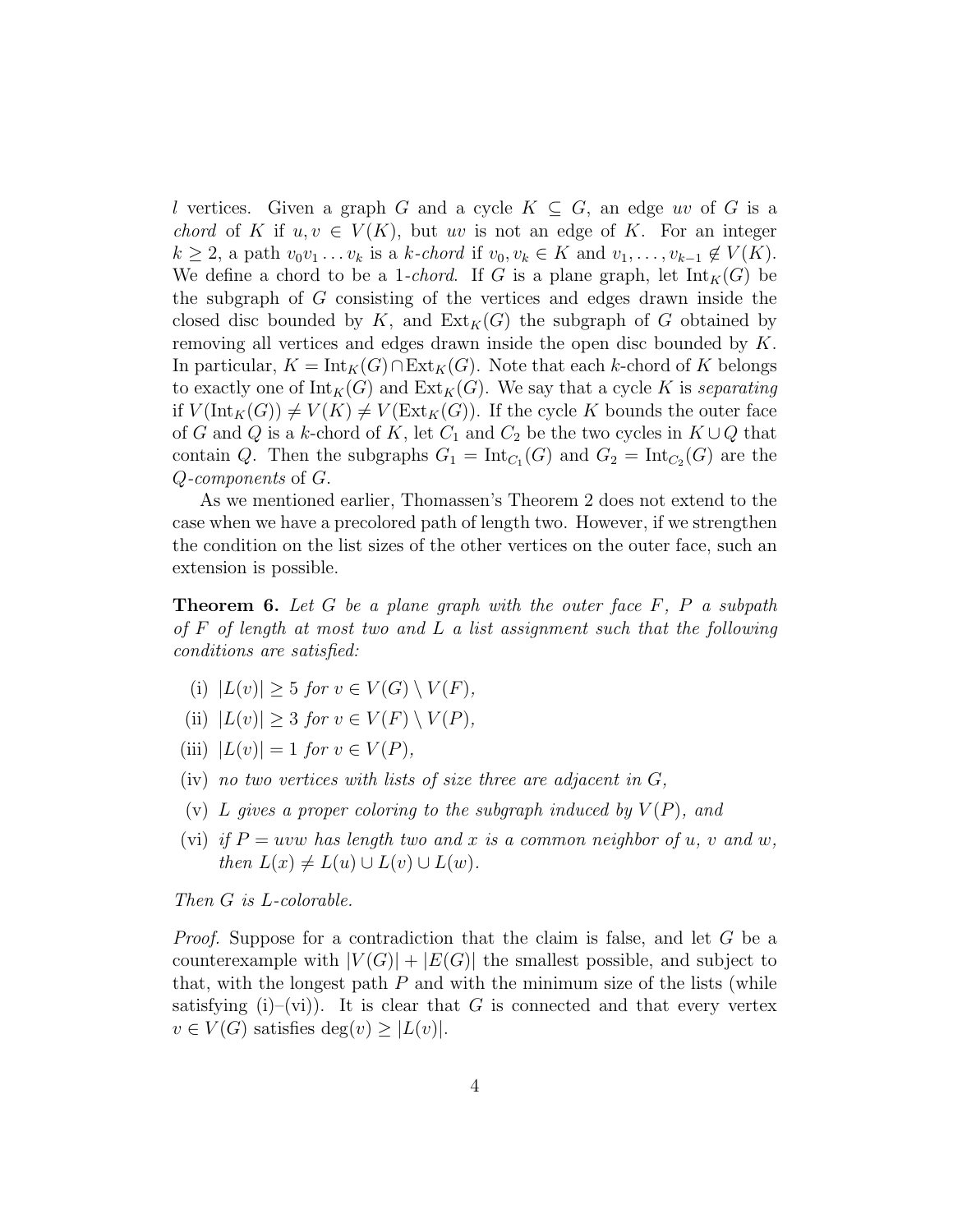Furthermore, G is 2-connected: otherwise, let v be a cut-vertex and let  $G_1$ and  $G_2$  be subgraphs of G such that  $G_1 \cup G_2 = G$ ,  $V(G_1) \cap V(G_2) = \{v\}$  and  $|V(G_1)|, |V(G_2)| > 1$ . If  $v \in V(P)$ , then by the minimality of G there exist L-colorings of  $G_1$  and  $G_2$ , and these colorings together give an L-coloring of G. Otherwise, we may assume by symmetry that  $P \subseteq G_1$ . Consider an Lcoloring  $\varphi$  of  $G_1$ . Let  $L_2$  be the list assignment for  $G_2$  such that  $L_2(u) = L(u)$ for  $u \neq v$  and  $L_2(v) = {\varphi(v)}$ . By the minimality of G,  $G_2$  is  $L_2$ -colorable, and this coloring together with  $\varphi$  gives an *L*-coloring of *G*.

Every triangle  $T$  in  $G$  bounds a face: otherwise, first color the subgraph  $Ext_T(G)$  and then extend the coloring to  $Int_T(G)$ . A similar argument shows that G contains no separating 4-cycles; otherwise, consider such a 4-cycle  $K = k_1k_2k_3k_4$ , and let  $\varphi$  be an *L*-coloring of  $\text{Ext}_K(G)$ . Let  $G' = \text{Int}_K(G)$ . Since K is separating, we have  $V(G') \neq V(K)$ , and since every triangle bounds a face, we conclude that K has no chord in  $G'$ . Let  $L'$  be the list assignment for  $G' - k_1$  such that  $L'(z) = {\varphi(z)}$  for  $z \in {k_2, k_3, k_4}$ ,  $L'(z) =$  $L(z) \setminus {\varphi(k_1)}$  if  $z \notin {k_2, k_4}$  is a neighbor of  $k_1$  and  $L'(z) = L(z)$  if z is any other vertex. By the minimality of G, the graph  $G'-k_1$  is L'-colorable, and this coloring together with  $\varphi$  gives an *L*-coloring of *G*.

Since G is 2-connected, its outer face is bounded by a cycle, which we denote by F as well. Next, we show that F has no chords. Otherwise, let uv be a chord of F and let  $G_1$  and  $G_2$  be the uv-components of G. If  $P \subseteq G_1$ , then we first color  $G_1$  and then extend the coloring to  $G_2$ . The case that  $P \subseteq G_2$  is symmetric. It follows that P has length two and all the chords of F are incident with its middle vertex. Let  $P = z_1uz_2$ , where  $z_i \in V(G_i)$  for  $i \in \{1,2\}$ . Let  $\varphi$  be an *L*-coloring of  $G_1$  and let  $L_2$  be the list assignment for  $G_2$  such that  $L_2(z) = L(z)$  for  $z \neq v$  and  $L_2(v) = {\varphi(v)}$ . Since G is not L-colorable,  $G_2$  is not  $L_2$ -colorable. By the minimality of G, either v is adjacent to  $z_2$ , or u, v and  $z_2$  have a common neighbor w with list of size three (which means, in particular, that  $w \in V(F)$ ). Since every chord of G is incident with u, the edge  $vz_2$  or  $vw$  belongs to F. Since every triangle bounds a face, we conclude that v has degree two in  $G_2$ . By symmetry, v has degree two in  $G_1$  as well, and thus v has degree three in G. It follows that  $|L(v)| = 3$ , and thus v cannot be adjacent to any other vertex with list of size three. In particular, we cannot have the case with the vertex w. We conclude that v is adjacent to  $z_1$  and  $z_2$  and  $V(G) = \{u, v, z_1, z_2\}.$ However,  $L(v) \neq L(u) \cup L(z_1) \cup L(z_2)$  by (vi), and thus G is L-colorable. This contradiction proves that F has no chords.

Similarly, we have the following property: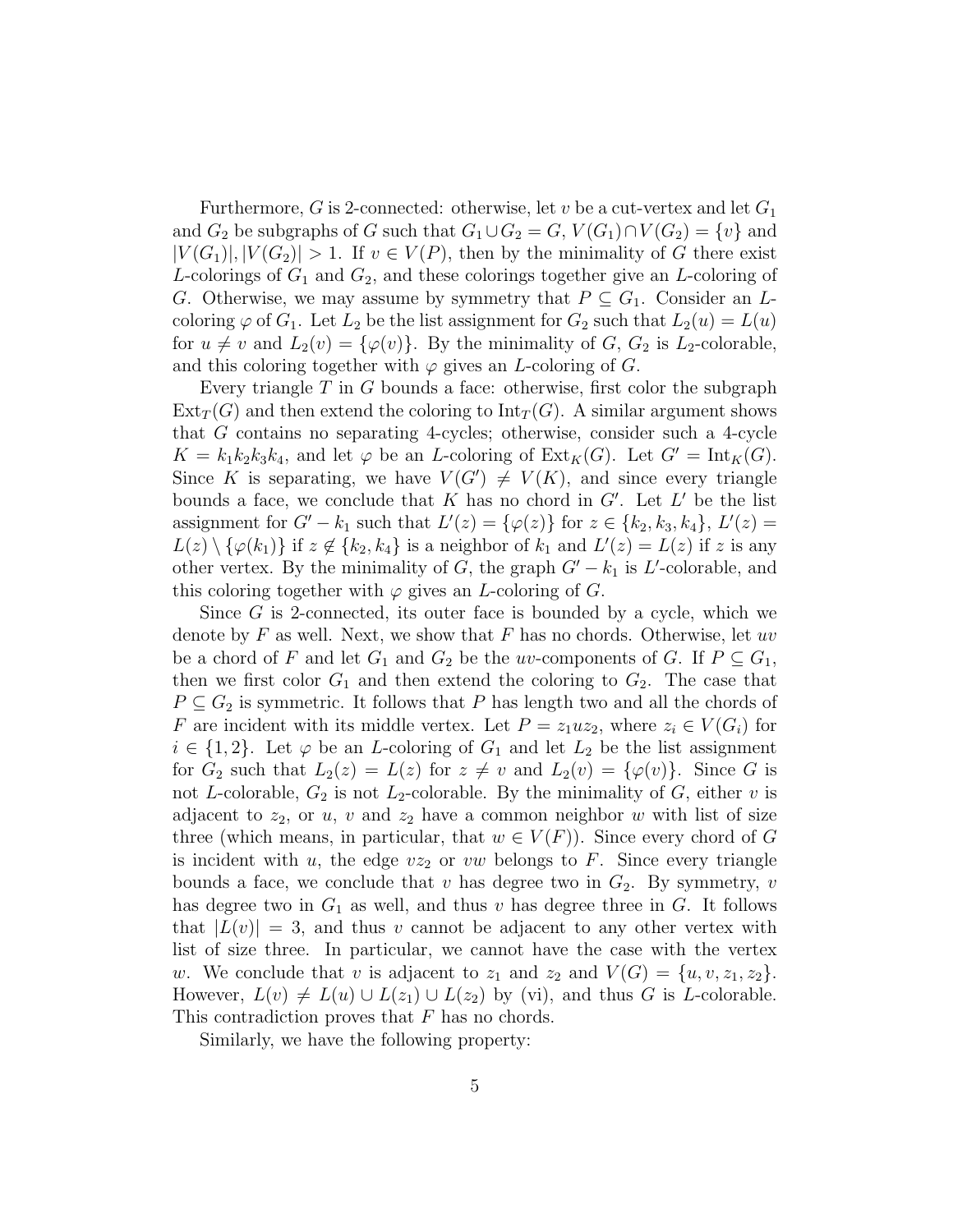(1) Let uvw be a 2-chord of F and let  $G_1$  and  $G_2$  be uvw-components of G. If  $P \subseteq G_1$ , then either u and w are adjacent and  $G_2$  is equal to the triangle uvw, or there exists a vertex x such that  $V(G_2) = \{u, v, w, x\}, |L(x)| = 3$ and x is adjacent to u, v and w.

If  $\ell(P) < 2$ , then it is easy to see that we can precolor  $2 - \ell(P)$  more vertices of F without violating (vi). Thus, we may assume that  $\ell(P) = 2$ . Let  $P = p_0 p_1 p_2$ . Suppose that  $p_0$ ,  $p_1$  and  $p_2$  have a common neighbor v. If  $v \in V(F)$ , then  $V(G) = \{p_0, p_1, p_2, v\}$  and G is L-colorable. If  $v \notin V(F)$ , then v has degree at most four in G by (1) and thus  $deg(v) < |L(v)|$ , which is a contradiction. Therefore,  $p_0$ ,  $p_1$  and  $p_2$  have no common neighbor.

Furthermore,  $\ell(F) \geq 6$ : If  $\ell(F) = 3$ , then we remove one vertex of F and remove its color from the lists of all its neighbors, and observe that the resulting graph is a smaller counterexample to Theorem 6. In the case when  $\ell(F) = 4$ , then similarly color and remove the vertex of  $V(F)\backslash V(P)$ . Finally, suppose that  $\ell(F) = 5$ . Let  $\varphi$  be an arbitrary L-coloring of  $F = p_2p_1p_0v_1v_2$ . Remove  $v_1$  and  $v_2$  from G and remove their colors according to  $\varphi$  from the lists of their neighbors, obtaining a graph  $G'$  with the list assignment  $L'$ . Since every triangle in G bounds a face, at most one vertex in  $G'$  has list of size three. Since  $p_0$ ,  $p_1$  and  $p_2$  have no common neighbor and  $p_0$  is not adjacent to  $p_2$ , G' with the list assignment L' is a smaller counterexample to Theorem 6, which is a contradiction.

Let  $F = p_2 p_1 p_0 v_1 v_2 v_3 v_4 \dots$  If  $\ell(F) = 6$ , then we set  $v_4 = p_2$ . We may assume that  $|L(v_1)| = 3$  or  $|L(v_2)| = 3$ , since otherwise we can remove a color from the list of  $v_1$ . Let us consider a set  $X \subseteq V(F) \setminus V(P)$  and a partial L-coloring  $\varphi$  of X that are defined as follows:

- (X1) If  $|L(v_1)| = 3$  and  $|L(v_3)| \neq 3$ , then  $X = \{v_1\}$  and  $\varphi(v_1) \in L(v_1) \setminus L(p_0)$ is chosen arbitrarily.
- (X2) If  $|L(v_1)| = 3$  and  $|L(v_3)| = 3$ , then  $X = \{v_1, v_2\}$  and  $\varphi$  is chosen so that  $\varphi(v_2) \in L(v_2) \setminus L(v_3)$  and  $\varphi(v_1) \in L(v_1) \setminus (L(p_0) \cup {\varphi(v_2)}).$
- (X3) If  $|L(v_2)| = 3$ , and either  $|L(v_4)| \neq 3$  or  $|L(v_3)| \geq 5$ , then  $X = \{v_2\}$ and  $\varphi(v_2) \in L(v_2)$  is chosen arbitrarily.
- (X4) If  $|L(v_2)| = 3$ ,  $|L(v_3)| = 4$  and  $|L(v_4)| = 3$ , then:
	- (X4a) If  $v_1, v_2$  and  $v_3$  do not have a common neighbor or  $|L(v_1)| \geq 5$ , then  $X = \{v_2, v_3\}$  and  $\varphi$  is chosen so that  $\varphi(v_3) \in L(v_3) \setminus L(v_4)$ and  $\varphi(v_2) \in L(v_2) \setminus {\varphi(v_3)}$ .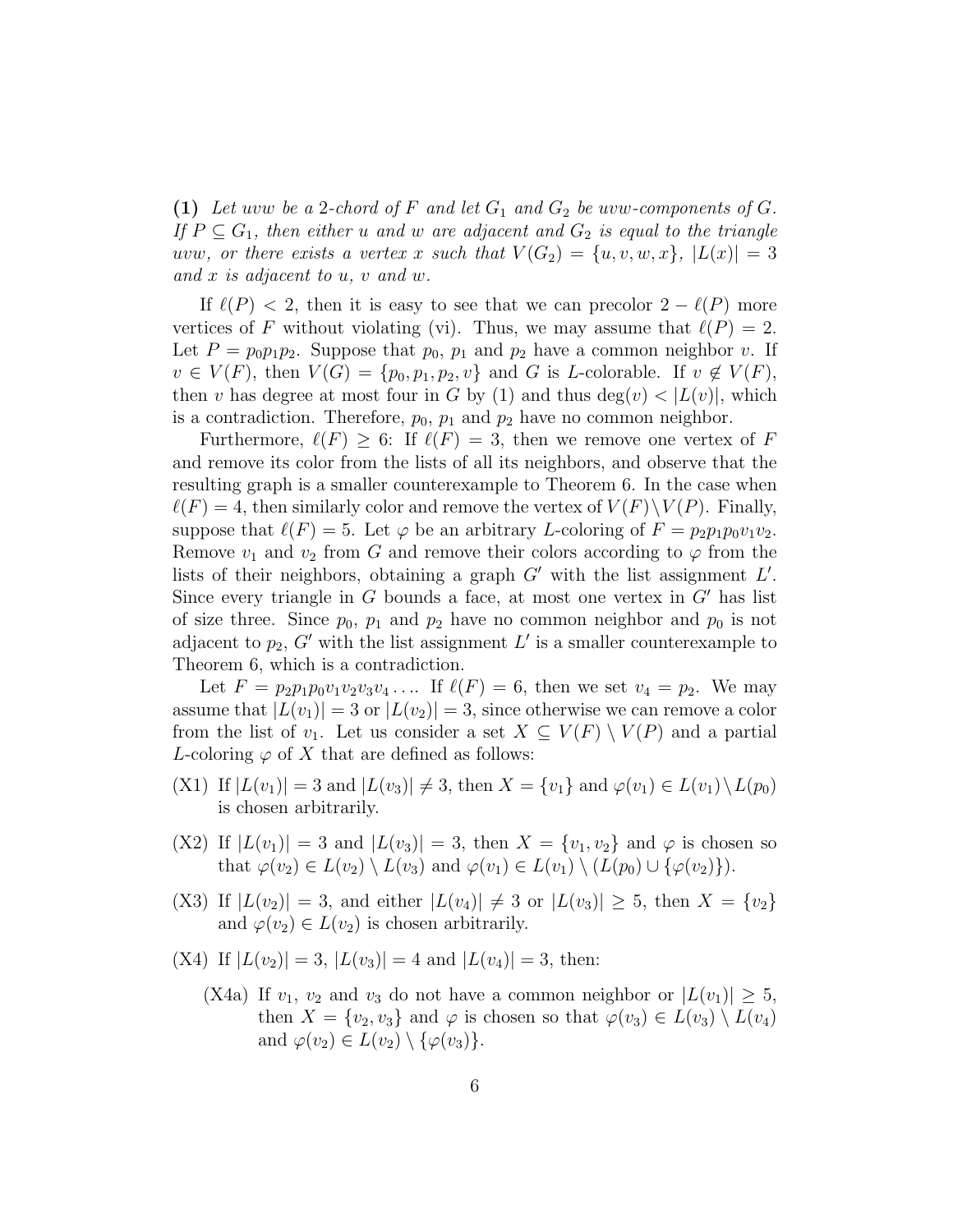

Figure 1: Subcases in the definition of X. Triangle vertices represent lists of size 3, square vertices list of size  $\geq 4$ . Encircled vertices are in X.

(X4b) If  $v_1$ ,  $v_2$  and  $v_3$  have a common neighbor and  $|L(v_1)| = 4$ , then  $X = \{v_1, v_2, v_3\}$  and  $\varphi$  is chosen so that  $\varphi(v_3) \in L(v_3) \setminus L(v_4)$ ,  $\varphi(v_1) \in L(v_1) \setminus L(p_0)$  and either at least one of  $\varphi(v_1)$  and  $\varphi(v_3)$ does not belong to  $L(v_2)$ , or  $\varphi(v_1) = \varphi(v_3)$ . The vertex  $v_2$  is left uncolored.

For later reference, Figure 1 shows the subcases used in the definition of X and  $\varphi$ .

Let  $G' = G - X$  and let L' be the list assignment obtained from L by removing the colors of the vertices of X according to  $\varphi$  from the lists of their neighbors (if a vertex of X is not colored according to  $\varphi$ , we do not remove any colors for it). Observe that any  $L'$ -coloring of  $G'$  can be extended to an L-coloring of G, thus G' is not L'-colorable. By the minimality of G, this implies that  $G'$  violates the assumptions of Theorem 6. Since  $F$  has no chords,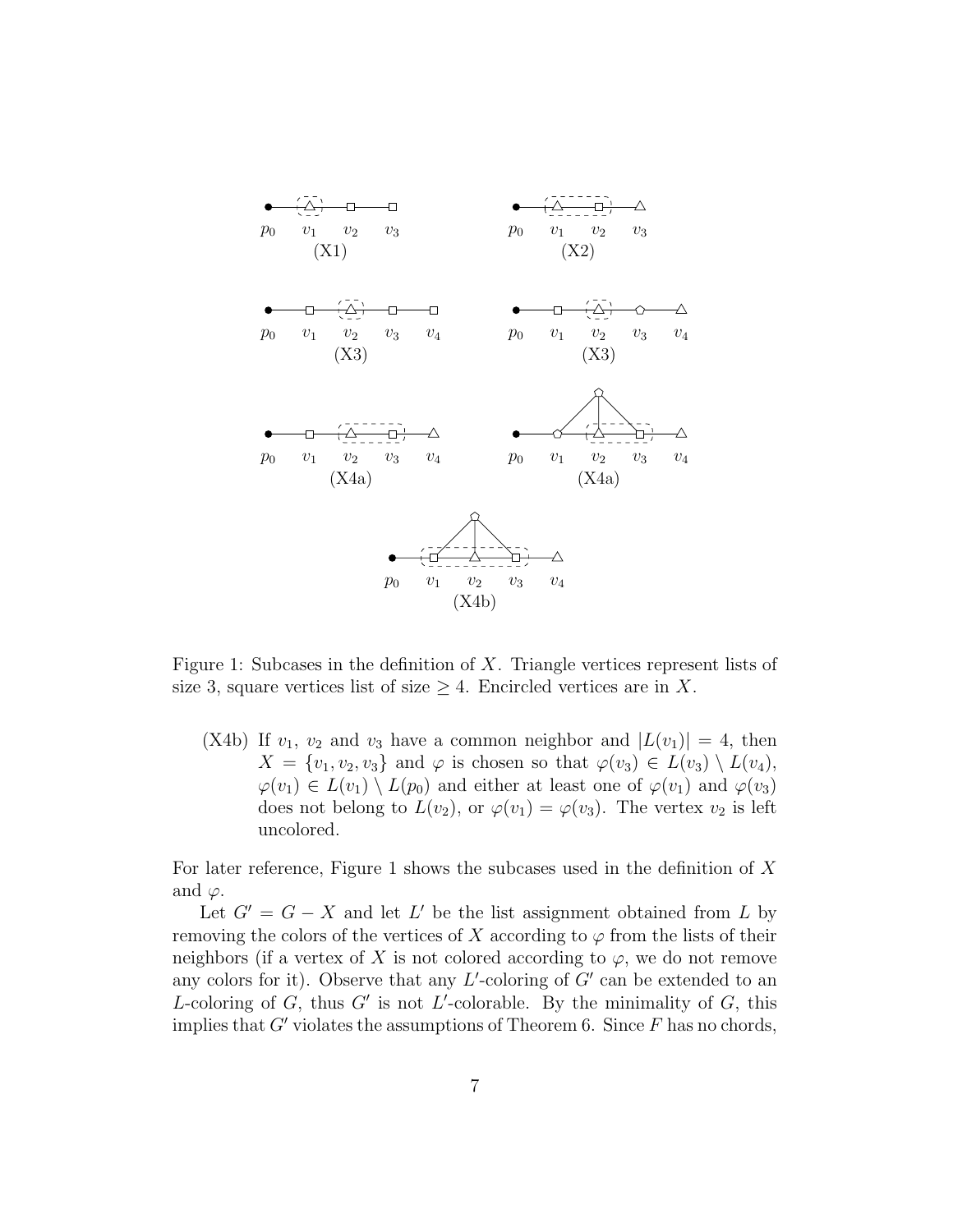the choice of X and  $\varphi$  implies that every vertex of  $V(G') \setminus V(P)$  has list of size at least three. Since  $p_0$  is not adjacent to  $p_2$ , and since  $p_0$ ,  $p_1$ , and  $p_2$  do not have a common neighbor in  $G$ , it follows that the conditions  $(v)$  and  $(vi)$ are satisfied by  $G'$  with the list assignment  $L'$ . We conclude that (iv) is false, i.e., G' contains adjacent vertices u and v such that  $|L'(u)| = |L'(v)| = 3$ .

Since  $F$  has no chords, the choice of  $X$  ensures that at most one of  $u$ and v belongs to  $V(F)$ ; hence, we can assume that  $v \notin V(F)$  and v has two neighbors in dom( $\varphi$ ). In particular, X and  $\varphi$  were chosen according to the cases  $(X2)$  or  $(X4)$ . Since G contains no separating cycles of length at most 4, we conclude that u has at most one neighbor in dom( $\varphi$ ). Since  $|L'(u)| = 3$ , it follows that  $u \in V(F)$ . Let  $x \in X$  be the neighbor of v such that the distance between u and x in  $F - P$  is as large as possible. By (1) applied to the 2-chord  $xvu$ , we conclude that the  $xvu$ -component of G that does not contain P consists of xvu and a vertex z adjacent to x, v and u with  $|L(z)| = 3$ . It follows that  $|L(u)| > 3$ , and since  $|L'(u)| = 3$ , we have  $z \in X$  and  $|L(u)| = 4$ . The inspection of the choice of X shows that  $(X4)$ holds, i.e.,  $u = v_1$ ,  $z = v_2$  and  $x = v_3$ . However, note that the condition of (X4b) holds; hence  $u \in X$ , contrary to the assumption that  $u \in V(G')$ . This completes the proof of Theorem 6.  $\Box$ 

### 2 Drawings with crossings

In this section, we introduce terminology concerning graphs drawn in the plane with crossings.

Let G be a graph. A *drawing*  $\mathcal G$  of a graph  $G$  in the plane consists of a set  $V = \{p_v \mid v \in V(G)\}\$  of distinct points in the plane and a set of simple polygonal curves  $\mathcal{E} = \{c_e \mid e \in E(G)\}\$  such that

- if  $uv \in E(G)$ , then  $p_u$  and  $p_v$  are the endpoints of  $c_{uv}$ ,
- no internal point of any  $c_e \in \mathcal{E}$  belongs to  $\mathcal{V}$ , and
- any point in the plane that does not belong to  $\mathcal V$  is contained in at most two of the curves in  $\mathcal{E}$ , and any two curves in  $\mathcal{E}$  have at most one point in common.

A crossing of G is a point in the plane that belongs to two of the curves in  $\mathcal{E}$ , but not to V. An edge e is incident with the crossing x if  $x \in c_e$ . An edge e is crossed if it is incident with some crossing, and non-crossed otherwise. For a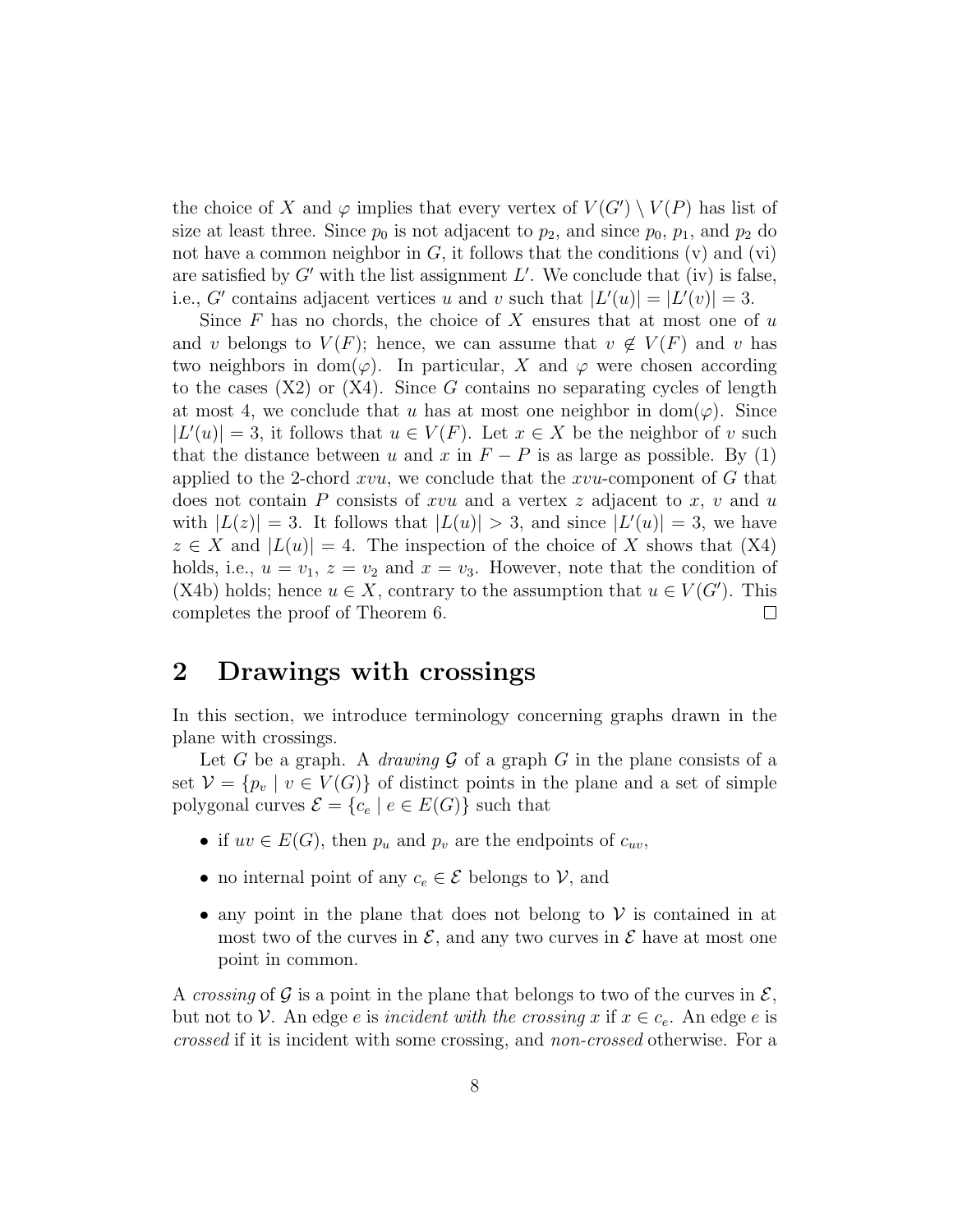crossing x, we define  $G_x$  to be the graph consisting of the two edges incident with x. Two vertices of G are crossing-adjacent if they belong to  $G_x$  for some crossing x and are not adjacent in  $G_x$ . By a slight abuse of terminology, we will generally use e to refer to the curve  $p_e$  and v to refer to the point  $p_v$  in the drawing, and we will refer by  $G$  to both the graph  $G$  and its drawing  $\mathcal{G}$ .

Removal of  $\bigcup \mathcal{E}$  splits the plane into several connected subsets, which we call *faces* of G. Slightly abusing the terminology again, we sometimes identify a face with its boundary and hence speak about the vertices, edges and crossings of the face. Let us remark that due to the existence of crossings, the boundary of a face may have somewhat more complicated structure than in the plane case. Let  $u$  and  $v$  be two consecutive vertices in the boundary of a face f. The part of the boundary of f between u and v is either formed by an edge (which is non-crossed), or by parts of two crossing edges ux and vy (and u is then crossing-adjacent to v). In the latter case, x and y may or may not be incident with f themselves (and even if say  $x$  is incident with f, there may be a part of the edge  $ux$  that is not contained in the boundary of f). Let us remark that if both parts of edges  $ux$  and  $vy$  between the crossing and x and y are contained in the boundary of  $f$ , then we can redraw G to eliminate the crossing by "flipping" the part of the drawing of  $G$  that contains  $v$  and  $x$ .

By a *chord* or 1-*chord* of the face f, we mean an edge e of G such that both endpoints of  $e$  are contained in the boundary of  $f$ , and either  $e$  is crossed, or e is non-crossed and not contained in the boundary of f. A k-chord of f for  $k \geq 2$  is a path  $v_0v_1 \ldots v_k$  such that  $v_0$  and  $v_k$  are contained in the boundary of f and  $v_i$  is not contained in the boundary of f for  $i = 1, \ldots, k - 1$ , and the edges of the path do not cross each other. Note that edges of a  $k$ -chord may or may not be crossed by other edges not belonging to the k-chord.

For a cycle K whose edges do not cross each other in G, let  $\text{Int}_K(G)$ denote the subgraph of G consisting of the vertices and edges drawn fully inside the closed disc bounded by  $K$  (i.e., excluding the edges crossing with the edges of K), and let  $\text{Ext}_K(G)$  denote the subgraph of G obtained by removing all vertices and edges intersecting the open disc bounded by  $K$  (so again,  $Ext_K(G)$  does not contain the edges crossing with the edges of K).

Suppose that  $G$  is 2-connected, and consider a k-chord  $Q$  of the outer face  $F$  of  $G$ . Let  $c$  be a closed curve consisting of  $Q$  and of an arbitrary curve in the interior of F joining the endpoints of  $Q$ . Let  $G_1$  be the subgraph of G consisting of the vertices and edges drawn fully inside the closed disc bounded by c, and let  $G_2$  be the subgraph of G obtained by removing all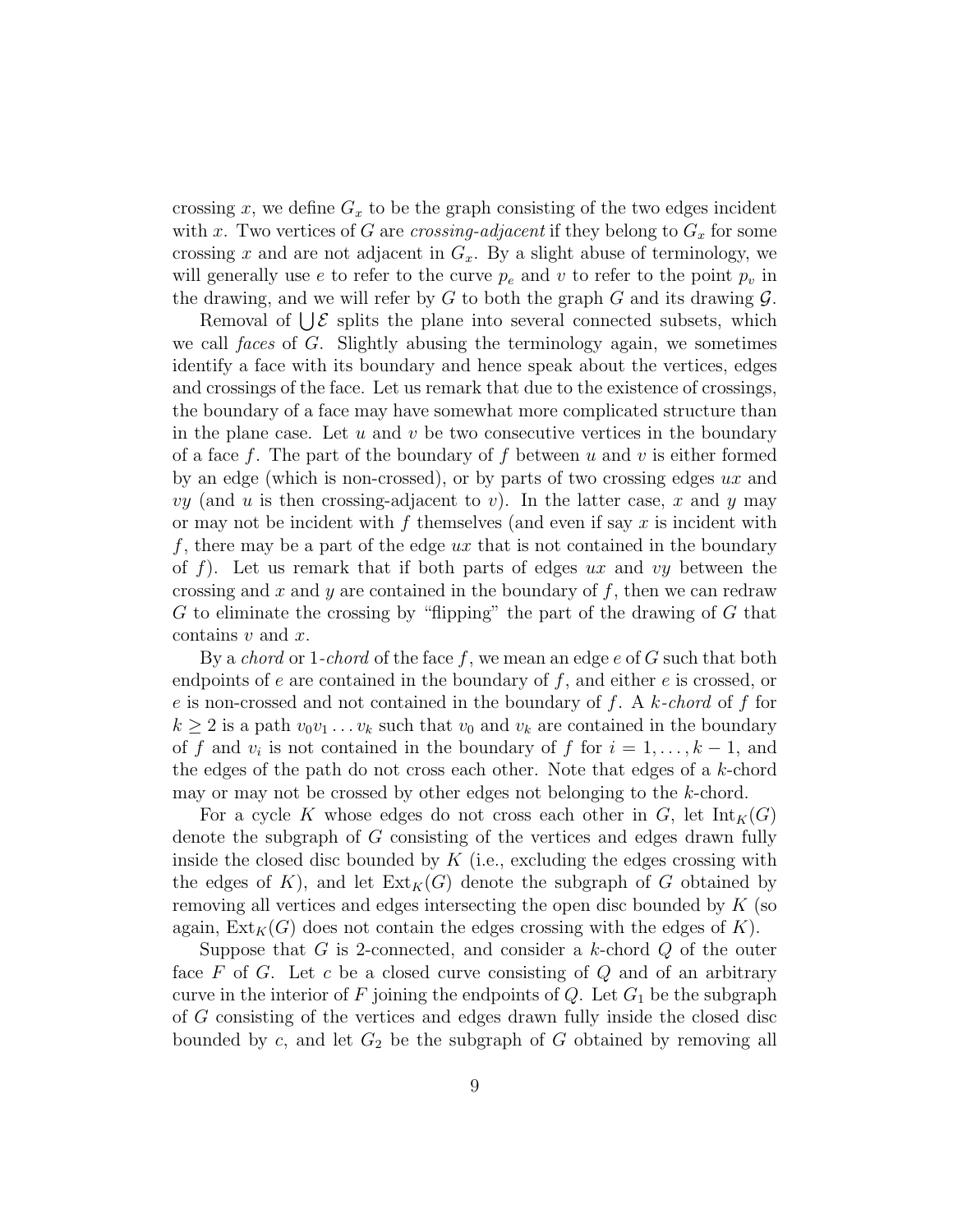

Figure 2: Special subgraphs and their ranks.

vertices and edges intersecting the open disc bounded by  $c$  (so neither  $G_1$ nor  $G_2$  contains the edges of G that cross Q). We say that  $G_1$  and  $G_2$  are the Q-components of G (note that since G is 2-connected, the Q-components are uniquely determined, independently of the exact choice of the curve  $c$ .

### 3 Near-planar graphs

We now aim to show that graphs drawn in the plane with crossings far apart are 5-choosable. For the purposes of the induction, it will be useful to allow other kinds of irregularities (adjacent vertices with list of size three, as well as vertices with list of size four not incident with the outer face, which arise when some vertices incident with a crossing are colored and their colors are removed from the lists of their neighbors), subject to distance constraints. This results in a rather technical statement, and we devote this section to its exact formulation.

Let us fix a drawing of a graph  $G$  in the plane, possibly with crossings. Let  $P$  be a path of length at most three contained in the boundary of the outer face  $F$  of  $G$  (where in particular, no edge of  $P$  is crossed), let  $N$  be a subset of  $V(G)$  and M a subset of  $E(G)$ , and let L be a list assignment for G (generally, the set N will contain vertices with list of size 4, while the edges of  $M$  will join vertices with lists of size three). We say that a 5-tuple  $(G, P, N, M, L)$  is a target.

For a target  $(G, P, N, M, L)$ , we define some subgraphs H of G to be special, and assign a rank  $r(H)$  to each such subgraph (see Figure 2). Specifically, H is special if it falls into one of the following four cases:

•  $H$  consists of the two edges incident with a crossing. In this case, its rank is 4.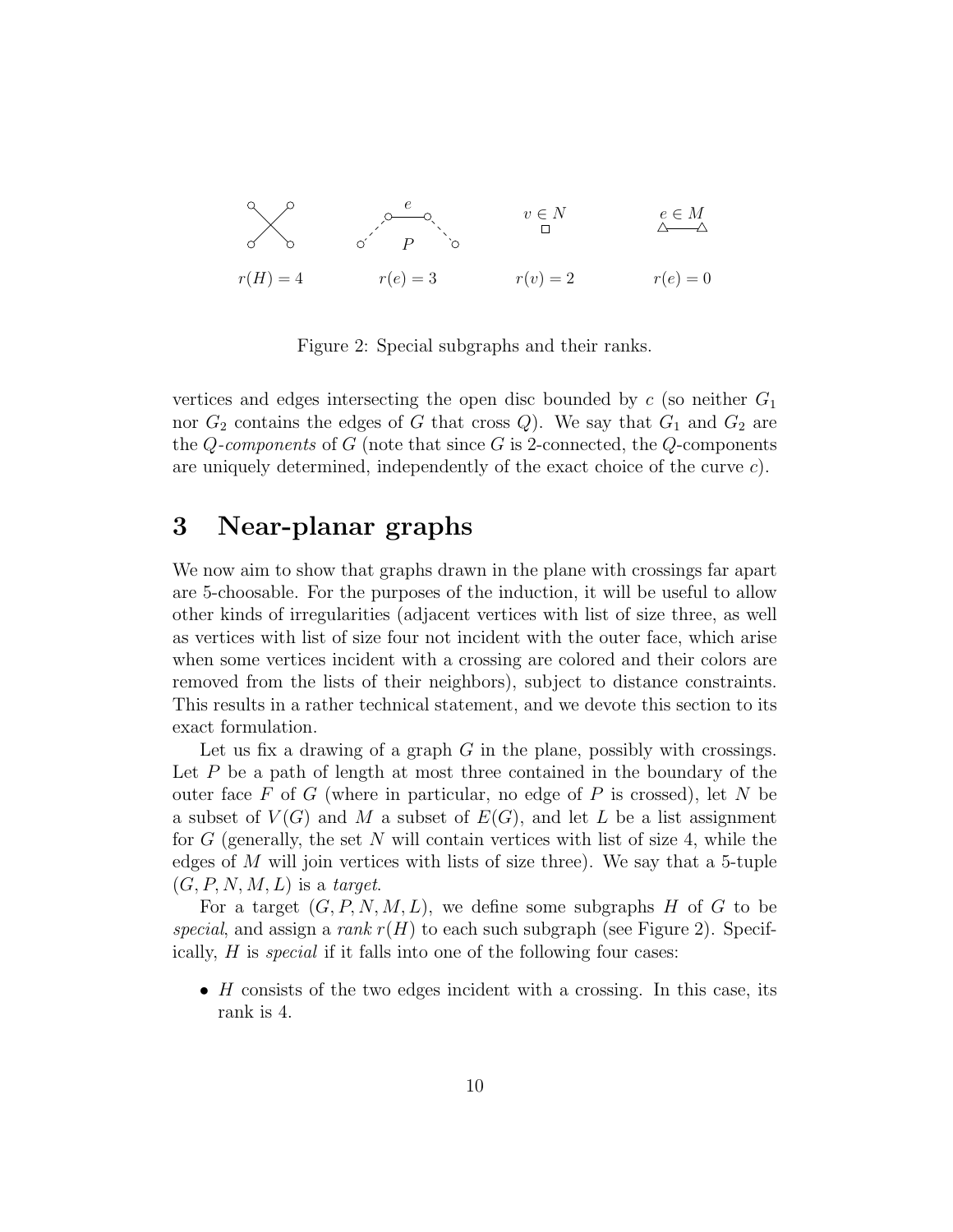

Figure 3: The obstructions used in Theorem 7.

- P has length three and H consists of the middle edge of  $P$ ; the rank of  $H$  is 3.
- H is equal to a vertex of N, and  $r(H) = 2$ .
- H is equal to an edge of M, and  $r(H) = 0$ .

For two subgraphs  $H_1, H_2 \subseteq G$ , the *distance*  $d(H_1, H_2)$  between  $H_1$  and  $H_2$ is the minimum of the distances between the vertices of  $H_1$  and  $H_2$ , i.e., the minimum k such that there exists a path  $v_0v_1 \ldots v_k$  in G with  $v_0 \in V(H_1)$ and  $v_k \in V(H_2)$ .

Given a target  $(G, P, N, M, L)$ , a subgraph  $O \subseteq G$  is an *obstruction* if  $O$  (with its drawing induced from the drawing of  $G$ ) is isomorphic to one of the graphs drawn in Figure 3 and sizes of the lists of its vertices match those prescribed by the figure, where the full-circle vertices have list of size one, triangle vertices have list of size three, square vertices have list of size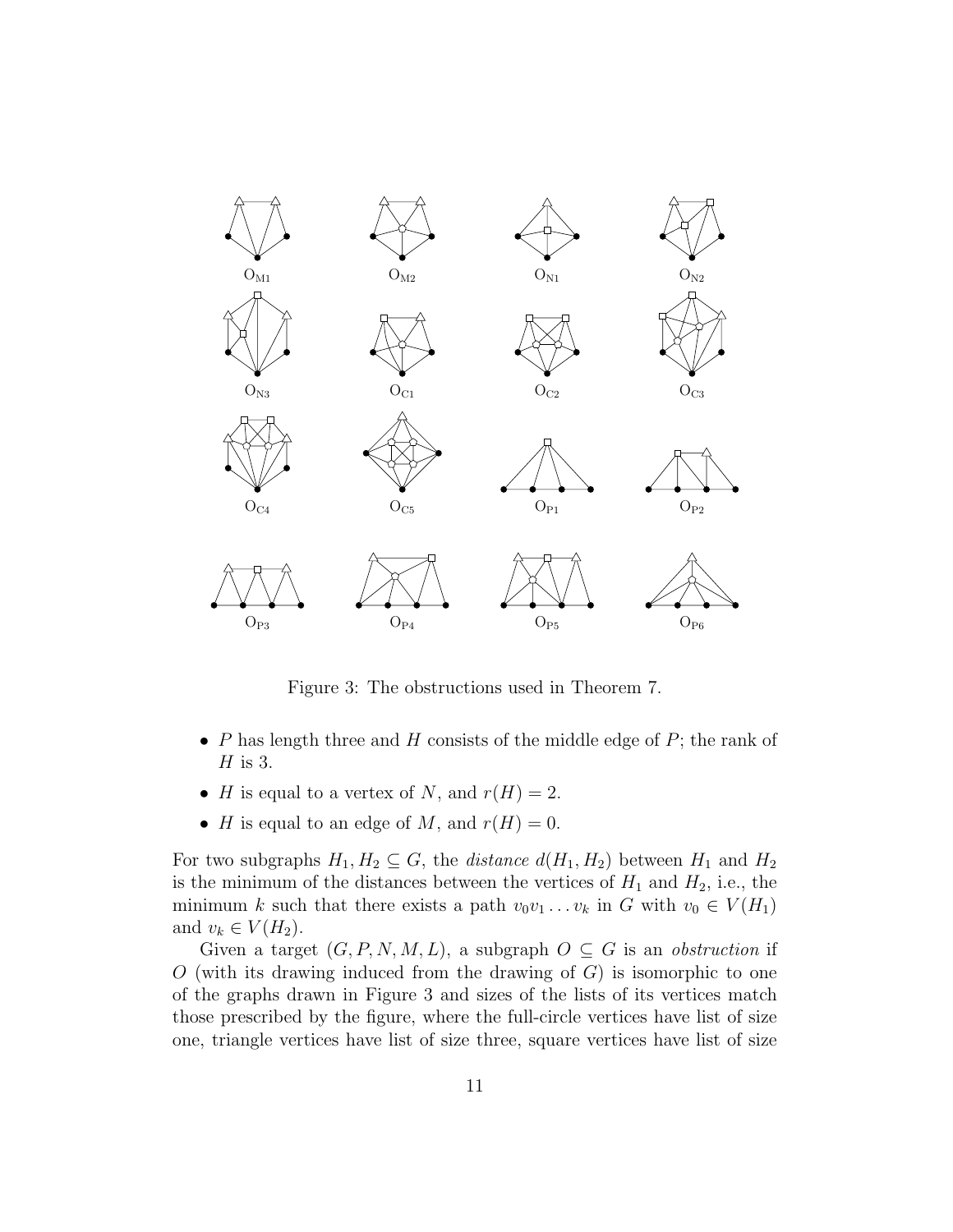four and pentagonal vertices have list of size five. Note that each obstruction contains a special subgraph of G.

We say that the target  $(G, P, N, M, L)$  is valid if the following conditions are satisfied (with  $F$  denoting the outer face of  $G$ ):

- (S)  $|L(v)| \geq 5$  for  $v \in V(G) \setminus (V(F) \cup N)$ ,  $|L(v)| \geq 3$  for  $v \in V(F) \setminus V(P)$ and  $|L(v)| = 1$  for  $v \in V(P)$ ,
- (N)  $|L(v)| > 4$  for  $v \in N \setminus V(F)$ ,
- (M) if  $|L(u)| = |L(v)| = 3$  and u and v are adjacent, then  $uv \in M$ ,
- (P) L gives a proper coloring to the subgraph induced by  $V(P)$ ,
- (T) if a vertex v has three neighbors  $w_1, w_2, w_3$  in  $V(P)$ , then  $L(v) \neq$  $L(w_1) \cup L(w_2) \cup L(w_3),$
- (C) if x is a crossing and  $G_x$  contains a vertex with list of size three, then all other vertices of  $G_x$  have lists of size 1 or  $\geq 5$ ,
- (D)  $d(H_1, H_2) \ge r(H_1) + r(H_2) + 7$  for every pair  $H_1 \ne H_2$  of special subgraphs of  $G$ , and
- (O) if the target contains an obstruction  $O$ , then  $O$  is *L*-colorable.

We prove the following claim, which implies our main result, Theorem 3 (since each graph satisfying the assumptions of Theorem 3 can be transformed into a legal target in a natural way, with  $P$  consisting of a single vertex so that the target contains no obstructions).

**Theorem 7.** If  $(G, P, N, M, L)$  is a valid target, then G is L-colorable.

We sometimes refer to  $(D)$  as the *distance condition*. The purpose of the introduced rank function is the following. In our inductive arguments, we will occasionally construct a smaller graph  $G'$  and introduce a new special subgraph  $H'$  in a vicinity of a special subgraph  $H$  that would no longer exist in  $G'$ . If  $H'$  has smaller rank than  $H$ , then the distance condition for special subgraphs in  $G'$  would still hold, and the induction hypothesis can be applied.

Let us remark that if the distance condition holds, then  $G$  can contain at most one of the obstructions. For further reference we exhibit in Figure 4 all possible list assignments for which the obstructions are not colorable. In particular, observe that the following holds: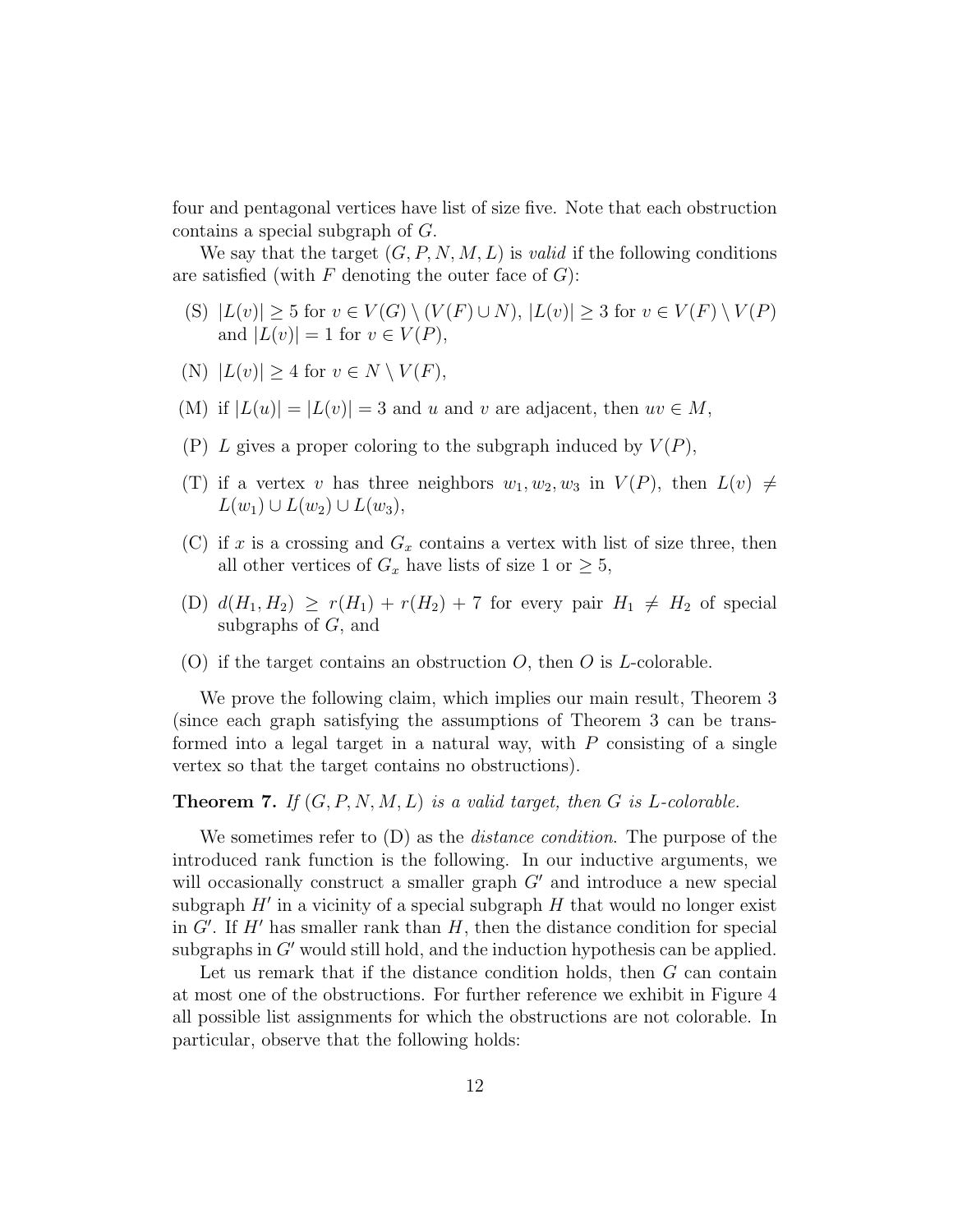(2) Let H be one of the obstructions and let  $Q$  be the path in H consisting of full-circle vertices. Suppose that  $Q$  has length two and that  $H$  is neither  $O_{M1}$  nor  $O_{C1}$ . Let q be the middle vertex of Q and let L be a list assignment such that each vertex v drawn by a k-gon has  $|L(v)| = k$ , while the vertices of Q have lists consisting of all possible colors. Then there exists a color b such that every L-coloring  $\psi$  of Q with  $\psi(q) \neq b$  extends to an L-coloring of H.

Let us now give a quick outline of the proof of Theorem 7; we work out all the details in the following section. Essentially, we follow the proof of Theorem 6. First, we show that the outer face of a hypothetical minimal counterexample G has no chords and then we also restrict its 2-chords. This is somewhat more complicated due to the presence of crossings and the condition (O). Next, we find the set X and its partial coloring  $\varphi$  defined in the same way as in the proof of Theorem 6, and use it to construct the graph  $G'$  with the list assignment  $L'$ . By the minimality of  $G$ , we conclude that  $G'$ violates one of the assumptions of the theorem. A straightforward case analysis shows that (O) holds, the definition of the rank function ensures that (D) holds, and the conditions (S), (P) and (T) follow in the same way as in the proof of Theorem 6; but  $(M)$ ,  $(N)$  and  $(C)$  can be violated in ways which do not enable us to obtain a contradiction directly. However, we observe that in such a case, there is a special subgraph  $S$  near to  $X$ . In this situation, we apply the symmetric argument on the other side of the path  $P$ , and obtain another set  $X'$  and a special subgraph  $S'$  close to it. By the distance condition, we have  $S = S'$ , and thus there exists a short path from X to X' passing through  $S$ . In this situation, we consider all the possible combinations of  $X$ ,  $X'$  and their positions relatively to S, and obtain a contradiction similarly to the way we deal with 2-chords.

Let us note that the assumption  $(C)$  is a product of a somewhat delicate tradeoff. We believe the claim still essentially holds even without this assumption, and avoiding it would greatly reduce the number of possible bad cases and simplify the last part of the proof. However, the list of obstructions in (O) would be significantly larger, making the first part of the proof longer and more complicated. Moreover, if we omit (C) completely, then there exists an obstruction with a precolored path of length one (see Figure  $5(a)$ ), which would be a major problem (we could not easily get rid of chords of  $F$ ). One could consider excluding Figure 5(a) by forbidding vertices with lists of sizes three or four joined by a crossed edge. This would still simplify the last part of the proof a lot. However, in addition to having more than 10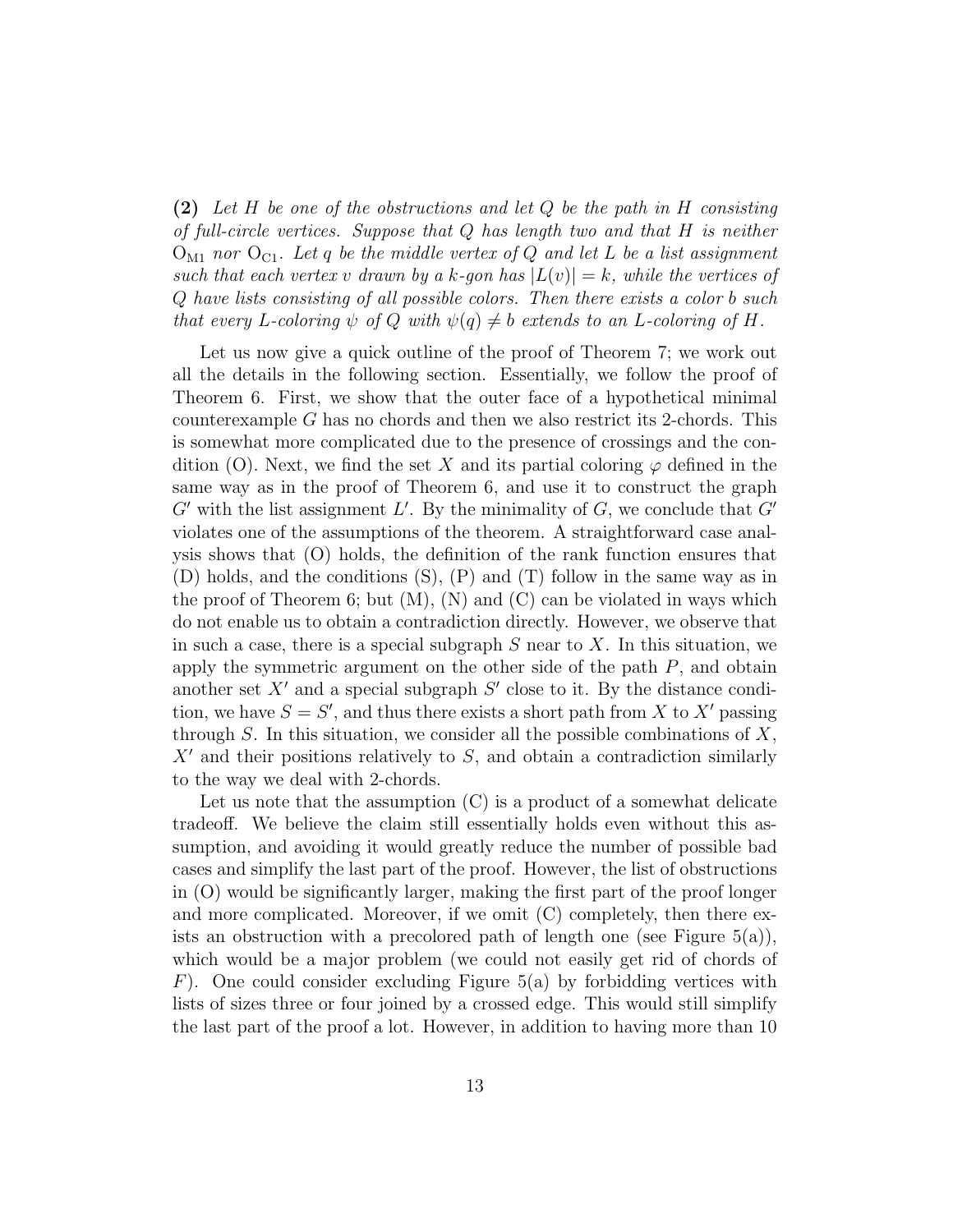

Figure 4: The lists for which the obstructions cannot be colored. Colors represented by different letters may be equal to each other if they do not occur in the same list for a particular obstruction.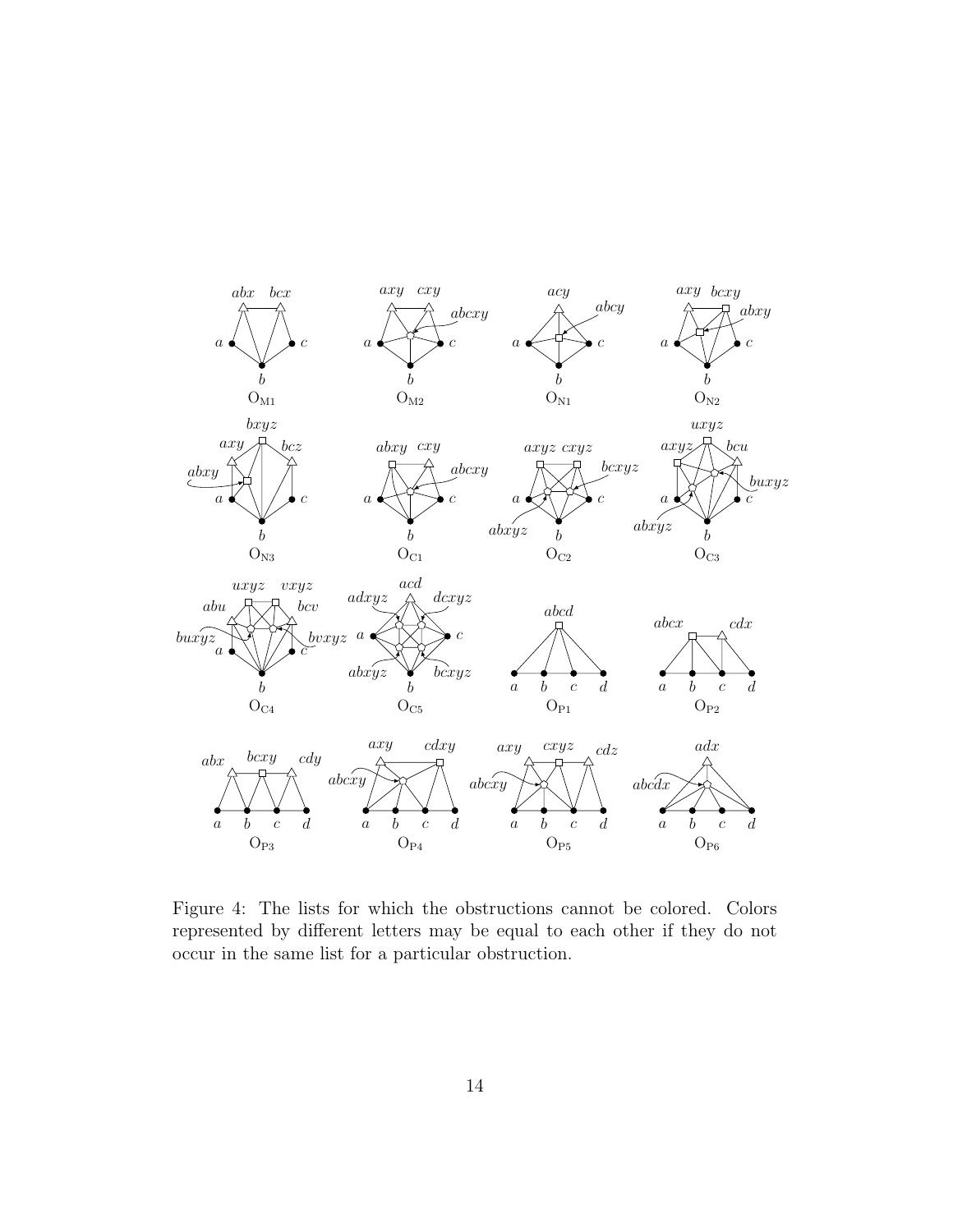

Figure 5: Why is condition (C) needed?

new obstructions, we do not see a way how to reduce the 2-chord depicted in Figure 5(b), which would need to be dealt with somehow.

Before we proceed with the proof of Theorem 7, let us show how it implies Theorem 4.

Proof of Theorem 4. Let G be a graph with crossing number at most two. We may assume that  $G$  is nonplanar. Consider a drawing of  $G$  in the plane with one or two crossings and let  $L$  be a list assignment such that each vertex has five admissible colors. Let xy and uv be two edges crossing each other at the crossing q. Suppose first that the edges  $xy$  and uv do not participate in another crossing. Now remove the two edges and add the edges  $xu, uy, yv$ , and vx (if they are not already present). This gives rise to a graph  $G'$  with at most one crossing, and we can redraw it so that the cycle xuyv bounds the outer face. Let L' be a list assignment such that  $L'(x) \subset L(x)$ ,  $L'(y) \subset L(y)$ , and  $L'(u) \subset L(u)$  are pairwise distinct sets of size 1,  $L'(v) = L(v) \setminus L'(u)$ , and  $L'(z) = L(z)$  for  $z \in V(G) \setminus \{u, v, x, y\}$ . Theorem 7 implies that G' has an L'-coloring  $\varphi$ , and the choice of L' ensures that  $\varphi$  is also an L-coloring of G.

If the edge uv participates in another crossing, then  $xy$  does not participate in another one. Suppose that the segment of  $uv$  from  $u$  to the crossing q does not contain the other crossing. Then we proceed similarly as above: we remove the edges  $xy$  and  $uv$  and add edges  $xu$  and  $uy$ . The resulting graph G' is planar and the path  $P = xuy$  is part of a facial walk. Let L' be defined as before; by Theorem 7 with  $N = \{v\}$ , G' is L'-colorable, and thus G is L-colorable.  $\Box$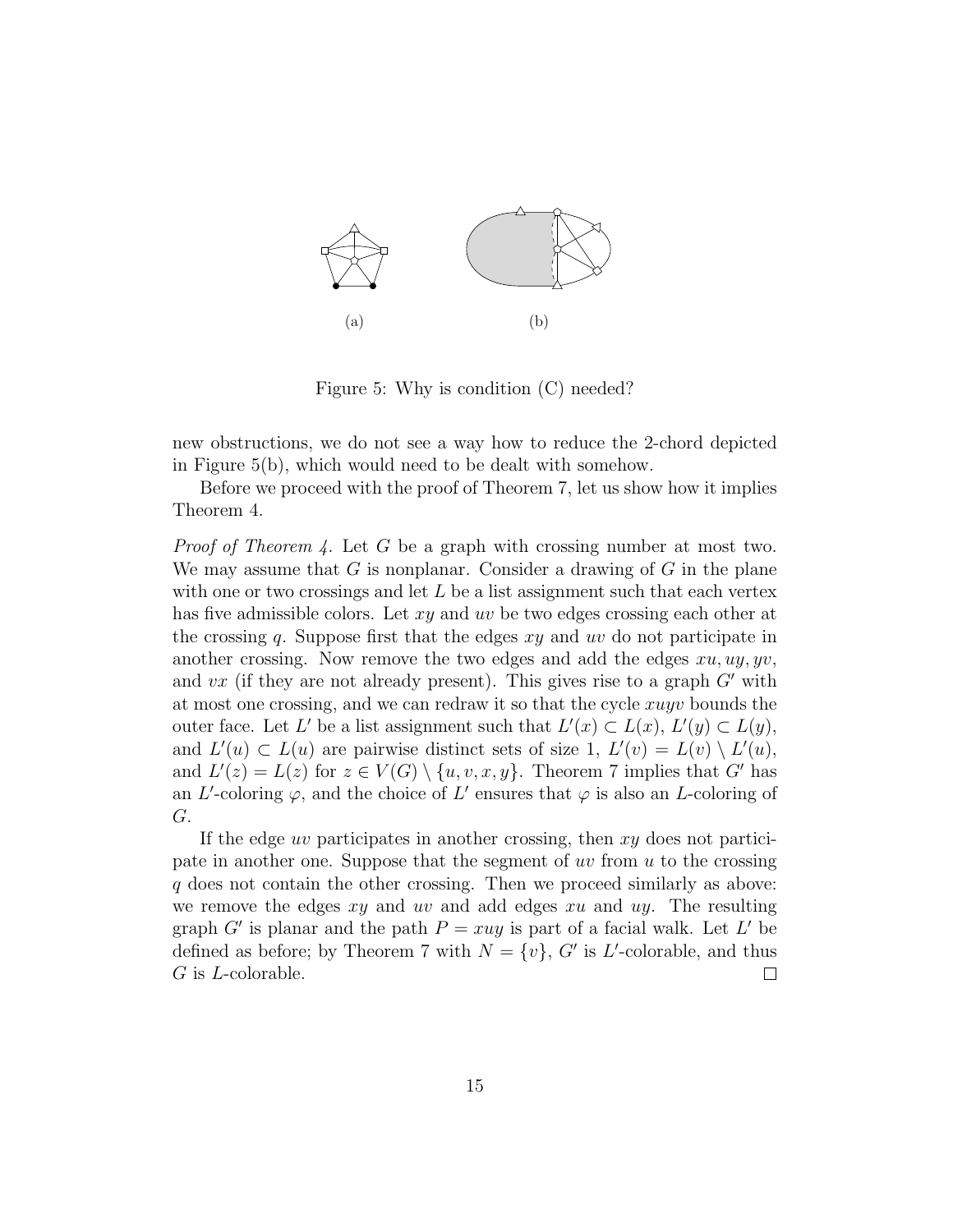#### 4 The proof of Theorem 7

We say that a target  $(G, P, N, M, L)$  is a *counterexample* if it is valid and G is not L-colorable. We proceed by contradiction, showing that no counterexample exists. A counterexample  $(G, P, N, M, L)$  is minimal if there exists no counterexample  $(G', P', N', M', L')$  satisfying

- $|V(G')| + |E(G')| < |V(G)| + |E(G)|$ , or
- $|V(G')|+|E(G')| = |V(G)|+|E(G)|$  and  $\sum_{v \in V(G')} |L'(v)| < \sum_{v \in V(G)} |L(v)|$ .

We follow the outline of the proof of Theorem 6. Let us first start by establishing some basic properties of hypothetical minimal counterexamples.

**Lemma 8.** Every minimal counterexample  $B = (G, P, N, M, L)$  with the outer face F has the following properties.

- (a) Every vertex  $v \in V(G)$  satisfies  $\deg(v) \geq |L(v)|$ .
- (b) G is 2-connected and  $\ell(P) \geq 1$ .
- (c) Every non-crossed chord of  $F$  is incident with exactly one vertex of  $P$ , and this vertex is internal in P.
- (d) If K is a triangle in G and no edge of K is crossed, then K is not separating. If K is a separating 4-cycle without crossed edges, then  $Int_K(G) - V(K)$  is either a vertex in N or a complete graph on 4 vertices involving a crossing.
- (e) Every vertex  $v \in V(G)$  satisfies  $|L(v)| \leq 5$ .
- (f) If  $v \in V(G) \backslash V(P)$  is adjacent to a vertex  $p \in V(P)$ , then  $L(p) \subset L(v)$ .

*Proof.* For (a), if  $v \in V(G)$  has degree less than  $|L(v)|$ , then every L-coloring of  $G - v$  extends to an L-coloring of G, and thus the target obtained from B by removing  $v$  is a counterexample contradicting the minimality of  $B$ .

For (f), it suffices to note that if  $vp \in E(G) \setminus E(P)$  and  $L(p) \cap L(v) = \emptyset$ , then removing e would result in a smaller counterexample. Together with the property  $(P)$ , this also implies that no chord of F joins two vertices of P.

Hence, for  $(c)$ , it suffices to consider a non-crossed chord uv of G that is not incident with an internal vertex of P. Let  $G_1$  and  $G_2$  be the uvcomponents of G such that  $P \subseteq G_1$ . By the minimality of B, there exists an L-coloring  $\varphi$  of  $G_1$ . Let  $L'(u) = {\varphi(u)}$ ,  $L'(v) = {\varphi(v)}$  and  $L'(x) = L(x)$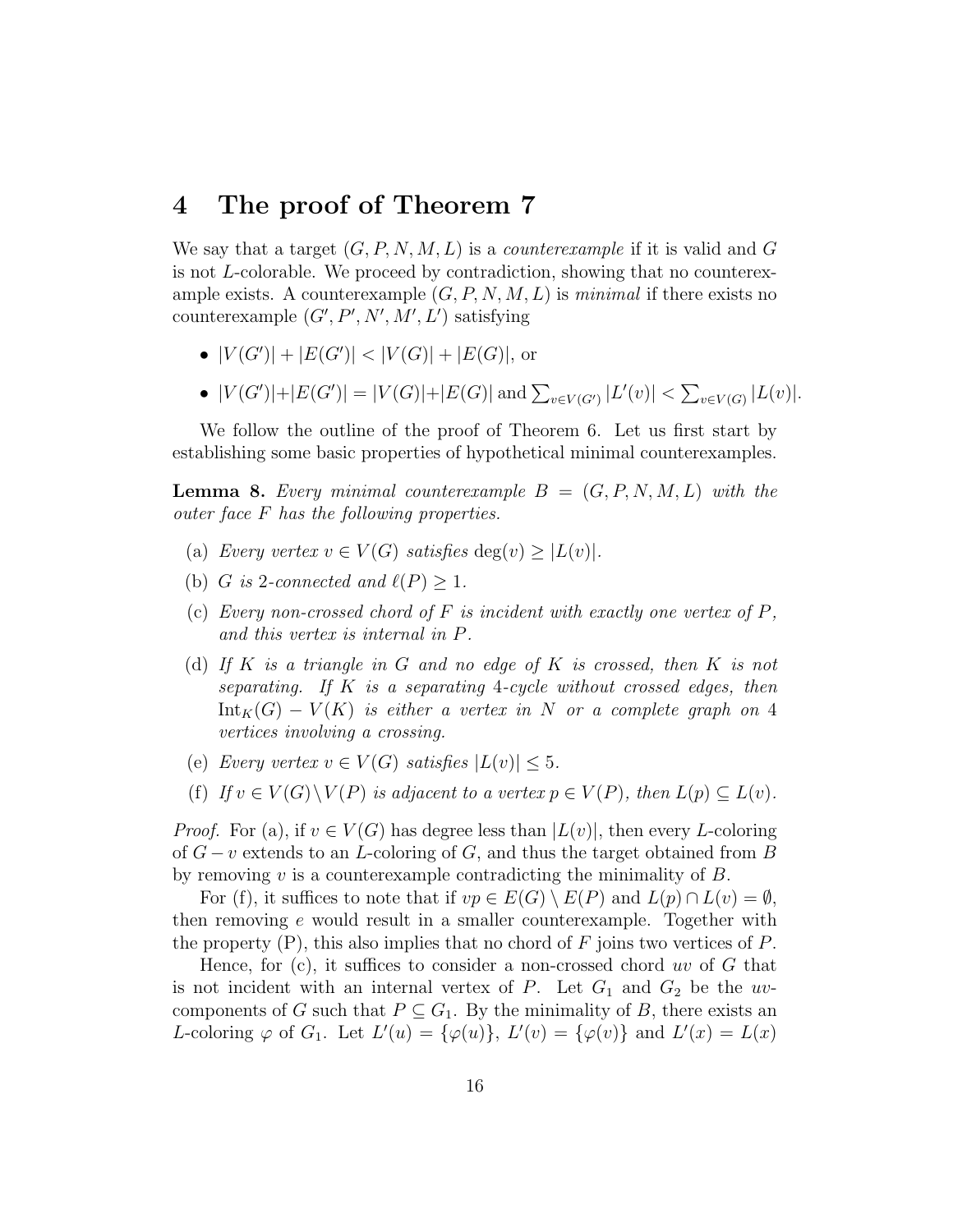for  $x \in V(G_2) \setminus \{u, v\}$ . Since G is not L-colorable, it follows that  $G_2$  is not L'colorable, and thus  $(G_2, uv, N \cap V(G_2), M \cap E(G_2), L')$  is a counterexample contradicting the minimality of B.

The claim (b) and the first part of claim (d) (concerning triangles) is proved similarly to the previous paragraph. For the second part of (d), let  $K = v_1v_2v_3v_4$  be a separating 4-cycle without crossed edges. If all vertices of K have a common neighbor  $x \in N \cap V(\text{Int}_K(G))$ , then by the first part of (d),  $Int_K(G) - V(K)$  consists only of x. Otherwise, we can choose the labels of the vertices of K so that  $v_4$  is not adjacent to a vertex in  $N \cap V(\text{Int}_K(G))$ . Furthermore, using  $(D)$ , we can choose the labels so that  $v_4$  is not incident with a crossed edge other than possibly the chord  $v_4v_2$ . By the minimality of B, there exists an L-coloring  $\varphi$  of the subgraph of G consisting of  $\text{Ext}_K(G)$ and all chords of K. Consider the graph  $G' = Int_K(G) - v_4$  with the list assignment L' given by  $L'(v_i) = {\varphi(v_i)}$  for  $i = 1, 2, 3, L'(x) = L(x) \setminus {\varphi(v_4)}$ for all neighbors x of  $v_4$  distinct from  $v_1$ ,  $v_2$ , and  $v_3$ , and  $L'(x) = L(x)$  for all other vertices x of  $G'$ . Since G is not L-colorable, it follows that  $G'$  is not L'-colorable, and by the minimality of B, the target  $B' = (G', v_1v_2v_3, N \cap$  $V(G'), \emptyset, L'$  is not valid. By the choice of  $v_4$ , we have  $|L'(x)| \geq 4$  for all  $x \in V(G') \setminus \{v_1, v_2, v_3\}$ , and thus the target B' may only violate (O); and if it violates (O), then  $B'$  contains the obstruction  $O_{C2}$ . However, together with the first part of (d), this implies that  $Int_K(G) - V(K)$  is a complete graph on 4 vertices involving a crossing.

Property (e) is achieved by removing colors from lists of size 6 or more. The only problem that may arise is that we obtain an obstruction; however, inspection of bad lists for the obstructions exhibited in Figure 4 shows that we can always remove one of the colors so that (O) still holds.  $\Box$ 

Next, we strengthen Lemma 8(d) for triangles.

**Lemma 9.** Let  $B = (G, P, N, M, L)$  be a minimal counterexample and let T be a triangle in G (possibly with a crossed edge). If  $T$  does not bound the outer face of G, then  $V(\text{Int}_T(G)) = V(T)$ .

*Proof.* Let  $T = v_1v_2v_3$ . The claim follows by Lemma 8(d) if no edge of T is crossed; hence, suppose that say  $v_1v_2$  is crossed by an edge uw, where the part of the edge uw next to w is drawn in the open disk bounded by  $T$ . Let  $G_1 = \text{Ext}_T(G) + uw$ . Suppose for a contradiction that  $V(\text{Int}_T(G)) \neq V(T)$ , and thus  $G_1 \neq G$  (since  $deg(w) > 1$  if  $w \neq v_3$  by Lemma 8(a)). By the minimality of B, there exists an L-coloring  $\varphi$  of  $G_1$ . Let  $G_2 = \text{Int}_T(G)$  and let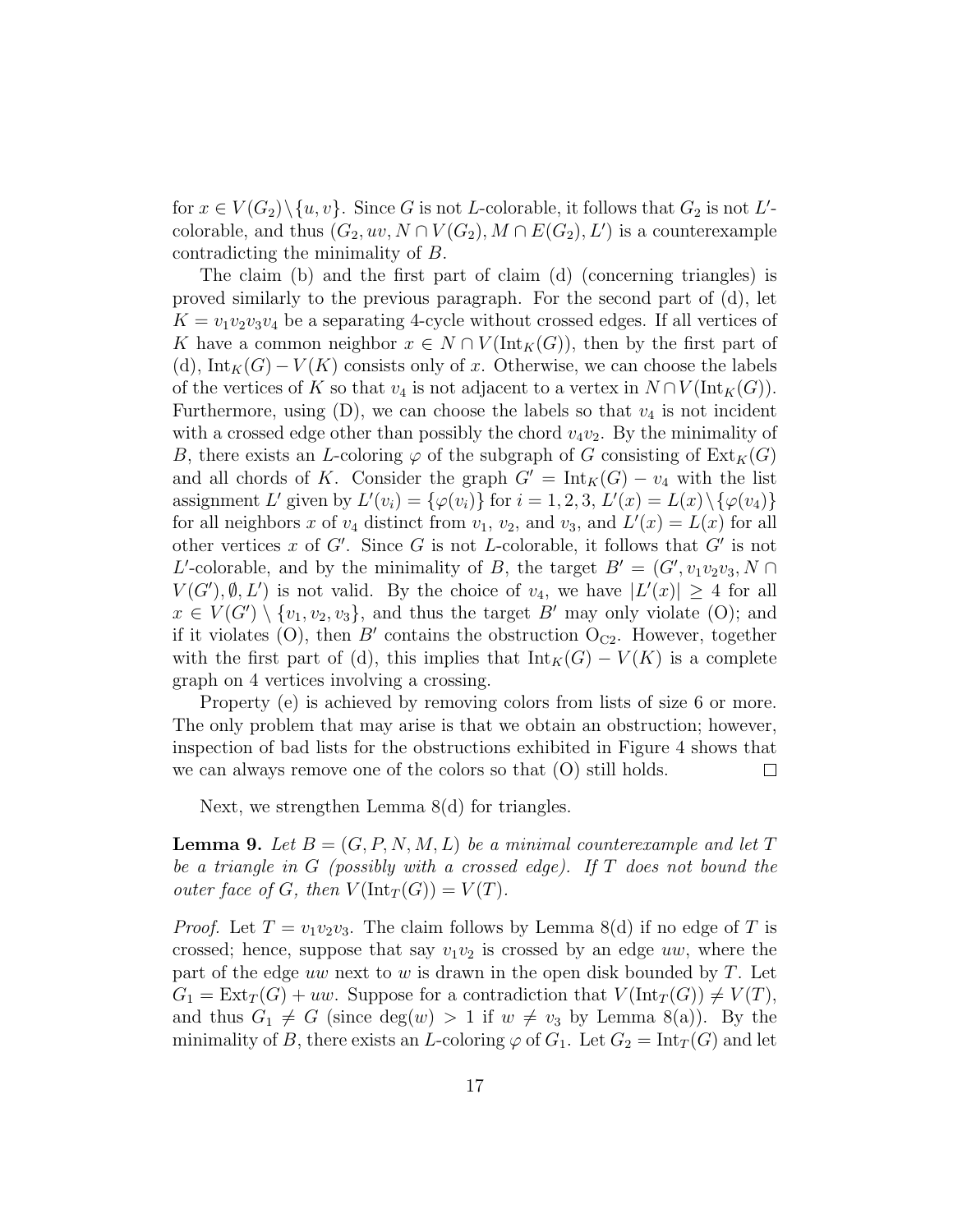$L_2$  be the list assignment such that  $L_2(v_i) = {\varphi(v_i)}$  for  $i = 1, 2, 3, L_2(w) =$  $L(w) \setminus {\varphi(u)}$  if  $w \neq v_3$ , and let  $L_2(z) = L(z)$  for  $z \in V(G_2) \setminus \{v_1, v_2, v_3, w\}.$ Since G is not L-colorable,  $G_2$  is not  $L_2$ -colorable. Let  $N_2 = N \cap V(G_2)$  if  $w = v_3$ , and  $N_2 = (N \cap V(G_2)) \cup \{w\}$  otherwise. Then  $(G_2, v_1v_2v_3, N_2, \emptyset, L_2)$  is a counterexample contradicting the minimality of B. is a counterexample contradicting the minimality of B.

We get the following easy corollary.

**Lemma 10.** No minimal counterexample  $(G, P, N, M, L)$  contains an obstruction.

*Proof.* Suppose for a contradiction that  $H \subseteq G$  is an obstruction. Note that H contains a special subgraph, and by  $(D)$ , if  $e \in E(H)$  is not crossed in H, then  $e$  is not crossed in  $G$ , either. Furthermore, no vertex of the outer face of  $H$  belongs to  $N$ , and thus all of them are incident with the outer face of G. Lemmas  $8(c)$  and 9 imply that  $G = H$ . However, then G is L-colorable by (O), which is a contradiction.  $\Box$ 

Analogously, we can strengthen Lemma 8(d) for 4-cycles.

**Lemma 11.** Let  $B = (G, P, N, M, L)$  be a minimal counterexample and let K be a 4-cycle in G (possibly with a crossed edge). If K does not bound the outer face of G and  $V(\text{Int}_K(G)) \neq V(K)$ , then one of the following holds:

- Int<sub>K</sub>(G)  $V(K)$  is isomorphic to  $K_4$  drawn with a crossing, or
- $V(\text{Int}_K(G)) = V(K) \cup \{z\}$  for a vertex z adjacent to all vertices of K such that either  $z \in N$  or z is incident with an edge crossing an edge of K.

*Proof.* Let  $K = v_1v_2v_3v_4$ . If no edge of K is crossed, then the claim follows from Lemma 8(d); hence, suppose that say  $v_3v_4$  is crossed by an edge uz, where the part of the edge  $uz$  next to z is drawn in the open disk bounded by K. If  $\text{Int}_K(G)$  contained a chord of K, then  $V(\text{Int}_K(G)) = V(K)$  by Lemma 9; hence, we can assume that K is an induced cycle in  $Int_K(G)$ .

Let  $G_1 = \text{Ext}_K(G) + uz$ . Suppose that  $V(\text{Int}_K(G)) \neq V(K)$ , and thus  $G_1 \neq G$  (since  $deg(z) > 1$  if  $z \notin V(K)$  by Lemma 8(a)). By the minimality of B, there exists an L-coloring  $\varphi$  of  $G_1$ . Consider the graph  $G' = \text{Int}_K(G) - v_4$ with the list assignment L' given by  $L'(v_i) = {\varphi(v_i)}$  for  $i = 1, 2, 3, L'(z) =$  $L(z) \setminus {\varphi(u), \varphi(v_4)}$  if  $z \notin {\{v_1, v_2\}}$  and  $zv_4 \in E(G), L'(z) = L(z) \setminus {\{\varphi(u)\}}$  if  $z \notin \{v_1, v_2\}$  and  $zv_4 \notin E(G)$ ,  $L'(x) = L(x) \setminus \{\varphi(v_4)\}\)$  for all neighbors x of  $v_4$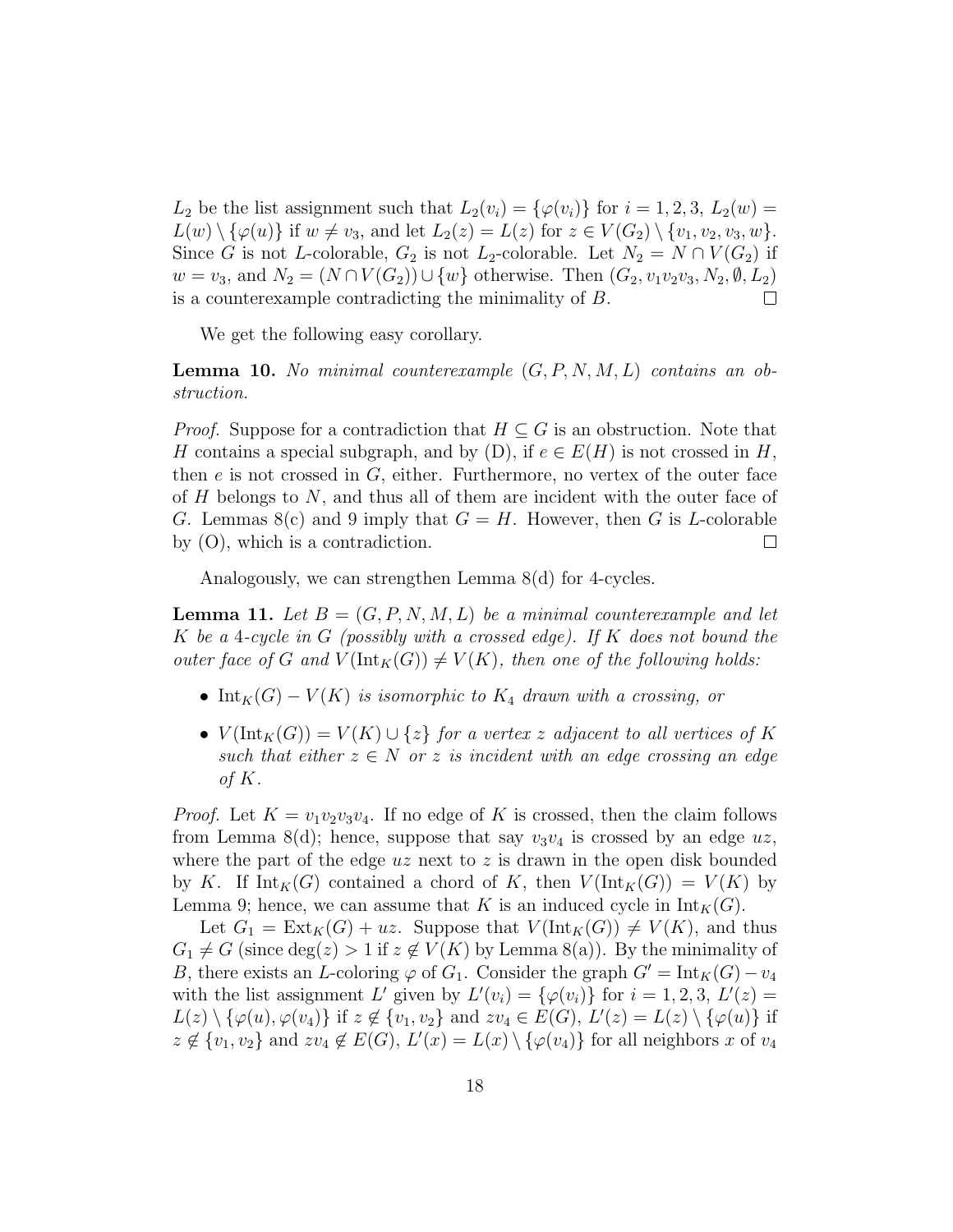distinct from  $v_1$ ,  $v_2$ ,  $v_3$ , and z, and  $L'(x) = L(x)$  for all other vertices x of G'. Since G is not L-colorable, it follows that  $G'$  is not L'-colorable, and by the minimality of B, the target  $B' = (G', v_1v_2v_3, N \cap V(G'), \emptyset, L')$  is not valid. Since the edge  $v_3v_4$  is crossed, the distance condition for B implies that B' does not contain any obstruction, and thus it satisfies  $(O)$ . Observe that  $B'$ satisfies all other conditions of validity except possibly for  $(T)$ . If B' violates (T), then  $z \notin V(K)$  and  $z$  is adjacent to all vertices of  $K$ , and by Lemma 9, we have  $V(\text{Int}_K(G)) = V(K) \cup \{z\}$ . we have  $V(\text{Int}_K(G)) = V(K) \cup \{z\}.$ 

Next, let us consider separating 5-cycles, in a somewhat restricted situation.

**Lemma 12.** Let  $B = (G, P, N, M, L)$  be a minimal counterexample and let K be a 5-cycle in G such that no edge of K is crossed, K does not bound the outer face of G, and  $V(\text{Int}_K(G)) \neq V(K)$ . If G contains a special subgraph S such that  $S \subseteq \text{Ext}_K(G)$  and  $d(S, K) \leq 1$ , then  $V(\text{Int}_K(G)) = V(K) \cup \{z\}$ for a vertex z adjacent to all vertices of K.

*Proof.* Observe that  $K = v_1v_2v_3v_4v_5$  is an induced cycle in  $Int_K(G)$ , as otherwise Lemma 11 implies that  $Int_K(G)$  contains a special subgraph at distance at most 1 from  $K$ , which together with  $S$  violates the assumption (D) for B. By the minimality of B, there exists an L-coloring  $\varphi$  of  $\text{Ext}_K(G)$ . Let  $G' = \text{Int}_K(G) - \{v_4, v_5\}$  with the list assignment L' given by  $L'(v_i) = \{\varphi(v_i)\}\$ for  $i = 1, 2, 3$  and  $L'(x) = L(x) \setminus \{\varphi(v_i) : i \in \{1, 2\}, xv_i \in$  $E(G)$  for  $x \in V(G') \setminus \{v_1, v_2, v_3\}.$  Since G is not L-colorable, it follows that  $G'$  is not L'-colorable, and by the minimality of  $B$ , the target  $B' = (G', v_1v_2v_3, N \cap V(G'), \emptyset, L')$  is not valid. Note that by the distance condition for S and by Lemma 9, at most one vertex z of G' satisfies  $|L'(z)| = 3$ and  $B'$  satisfies (O). Observe that  $B'$  satisfies all other conditions of validity except possibly for  $(T)$ . If B' violates  $(T)$ , then z is adjacent to all vertices of K, and by Lemma 9, we have  $V(\text{Int}_K(G)) = V(K) \cup \{z\}.$  $\Box$ 

Our next goal is to show that the outer face of a minimal counterexample does not have chords. Let us start with excluding non-crossed chords.

**Lemma 13.** If  $B = (G, P, N, M, L)$  is a minimal counterexample and F is the outer face of  $G$ , then every chord of  $F$  is crossed.

*Proof.* Let  $k = \ell(P)$ , and let  $P = p_0p_1 \dots p_k$ . Suppose for a contradiction that F has a non-crossed chord uv. By Lemma  $8(c)$ , u is an internal vertex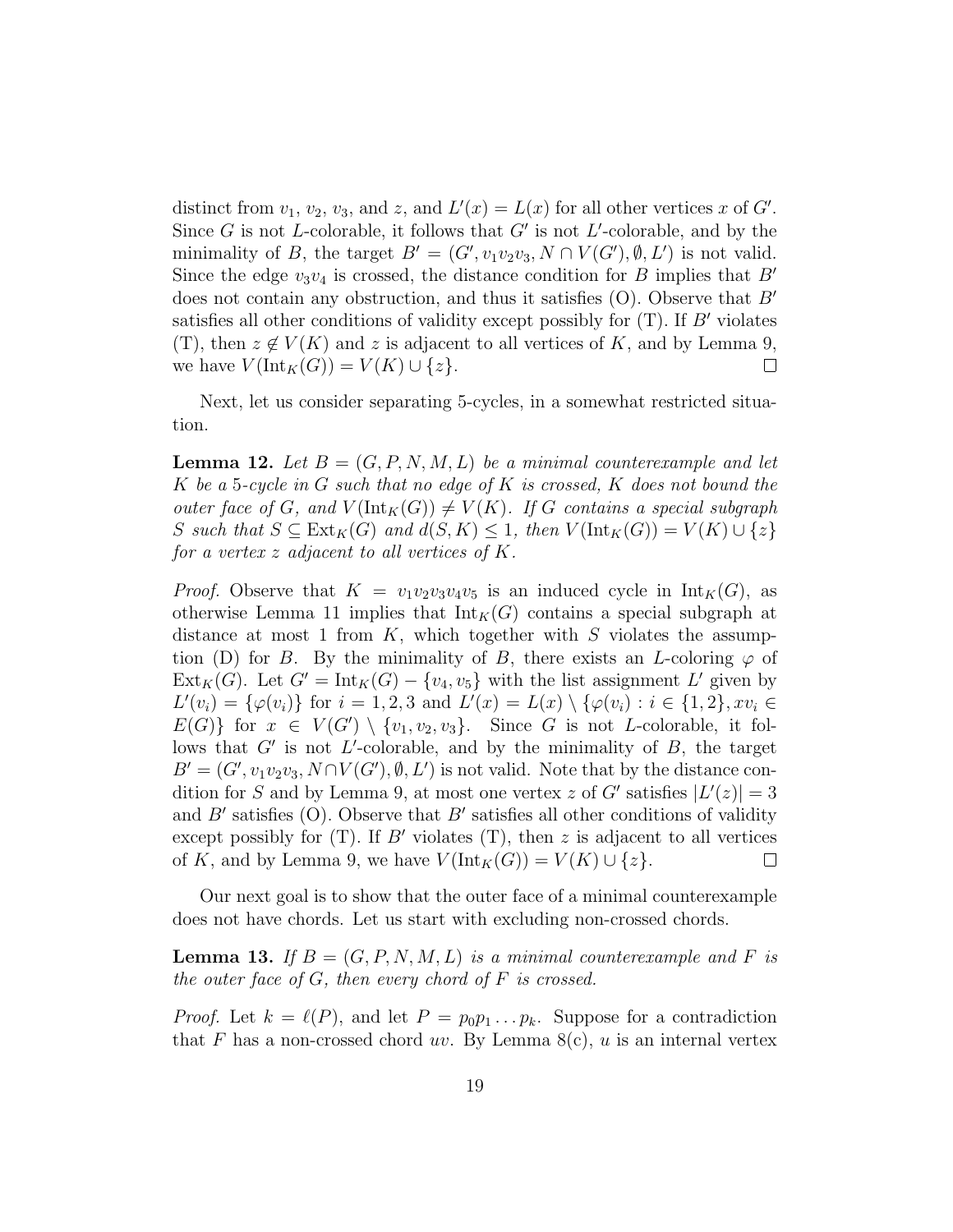of P, say  $u = p_1$ , while  $v \notin V(P)$ . Let  $G_1$  and  $G_2$  be the uv-components of G such that  $p_0 \in V(G_1)$ . Let  $P_1 = p_0 p_1 v$  and  $P_2 = v p_1 \dots p_k$ . For each color  $c \in L(v) \setminus L(u)$ , let  $L_c$  be the list assignment such that  $L_c(v) = \{c\}$ and  $L_c(z) = L(z)$  if  $z \neq v$ . Since G is not L-colorable, either  $G_1$  or  $G_2$ is not  $L_c$ -colorable. Furthermore, since both  $G_1$  and  $G_2$  are L-colorable (by the minimality of  $B$ ), there exist distinct colors  $c_1$  and  $c_2$  such that  $G_1$  is not  $L_{c_1}$ -colorable and  $G_2$  is not  $L_{c_2}$ -colorable. For  $i \in \{1,2\}$ , let  $B_i = (G_i, P_i, N \cap V(G_i), M \cap E(G_i), L_{c_i})$ . By the minimality of B, neither  $B_1$  nor  $B_2$  is a valid target. Clearly, both  $B_1$  and  $B_2$  satisfy (S), (N), (M),  $(C)$ , and  $(D)$ . Hence, each of them violates  $(P)$ ,  $(T)$ , or  $(O)$ .

We claim that we can choose the labeling of P and the chord  $uv = p_1v$ so that with the notation as in the previous paragraph, the following holds.

- (i)  $B_1$  does not contain any obstruction,
- (ii) no edge at distance at most two from  $p_1$  in  $G_1$  is crossed, and
- (iii)  $p_0$ ,  $p_1$ , and v do not have a common neighbor z with  $|L(z)| = 3$ .

Indeed, if  $B_1$  contains an obstruction, then it contains a special subgraph whose distance to  $p_1$  is at most two. In that case, (D) implies that  $\ell(P) = 2$ and that  $B_2$  contains no obstruction. Hence, we can exchange the labels of  $p_0$  with  $p_2, G_1$  with  $G_2, \ldots$ , and  $B_1$  with  $B_2$ , so that (i) holds. Similarly, if an edge at distance at most two from  $p_1$  in  $G_1$  is crossed, then (D) implies that  $\ell(P) = 2$ ,  $B_2$  contains no obstruction, and no edge at distance at most two from  $p_1$  in  $G_2$  is crossed, and thus exchanging the labels in the same way ensures that both (i) and (ii) hold. Finally, if  $p_0$ ,  $p_1$ , and v have a common neighbor  $z \in V(G_1)$  with list of size three, then z is incident with F and by (ii) and by Lemma 8(c) and (d), we conclude that  $V(G_1) = \{p_0, p_1, v, z\};$ in this case, we consider the chord  $p_1z$  instead of the chord  $p_1v$  (so that  $G_1$ becomes equal to the triangle  $p_0p_1v$ , which ensures that (i), (ii), and (iii) hold.

By (i) and (iii),  $B_1$  satisfies (O) and (T). Therefore,  $B_1$  violates (P), and thus  $p_0v \in E(G)$ . By (ii) and by Lemma 8(c) and (d), we conclude that  $G_1$ is equal to the triangle  $p_0p_1v$ .

Let  $S = L(v) \setminus \bigcup_{p \in V(P), vp \in E(G)} L(p)$ . Recall that by Lemma 10, B does not contain the obstruction  $O_{P1}$ . Together with the property (T) of B, this implies that  $S \neq \emptyset$ . Consider any  $c \in S$ , and let  $B_c = (G_2, P_2, N \cap V(G_2), M \cap V(G_1))$  $E(G_2), L_c$ ). Since  $G_1$  is  $L_c$ -colorable, we conclude that  $G_2$  is not  $L_c$ -colorable,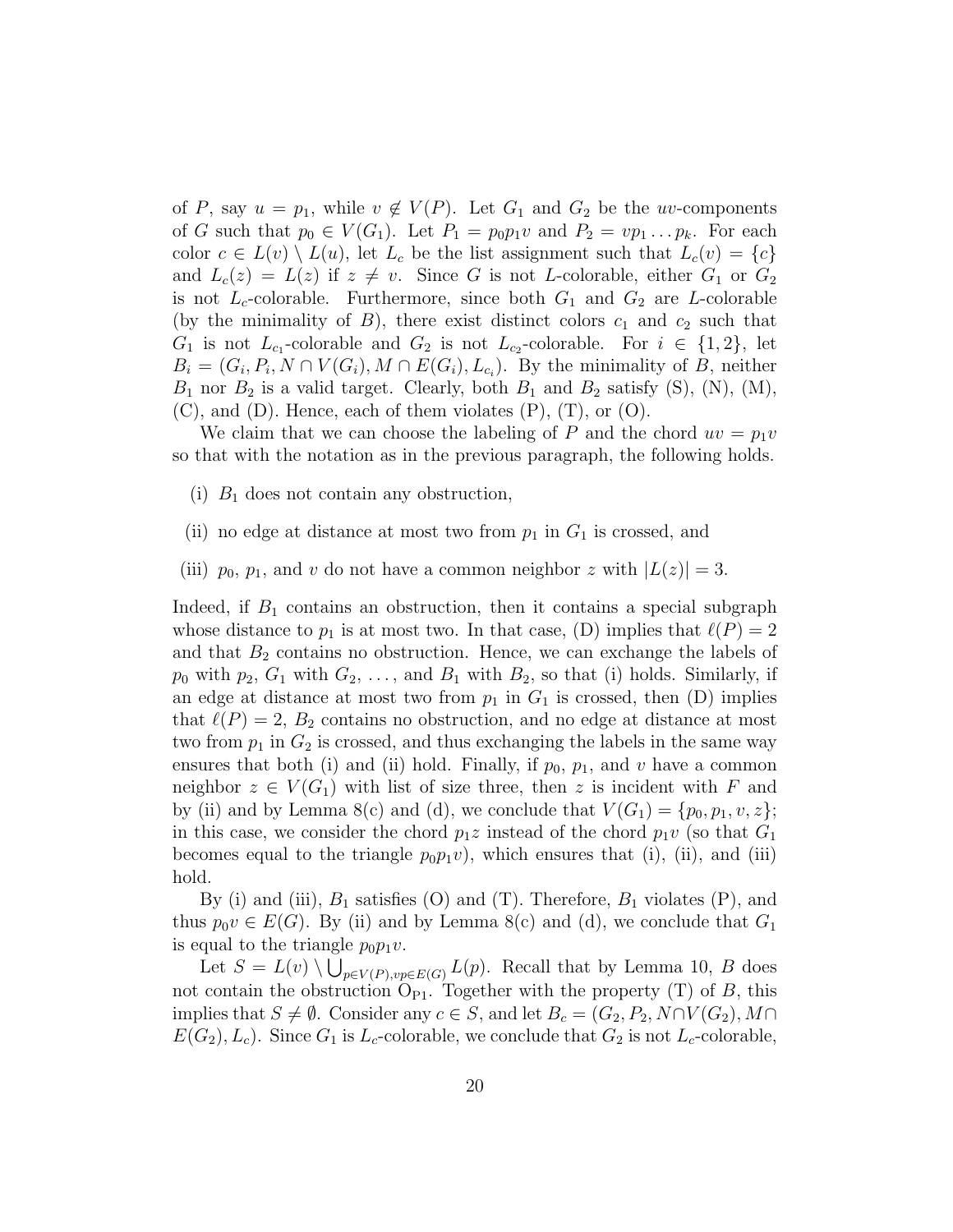and thus  $B_c$  is not a valid target. Note that  $B_c$  satisfies (S), (N), (M), (C), and (D), and that  $B_c$  satisfies (P) since  $c \in S$ .

If  $B_c$  contained an obstruction H, then Lemmas  $8(c)$  and 9 would imply that  $G_2 = H$ . However, the inspection of the obstructions shows that either  $G = H \cup G_1$  would be L-colorable, or B would contain an obstruction. Therefore,  $B_c$  satisfies (O).

It follows that  $B_c$  violates (T), i.e., there exists a vertex w adjacent to v and to vertices  $p, p' \in V(P) \setminus \{p_0\}$  such that  $L(w) = L(p) \cup L(p') \cup \{c\}$ . Since this holds for all  $c \in S$ , it follows that  $|S| = 1$ . If  $|L(v)| = 3$ , then  $vw \in M$ , (D) for B implies that  $\ell(P) = 2$ , and B contains O<sub>M1</sub>, which contradicts Lemma 10. Hence, suppose that  $|L(v)| \geq 4$ , and since  $|S| = 1$ , v has at least three neighbors in P. If  $\ell(P) = 2$ , then  $|L(v)| = 4$  and the edges  $vp_2$  and  $wp_1$  cross, which contradicts (C) for G. Hence,  $\ell(P) = 3$ , and by (D) for  $B$ , neither  $v$  nor  $w$  is incident with a crossed edge. Therefore,  $v$  is adjacent to  $p_0$ ,  $p_1$ , and  $p_2$ ,  $|L(v)| = 4$ , and w is adjacent to  $p_2$  and  $p_3$ . However, this implies that G contains O<sub>P2</sub>, which contradicts Lemma 10. implies that G contains  $O_{P2}$ , which contradicts Lemma 10.

Next, we exclude crossed chords that are not incident with an internal vertex of P.

**Lemma 14.** If  $B = (G, P, N, M, L)$  is a minimal counterexample and F is the outer face of  $G$ , then every chord of  $F$  is incident with an internal vertex of  $P$ .

*Proof.* Suppose for a contradiction that F has a chord uv of F that is not incident with an internal vertex of P. By Lemma 13, there exists an edge e crossing the edge uv. Let  $G_1$  and  $G_2$  be the uv-components of G such that  $P \subseteq G_1$ . Let  $e = x_1x_2$ , where  $x_1 \in V(G_1)$  and  $x_2 \in V(G_2)$ . By the minimality of G, there exists an L-coloring  $\varphi$  of G<sub>1</sub>. Since  $\varphi(u) \neq \varphi(v)$ , we can by symmetry assume that  $\varphi(x_1) \neq \varphi(u)$ .

Let G' be the graph obtained from  $G_2 - uv$  by adding new vertices  $y_1$ and  $y_2$ , edges of the path  $P' = uy_1y_2v$  and the edge  $y_1x_2$ . Let L' be the list assignment for G' such that  $L'(u) = {\varphi(u)}$ ,  $L'(v) = {\varphi(v)}$ ,  $L'(y_1) =$  $\{\varphi(x_1)\}, L'(y_2) = \{c\}$  for a new color c that does not appear in any of the lists and  $L'(z) = L(z)$  for any other vertex z. Let  $B' = (G', P', N \cap V(G_2), M \cap V(G_1))$  $E(G_2), L'$ ).

Note that the edge  $y_1y_2$  is a special subgraph in B' which does not appear in B. However, B' satisfies (D), since the crossing of G incident with  $x_2$  does not belong to  $G'$  and any path from a special subgraph in  $G'$  to  $y_1y_2$  passes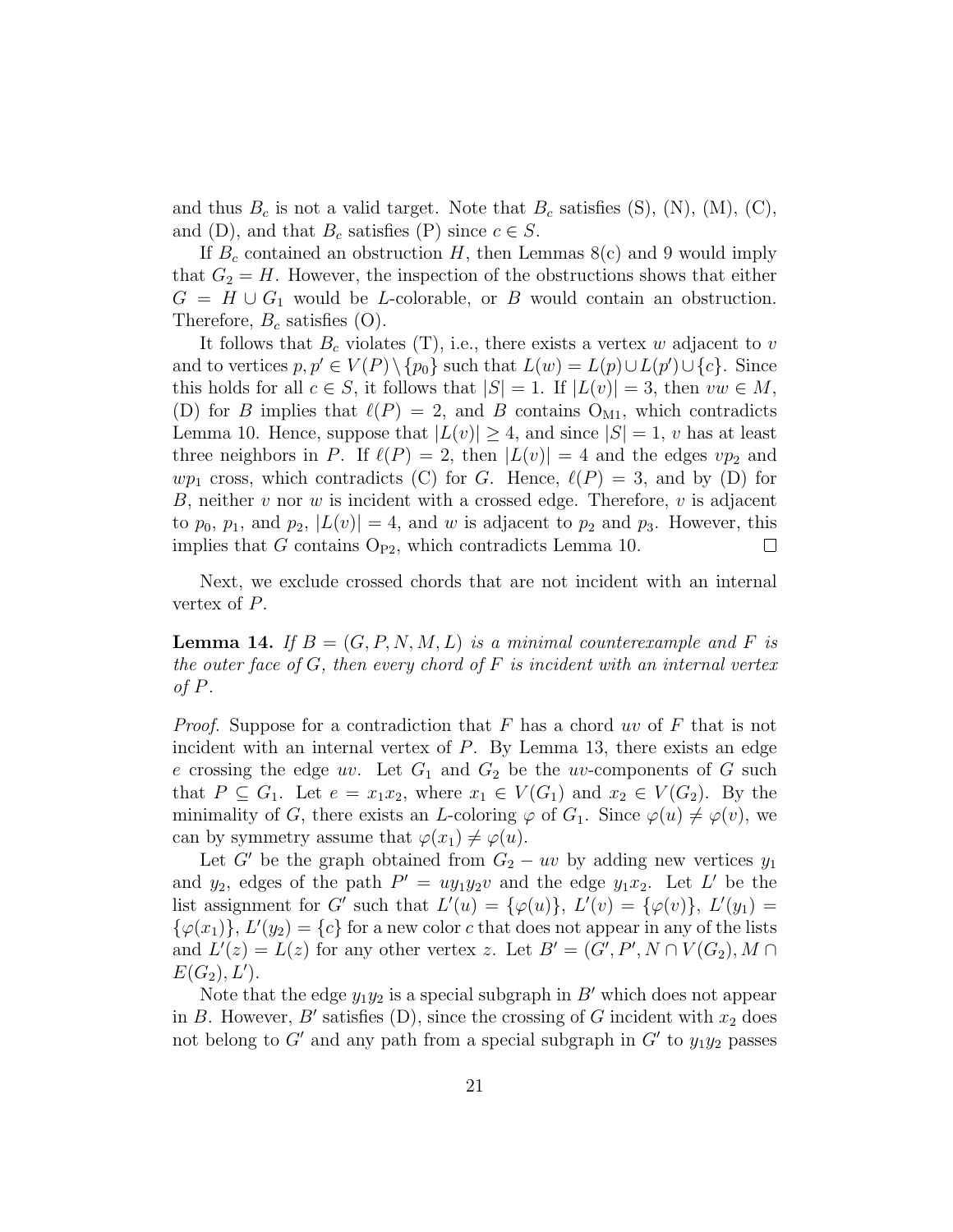through one of the vertices  $u, v, x_2$  of the crossing in G. Furthermore, B' satisfies (O) since  $y_2$  has degree two in G'. Similarly, B' satisfies all other conditions of validity except possibly for (T).

Since G is not L-colorable, G' is not L'-colorable, and thus B' is not a valid target. Hence, B' violates (T). This implies that  $x_2$  has list of size three and it is adjacent to u and v. By Lemmas 8(c) and 9, we have  $V(G_2) = \{u, v, x_2\}.$ Note that by  $(C)$ , we conclude that each of  $|L(u)|, |L(v)|$ , and  $|L(x_1)|$  is either 1 or 5. Let a be a color in  $L(x_2)$  distinct from the colors of its neighbors in P, which exists by (T). Let  $G'' = G - x_2$  with the list assignment L'' such that  $L''(z) = L(z) \setminus \{a\}$  for  $z \in \{u, v, x_1\}$  and  $L''(z) = L(z)$  otherwise. Let  $B'' = (G'', P, N \cup \{x_1\}, M, L'')$ , and observe that  $G''$  is not  $L''$ -colorable and that  $B''$  satisfies all the conditions of validity except possibly for  $(O)$ .

By the minimality of G, it follows that  $B''$  violates (O). Let H be an obstruction in  $B''$ . By Lemma 10, H is not an obstruction in B, and thus  $V(H) \cap \{u, v, x_1\} \neq \emptyset$ . Thus, the distance between the special subgraph of H and between  $\{u, v, x_1\}$  is at most 2, and since u, v, and  $x_1$  are incident with a crossing in G that does not appear in  $H$ , the condition (D) for B implies that  $x_1$  with  $|L''(x_1)| = 4$  is a special subgraph of H and that  $\ell(P) = 2$ . Consequently, B'' contains one of  $O_{N1}$ ,  $O_{N2}$  or  $O_{N3}$ , in which the interior vertex with list of size 4 is  $x_1$ . However, inspection of these graphs shows that  $|L''(u)| = 3$  or  $|L''(v)| = 3$ , and thus  $|L(u)| \leq 4$  or  $|L(v)| \leq 4$ , which contradicts (C).

Finally, let us exclude all the remaining chords.

#### Lemma 15. The outer face of a minimal counterexample has no chords.

*Proof.* Let  $B = (G, P, N, M, L)$  be a minimal counterexample and let F be the outer face of G. Suppose for a contradiction that F has a chord  $uv$ . By Lemmas 13 and 14, uv is crossed and incident with an internal vertex of P. By (D), we conclude that  $\ell(P) = 2$ ; let  $P = p_0p_1p_2$ , where say  $u = p_1$ . Let e be the edge crossing uv and let  $G_1$  and  $G_2$  be the uv-components of  $G - e$ such that  $p_0 \in V(G_1)$  and  $p_2 \in V(G_2)$ . Let  $P_1 = p_0 p_1 v$  and  $P_2 = p_2 p_1 v$ , and let  $e = x_1 x_2$ , where  $x_i \in V(G_i)$  for  $i \in \{1, 2\}$ .

If  $G_i$  contains an edge f different from  $p_{2i-2}p_1$ ,  $p_{2i-2}v$ , and  $p_1v$ , then by the minimality of G there exists an L-coloring  $\varphi_{3-i}$  of  $G - f \supseteq G_{3-i} + x_1x_2$ . If additionally  $|L(x_i)| \in \{1, 5\}$ , then define  $L_i$  to be the list assignment for  $G_i$ such that  $L_i(v) = {\varphi_{3-i}(v)}, L_i(x_i) = L(x_i) \setminus {\varphi_{3-i}(x_{3-i})},$  and  $L_i(z) = L(z)$ for any other vertex z. Let  $B_i = (P_i, (N \cap V(G_i)) \cup \{x_i\}, M \cap E(G_i), L_i)$ ,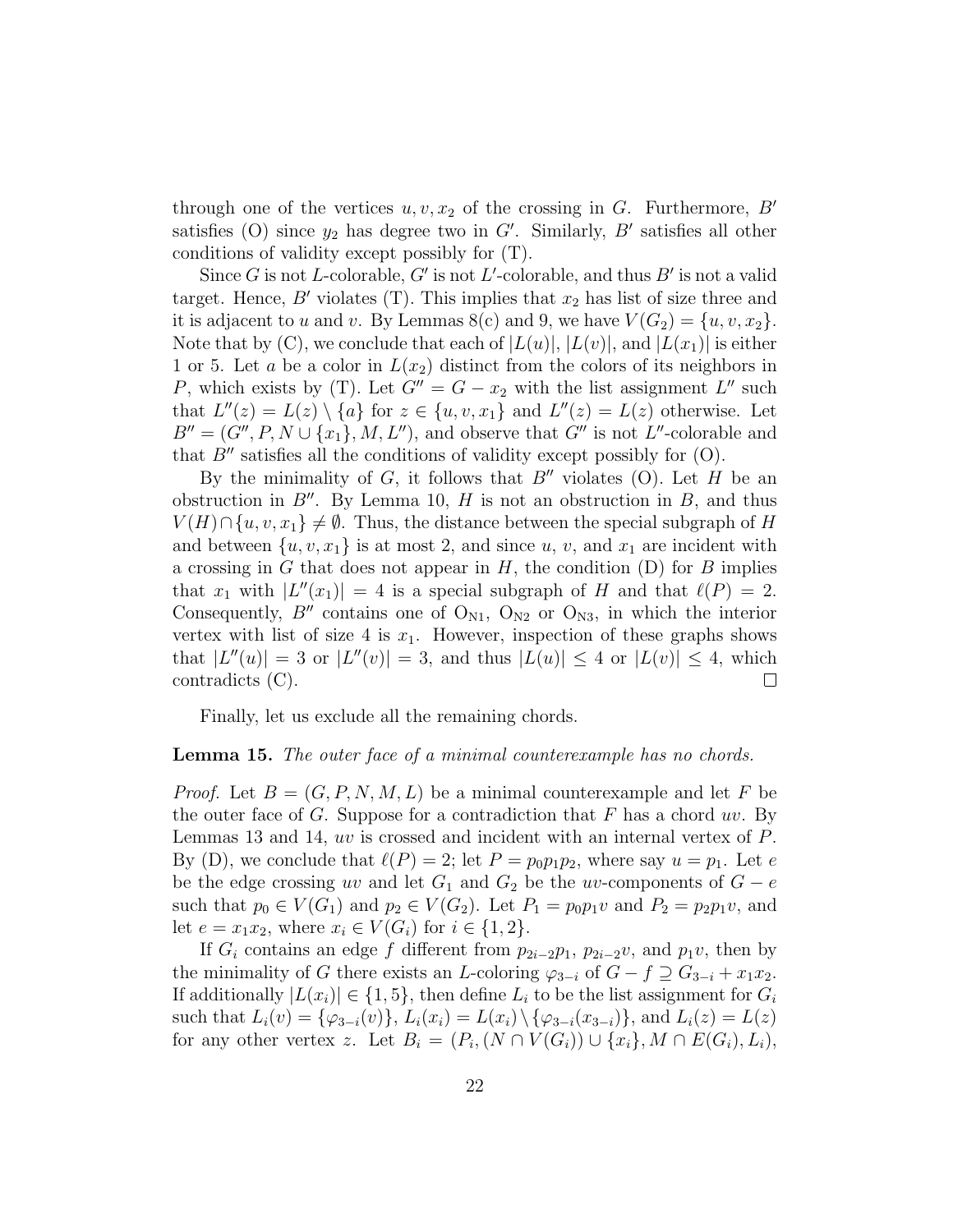and note that  $B_i$  satisfies all the conditions of validity except possibly for  $(P)$ ,  $(T)$ , or  $(O)$ . Observe that  $G_i$  is not  $L_i$ -colorable, and by the minimality of B, we conclude that  $B_i$  violates (P), (T) or (O). Since  $\varphi_{3-i}$  is a coloring of  $G - f$ , (P) is satisfied by  $B_i$ . Since B satisfies (D) and all chords of F are crossed by Lemma 13, it follows that  $B_i$  satisfies (T). Thus,  $B_i$  violates (O). The corresponding obstruction is  $O_{N1}$  since all others either have a special subgraph that would violate the distance condition in  $G$ , or have a non-crossed chord incident with  $p_1$  which contradicts Lemma 13.

Hence, for  $i \in \{1,2\}$ , either  $E(G_i) \subseteq \{p_{2i-2}p_1, p_{2i-2}v, p_1v\}$ , or  $|L(x_i)| \in$  $\{3, 4\}$ , or  $B_i$  as defined in the previous paragraph contains  $O_{N1}$ . Together with Lemmas 9 and 13, we conclude that one of the following holds:

- $x_i \in V(P_i)$  and either  $G_i = P_i$  or  $G_i$  is the triangle on  $V(P_i)$ , or
- $|L(x_i)| \in \{3, 4\}$ , or
- $G_i$  is equal to  $O_{N1}$  and  $x_i$  is its vertex with list of size four.

By Lemma 14, at most one of  $x_1$  and  $x_2$  has a list of size three or four. By symmetry, we can assume that  $|L(x_1)| \in \{1, 5\}.$ 

If  $|L(x_2)| \in \{1, 5\}$ , then observe that all possible combinations of graphs  $G_1$  and  $G_2$  (each of which is a path, a triangle, or  $O_{N1}$ ) are either L-colorable or equal to O<sub>C1</sub>. Therefore,  $|L(x_2)| \in \{3, 4\}$ , and thus  $x_2$  is incident with F. By Lemmas 13 and 14, we have  $x_1 \notin V(F)$ , and thus  $G_1$  is  $O_{N1}$ .

Let w be the vertex of  $G_1$  with list of size three, let  $G' = G - \{w, p_0\} - p_1v$ and let L' be the list assignment such that  $L'(x_1) = {\varphi_1(x_1)}, L'(v) =$  $\{\varphi_1(v)\}\$  and  $L'(z) = L(z)$  otherwise. Let  $B' = (G', p_2p_1x_1v, N \cap V(G'), M \cap V(G'))$  $E(G'), L'$  and note that G' is not L'-colorable and that the target B' satisfies all the conditions of validity except possibly for  $(T)$  and  $(0)$ .

If v has degree at least 5 in  $G$ , then it has degree at least three in  $G'$ . Together with Lemmas 9 and 13, this implies that  $x_2 \in V(F)$  is not adjacent to v, hence B' satisfies (T). If v has degree at most four, then  $|L(v)| \leq 4$ by Lemma 8(a), and by (C),  $|L(x_2)| = 4$ , and again B' satisfies (T). By the minimality of B, we conclude that B' violates (O). Since  $x_1$  has degree three in  $G'$  and it is adjacent to a vertex  $x_2$  with list of size three or four,  $G'$ contains (and by Lemmas 9 and 13, is equal to)  $O_{P1}$  or  $O_{P2}$ . However, then  $p_1x_2$  is a non-crossed chord of F, which contradicts Lemma 13.  $\Box$ 

Let us show an easy corollary.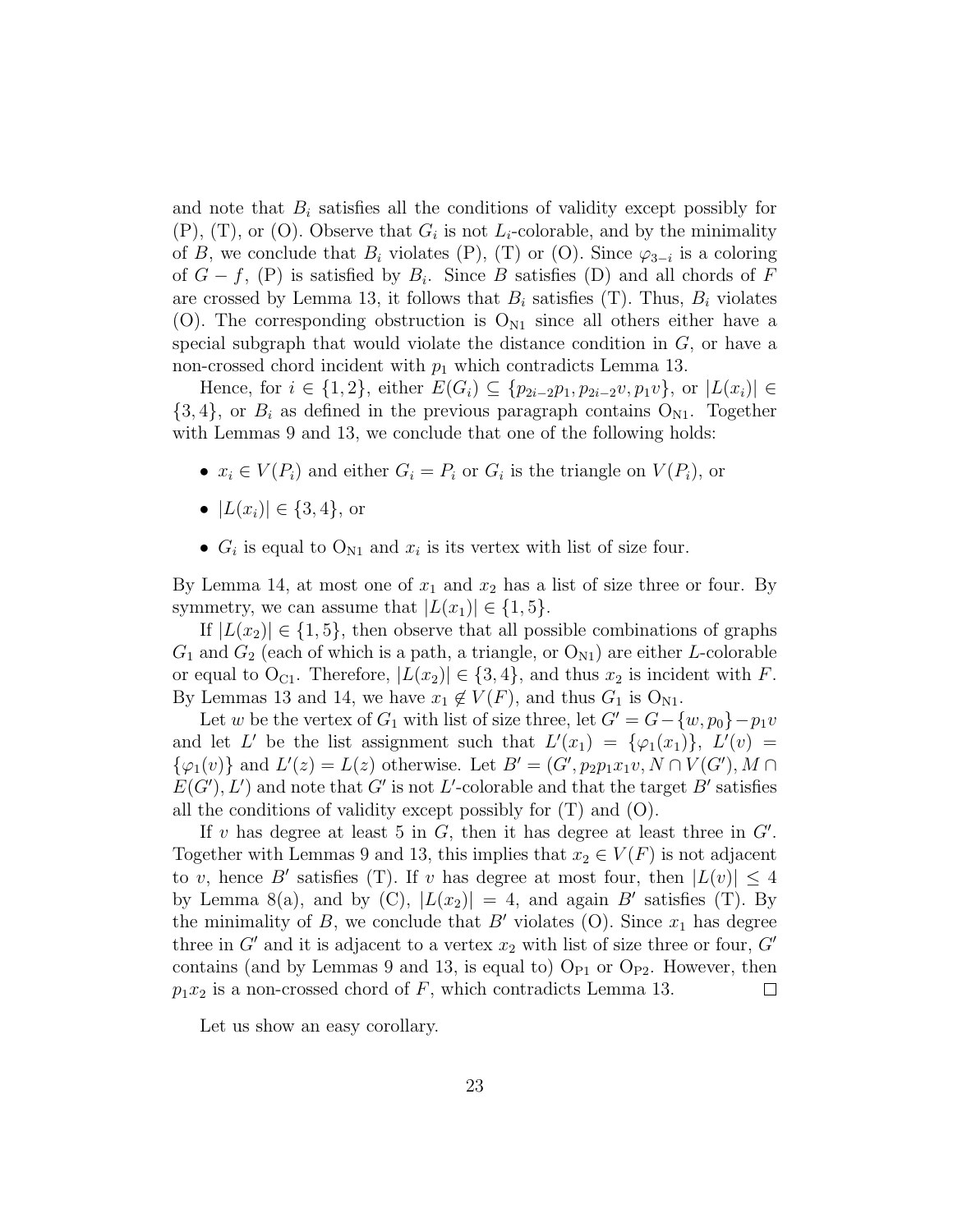**Lemma 16.** If  $B = (G, P, N, M, L)$  is a minimal counterexample, then no vertex of P is incident with a crossed edge.

*Proof.* Suppose for a contradiction that  $vp$  is a crossed edge with  $p \in V(P)$ . By Lemma 15, we have  $v \notin V(F)$ . Furthermore, since P is incident with a crossing, (D) implies that  $\ell(P) \leq 2$ . Let L' be the list assignment such that  $L'(v) = L(v) \setminus L(p)$  and L' matches L on the rest of the vertices of G. Note that  $G-vp$  is not L'-colorable, and by the minimality of B, we conclude that  $B' = (G - vp, P, N \cup \{v\}, M, L')$  contains  $O_{N1}$ ,  $O_{N2}$  or  $O_{N3}$ , whose internal vertex with list of size 4 is v. Note that  $B'$  cannot contain  $O_{N1}$ , since v is not adjacent to all vertices of P in  $G-vp$ . Similarly, B' cannot contain O<sub>N3</sub>, since the edge vp would be crossed twice. Finally, B' does not contain  $O_{N2}$ , since G does not contain  $O_{C_1}$  by Lemma 10. This is a contradiction.  $\Box$ 

Next, we prove the following claim that is useful when considering the condition (T) for targets derived from minimal counterexamples.

**Lemma 17.** If  $B = (G, P, N, M, L)$  is a minimal counterexample, then every vertex of G has at most two neighbors in P.

*Proof.* Let  $k = \ell(P)$  and  $P = p_0p_1 \ldots p_k$ . Suppose for a contradiction that a vertex  $v \in V(G)$  has at least three neighbors  $p_a, p_b, p_c \in V(P)$ , where  $0 \leq a < b < c \leq k$ . By Lemma 15, v is not incident with the outer face F of G. Let K be the cycle  $p_a p_{a+1} \ldots p_c v$ , and note that K has a chord  $vp_b$ . By Lemma 16, none of the edges  $vp_a$ ,  $vp_b$  and  $vp_c$  is crossed. By Lemma 8(d) applied to the two cycles in  $K + vp_b$  containing the edge  $vp_b$ , the cycle K is not separating (Lemma 8(d) allows a vertex of N or a  $K_4$  with a crossed edge in the interior of K; however, this would only be possible if  $\ell(P) = 3$ , yielding two special subgraphs at distance 1).

Suppose first that  $c - a = \ell(P)$ , and let  $G_2$  be the  $p_a v p_c$ -component of G that does not contain P. Since  $v \notin V(F)$ , and  $v \notin N$  if  $\ell(P) = 3$ , there exists a color  $g \in L(v)$  that does not appear in the lists of vertices in P. Let  $L_2$  be the list obtained from L by setting  $L_2(v) = \{g\}$ . Observe that  $G_2$  is not  $L_2$ -colorable, and thus  $B_2 = (G_2, p_a v p_c, N, M, L_2)$  is not a valid target. This is only possible if  $B_2$  violates either (T) or (O). In the former case, G is either  $O_{N1}$  or  $O_{P6}$ , which contradicts Lemma 10. In the latter case, we have  $\ell(P) = 2$  by the distance condition, and (2) together with Lemmas 9 and 13 imply that G is L-colorable unless  $G_2$  is either  $O_{M1}$  or  $O_{C1}$ . If  $G_2$  is  $O_{M1}$ , then G is  $O_{M2}$ , and if  $G_2$  is  $O_{C1}$ , then G is L-colorable; in both cases, we obtain a contradiction.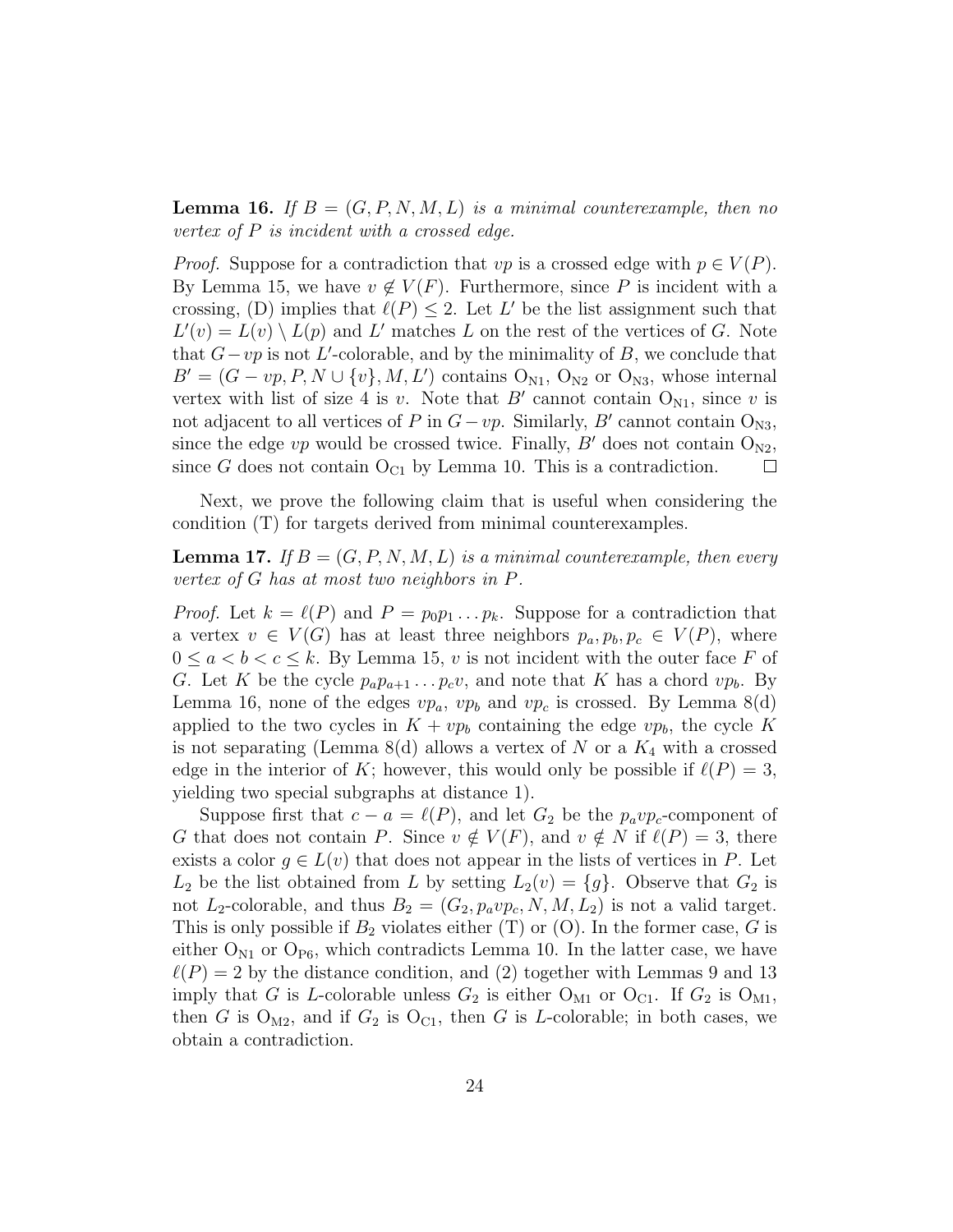Hence,  $c - a < \ell(P)$ , and thus  $\ell(P) = 3$ ; by symmetry, we can assume that v is adjacent to say  $p_0$ ,  $p_1$  and  $p_2$ , and v is not adjacent to  $p_3$ . If  $L(p_0)$  =  $L(p_2)$ , then  $G - vp_2$  gives a counterexample contradicting the minimality of B. Therefore,  $L(p_0) \neq L(p_2)$ . Since the edges  $vp_0$ ,  $vp_1$ , and  $vp_2$  are not crossed by Lemma 16, Lemma 8(d) implies that the degree of  $p_1$  is three. Let  $G' = G - p_1 + p_0 p_2$ , with the list assignment L' such that  $L'(v) = L(v) \setminus L(p_1)$ and  $L'(z) = L(z)$  for  $z \in V(G') \setminus \{v\}$ . Let  $B' = (G, p_0 p_2 p_3, N \cup \{v\}, M, L')$ . Note that  $B'$  satisfies (D), since the rank of the special subgraph  $p_1p_2$  in B is greater than the rank of the special subgraph  $v$  in  $B'$ , and any path  $Q$ between two special subgraphs  $S_1$  and  $S_2$  that uses the new edge  $p_0p_2$  gives rise to paths between  $S_1$  or  $S_2$  and the middle edge  $p_1p_2$  of P in G, thus implying  $\ell(Q) \geq 14 + r(S_1) + r(S_2) + 2r(p_1p_2) - 1 > 7 + r(S_1) + r(S_2).$ Since G' is not L'-colorable, the minimality of B implies that B' is not valid, and this is only possible if B' violates (O). Hence, B' contains  $O_{N1}$ ,  $O_{N2}$ , or  $O_{N3}$ , with v as the vertex with list of size 4 not incident with the outer face. However, then B contains  $O_{P6}$ ,  $O_{P4}$ , or  $O_{P5}$ , respectively, which contradicts Lemma 10.  $\Box$ 

Let us now derive a variation on Lemma 12.

**Lemma 18.** Let  $B = (G, P, N, M, L)$  be a minimal counterexample. Suppose that  $Q = x_1x_2 \ldots x_{t-1}x_t$  is a path in G, where  $t \leq 6$  and  $x_1x_2$  crosses  $x_{t-1}x_t$ . Let c be the closed curve consisting of the path  $x_2 \ldots x_{t-1}$  and parts of the edges  $x_1x_2$  and  $x_{t-1}x_t$ . If  $x_1$  is not drawn in the open disk  $\Lambda$  bounded by c, then no vertex of G is contained in  $\Lambda$ .

*Proof.* Observe first that the curve  $c$  is not crossed since all its edges are close to a crossing. Let  $G'$  be the subgraph of G consisting of the vertices and edges drawn fully in the closure of  $\Lambda$ . Suppose for a contradiction that  $x_1 \notin \Lambda$  (and hence  $x_t \notin \Lambda$ ) and that  $\Lambda$  contains a vertex v of G. By the minimality of B, there exists an L-coloring  $\varphi$  of  $G - v$ . Let L' be the list assignment for G' defined by  $L'(x_i) = {\varphi(x_i)}$  for  $i = 2, ..., t - 1$  and by  $L'(z) = L(z)$  for  $z \in V(G) \cap \Lambda$ . Note that G' is not L'-colorable. However, then  $B' = (G', x_2 \dots x_{t-1}, N \cap V(G'), \emptyset, L')$  is a counterexample contradicting the minimality of B (note that B' satisfies  $(D)$  even if  $t = 6$ , since the middle edge of the path  $x_2x_3x_4x_5$  has smaller rank then the crossing, whose distance to  $x_3x_4$  in G is one).  $\Box$ 

Next, we consider an analogue of a chord formed by parts of two crossing edges.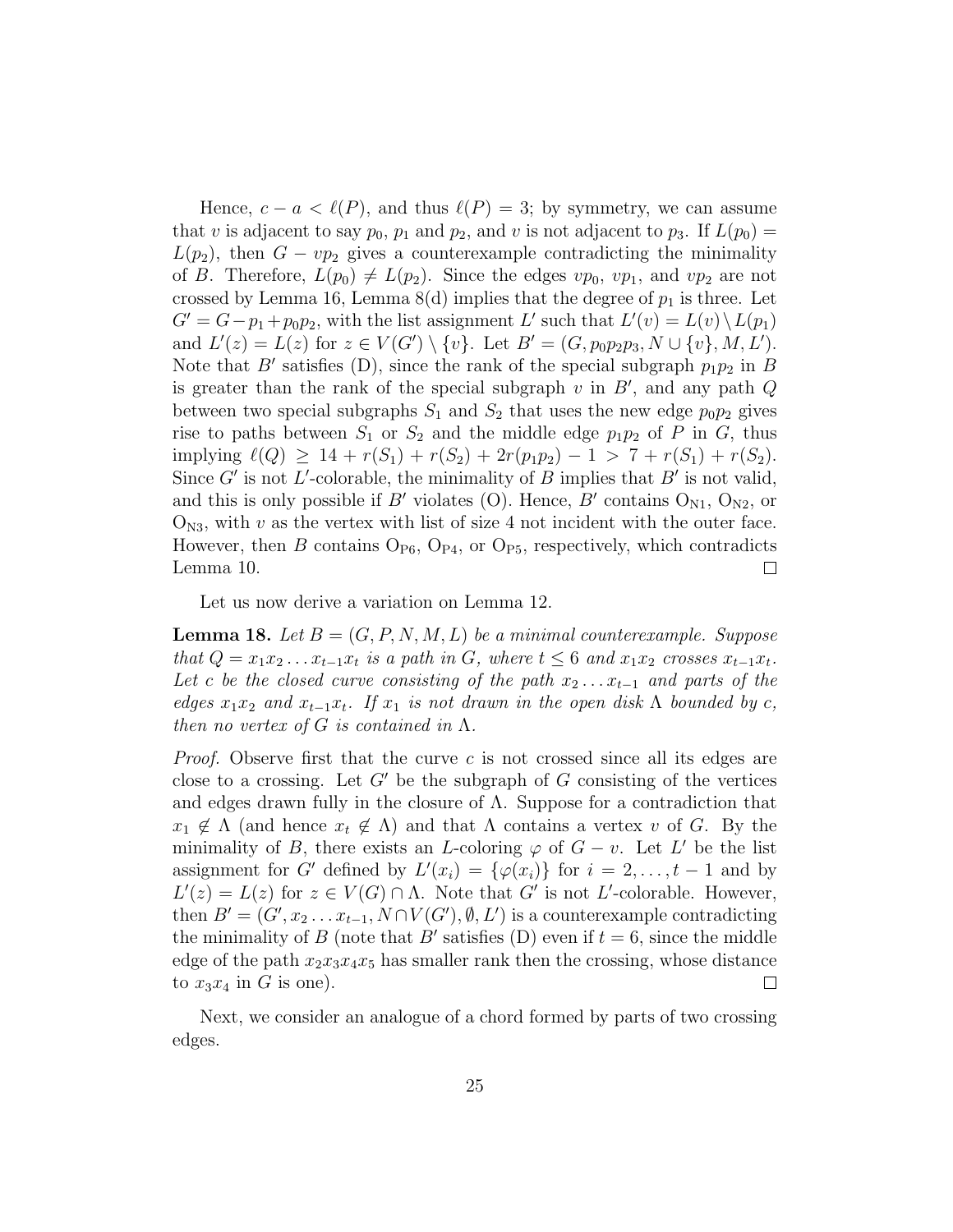**Lemma 19.** Let  $B = (G, P, N, M, L)$  be a minimal counterexample, and let  $F$  denote the outer face of  $G$ . Let uv and  $xy$  be crossing edges with  $u, x \in V(F)$ , and let c denote the curve formed by the parts of uv and xy between the crossing and u and x, respectively. If c is not a part of the boundary of  $F$ , then the part of  $G$  separated from  $P$  by  $c$  consists only of the edge ux.

*Proof.* By Lemma 16, neither u nor x belongs to P, and by Lemma 15, we have  $v, y \notin V(F)$ . Suppose that c is not part of the boundary of F. Let  $G_2$  be the subgraph of G consisting of the vertices and edges that are fully drawn inside the closed disc bounded by c and the part of the boundary of  $F$ between u and x that does not contain  $P$ . Note that there are two possible situations, depending on whether  $G_2$  includes the vertices v and y or not. In either case, we can write  $G=G_1\cup G_2$  for a subgraph  $G_1$  of  $G$  such that  $G_1 \cap G_2$  consists only of vertices u and x. Let  $G_2'$  be the graph obtained from  $G_2$  by adding a common neighbor w of u and x. By the minimality of B, there exists an L-coloring  $\varphi$  of  $G_1$ . Let  $L_2$  be a list assignment such that  $L_2(u) = {\varphi(u)}$ ,  $L_2(x) = {\varphi(x)}$ ,  $L_2(w) = {a}$  for some color a distinct from  $\varphi(u)$  and  $\varphi(v)$ , and  $L_2(z) = L(z)$  for  $z \in V(G'_2) \setminus \{u, x, w\}$ . Let  $B_2 = (G'_2, uwx, N \cap V(G'_2), M \cap E(G'_2), L_2)$ . Note that  $G'_2$  is not  $L_2$ -colorable, and by the minimality of  $B$ , it follows that  $B_2$  is not a valid target. This is only possible if  $B_2$  violates (P), and thus  $ux \in E(G)$ .

If  $v, y \notin V(G_2)$ , then by Lemmas 15 and 18, it follows that  $G_2$  consists only of the edge ux. If  $v, y \in V(G_2)$ , then we can redraw the edge ux along c so that ux becomes a chord of F, which contradicts Lemma 15.  $c$  so that ux becomes a chord of  $F$ , which contradicts Lemma 15.

Now, we shall consider the 2-chords of F.

**Lemma 20.** Let  $B = (G, P, N, M, L)$  be a minimal counterexample, and let F denote the outer face of G. Let uvw be a 2-chord of F such that vw is not crossed and neither u nor w is an internal vertex of P. If  $G_1$  and  $G_2$  are the uvw-components of G with  $P \subset G_1$ , then one of the following holds (cf. Figure 6):

- $V(G_2) = \{u, v, w\}$ , and either uv is not crossed and uw  $\in E(G)$ , or uv is crossed by an edge incident with w; in the latter case, uw may or may not be an edge.
- $V(G_2) = \{u, v, w, z\}$  for a vertex z with list of size three, and either uv is not crossed and  $uz, vz, wz \in E(G)$ , or uv is crossed by an edge incident with z,  $zw \in E(G)$  and at least one of uz and vz is an edge.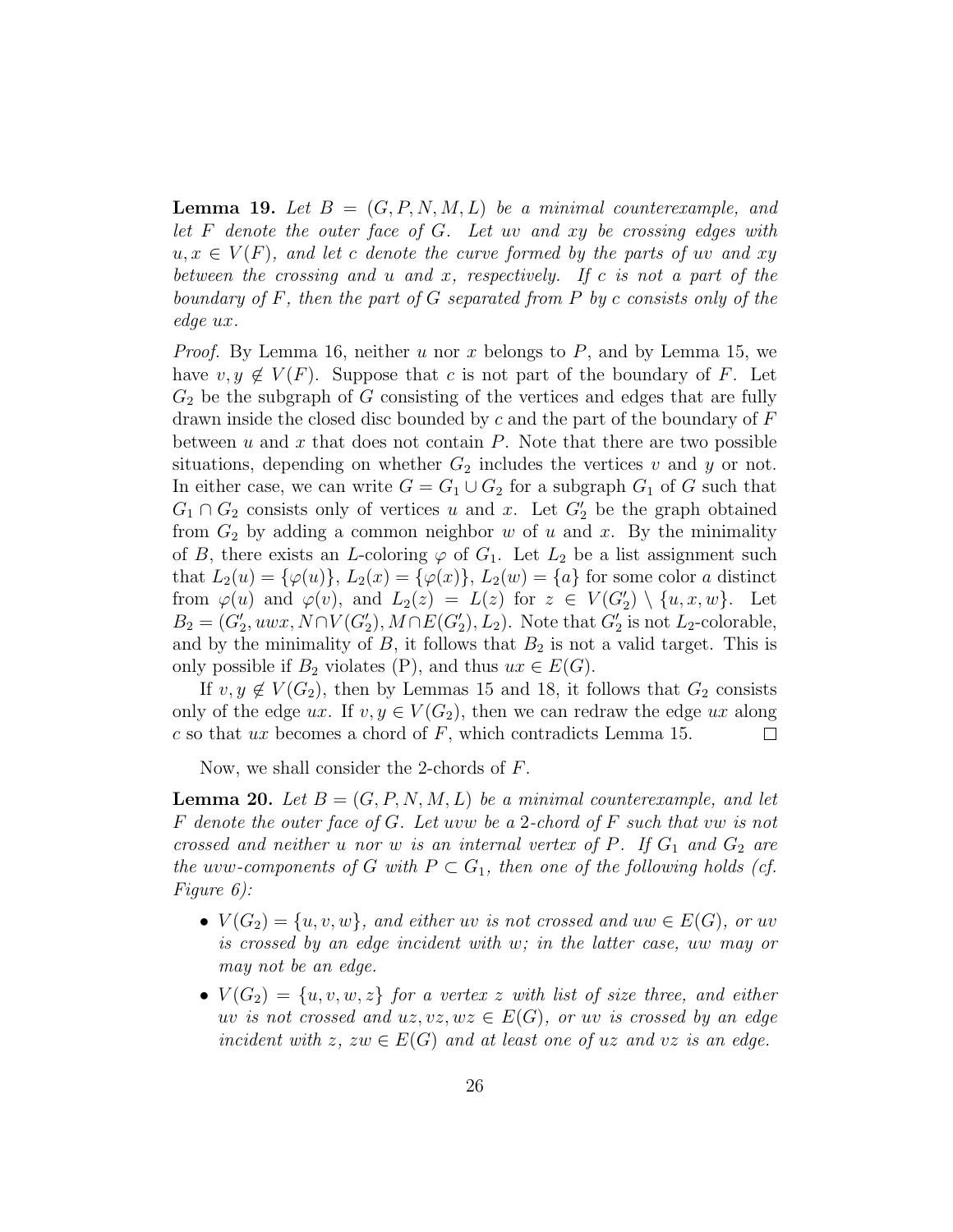

Figure 6: Possible cases for  $G_2$  for a 2-chord *uvw*.

•  $V(G_2) = \{u, v, w, z\}$  for a vertex z with list of size four adjacent to u, v, w and incident with an edge crossing uv.

Proof. For a contradiction, let us consider a 2-chord uvw that does not satisfy the conclusion of the lemma such that  $(\star)$  uv is non-crossed if possible, and subject to that,  $G_2$  is maximal. Let us distinguish the cases depending on whether *uv* is crossed or not.

First, suppose that uv is not crossed. By the minimality of  $B$ , there exists an L-coloring  $\varphi$  of  $G_1$ . Let  $L_2(z) = {\varphi(z)}$  for  $z \in \{u, v, w\}$ and  $L_2(z) = L(z)$  for  $z \in V(G_2) \setminus \{u, v, w\}$ , and let  $B_2 = (G_2, uvw, N \cap$  $V(G_2), M \cap E(G_2), L_2$ . Note that  $G_2$  is not  $L_2$ -colorable, and thus the target  $B_2$  is not valid. This is only possible if it violates  $(P)$ ,  $(T)$ , or  $(O)$ . If  $B_2$  violates (P) or (T), then by Lemmas 9 and 15 the conclusion of Lemma 20 holds for uvw. Therefore, we conclude that  $B_2$  violates  $(O)$ .

Since the obstruction in  $B_2$  violating  $(O)$  contains a special subgraph with a vertex distinct from v and  $v \notin V(F)$ , the condition (D) for B implies that  $v \notin N$ , and hence  $|L(v)| = 5$ . By Lemmas 9 and 13 we also conclude that  $G_2$ is equal to the obstruction. Let  $S$  be the set of  $L$ -colorings of uvw that do not extend to an  $L$ -coloring of  $G_2$ . The inspection of the obstructions with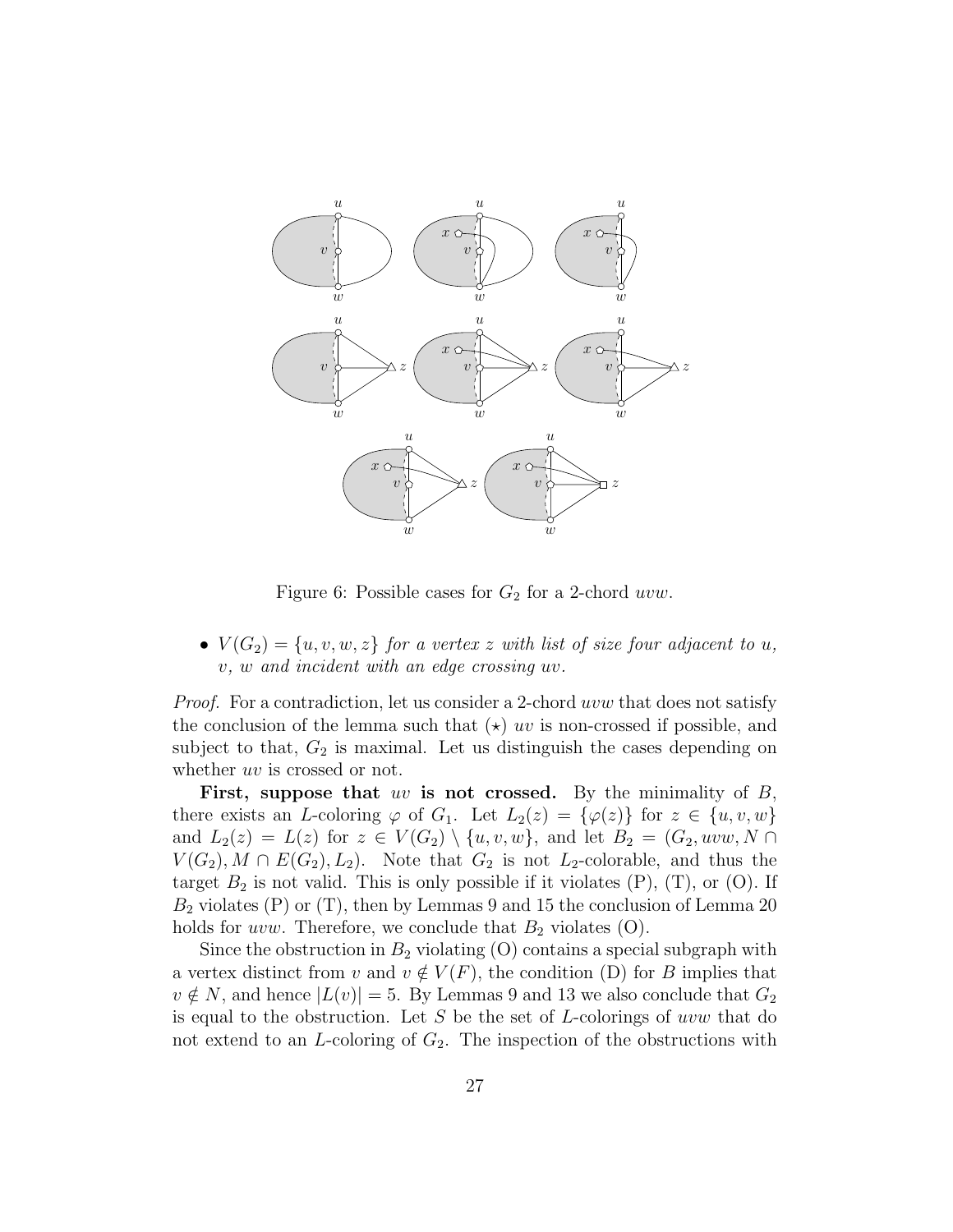- $\ell(P) = 2$  in Figure 4 shows that one of the following holds:
- $(R1)$  there exists a set A of at most two colors and S contains only colorings  $\psi$  such that  $\psi(v) \in A$ , and furthermore, if  $|A| = 2$  then  $|L(u)| \neq 3$  and  $|L(w)| \neq 3$ ; or,
- (R2) S contains only colorings  $\psi$  such that  $\psi(u) = \psi(w)$ , and neither u nor w has list of size three.

Indeed, by (2), all obstructions except for  $O_{M1}$  and  $O_{C1}$  satisfy (R1) with  $|A| = 1$ . If  $G_2$  is  $O_{M1}$  or  $O_{C1}$ , then neither u nor w has list of size three, by (M) together with the distance condition and by (C). The inspection of the colorings shows that if  $G_2$  is  $O_{C_1}$ , then (R1) holds with  $|A| = 2$ , and if  $G_2$ is  $O_{M1}$ , then either (R1) holds with  $|A| = 2$ , or (R2) holds (the latter is the case when the two lists of size 3 are equal, i.e.,  $a = c$  in Figure 4).

If (R1) holds, then let  $G' = G_1$ , with the list assignment L' such that  $L'(v) = L(v) \setminus A$  and  $L'(z) = L(z)$  for  $z \neq v$ . Note that if  $|A| = 2$ , then v has no neighbor in  $G_1$  with list of size three by (R1) and by  $(\star)$ —the edge from v to such a neighbor cannot be crossed by the condition  $(D)$  for B and the existence of the obstruction in  $B_2$ . If (R2) holds, then let  $G' = G_1 + uw$  with the list assignment  $L' = L$ . Let  $B' = (G', P, N \cap V(G'), M \cap E(G)', L')$ . In either case, since G is not L-colorable, we conclude that  $G'$  is not L'-colorable. The target  $B'$  satisfies (D)—in the latter case, any path  $Q$  between special subgraphs  $H_1$  and  $H_2$  using the added edge uw gives rise to paths from  $H_1$  and  $H_2$  to the special subgraph H of  $G_2$ , and since  $d(u, H) \leq 2$  and  $d(w, H) \leq 2$ , we have  $\ell(Q) \geq 14 + r(H_1) + r(H_2) + 2r(H) - 3 > r(H_1) + r(H_2) + 7.$ Furthermore,  $B'$  satisfies (T) by Lemma 17, and if  $B'$  violated (C) or (O), then v or uw would have to belong to a crossing or to an obstruction in  $B'$ , and the distance between its special subgraph and the special subgraph of  $B_2$  would be at most 4, which contradicts the condition (D) for B. Note that B' cannot violate (P), as otherwise  $u, w \in V(P)$  and  $G_2$  is  $O_{M1}$ , and by Lemma 8 and 17, v would have degree four and list of size five. Therefore,  $B'$  is a counterexample contradicting the minimality of  $B$ .

Hence, we conclude that Lemma 20 holds for all 2-chords without crossed edges.

Suppose now that uv is crossed by an edge xy, where  $x \in V(G_1)$ and  $y \in V(G_2)$ . If  $y = w$ , then the conclusion of Lemma 20 holds for uvw by Lemmas 19 and 18, hence assume that  $y \neq w$ . Furthermore,  $x \neq w$  by Lemma 19, and  $uw \notin E(G)$  by Lemma 9. Let  $G'_1$  be the graph obtained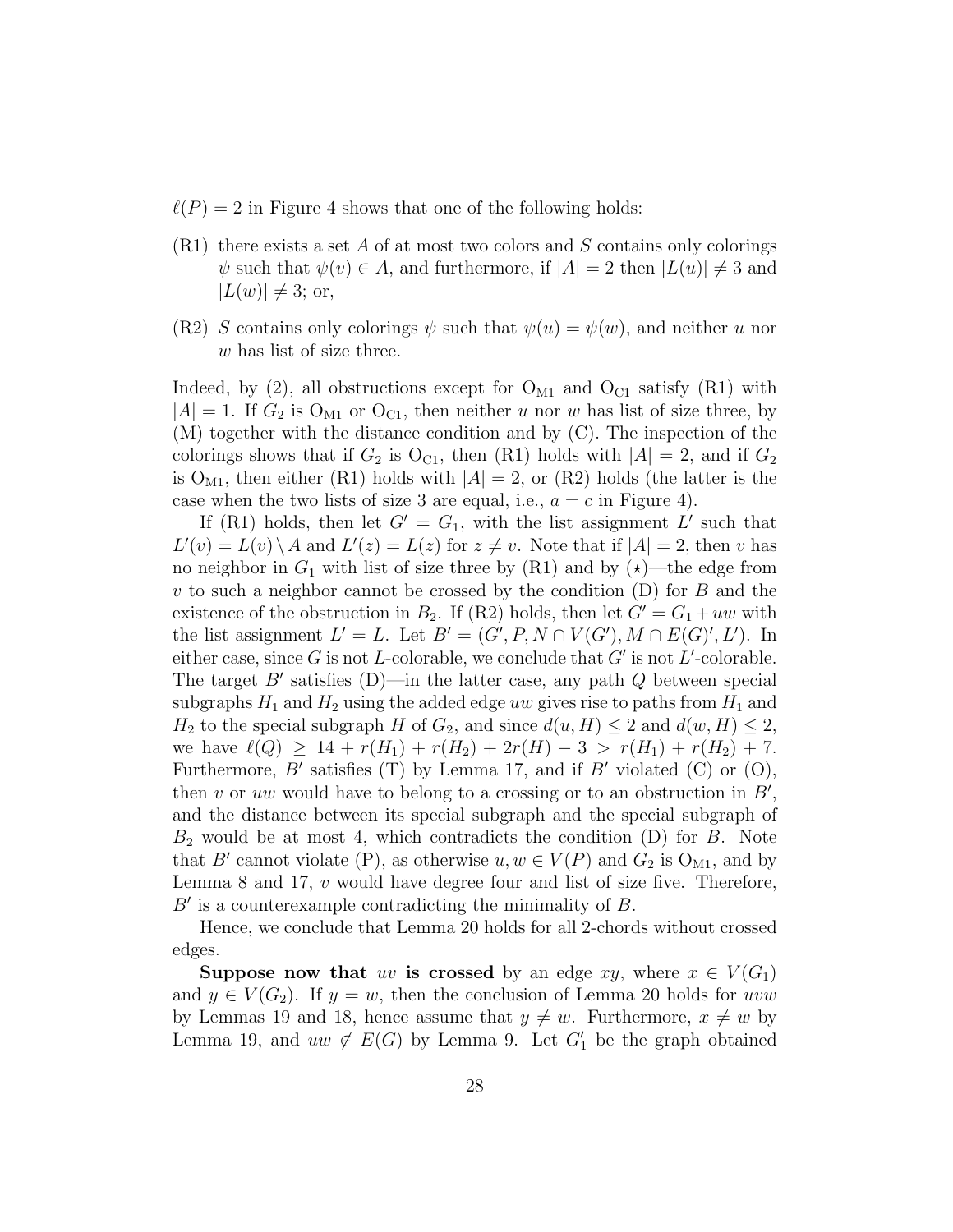from  $G_1$  by adding the edges ux and vx (if they are not present already). Note that this can be done without introducing any new crossings. Let  $B_1' = (G_1', P, N \cap V(G_1), M \cap E(G_1), L)$ . Since u, v and x are incident with a crossing in  $G$ , the target  $B'_1$  satisfies (D) and (M). Furthermore,  $B'_1$  does not contain any obstruction, as its special subgraph would be at distance at most 2 from the crossing. By Lemma 16,  $u, v$ , and x cannot belong to  $P$ , hence  $B_1'$  satisfies (P) and (T). We conclude that  $B_1'$  is a valid target, and by the minimality of B, there exists an L-coloring  $\varphi$  of  $G_1'$ .

Let  $G_2'$  be the graph obtained from  $G_2 - uv$  by adding the vertex x and edges  $ux, vx, yx$ . Consider the list assignment  $L'_2$  for  $G'_2$  such that  $L'_2(z) = {\varphi(z)}$  for  $z \in {u, v, w, x}$  and  $L'_2(z) = L(z)$  otherwise. Let  $B'_{2} = (G'_{2}, uxvw, N\cap V(G'_{2}), M\cap E(G'_{2}), L'_{2})$ . Note that  $G'_{2}$  is not  $L'_{2}$ -colorable and that  $B'_2$  satisfies (D).

Since  $y \neq w$  and since  $uw \notin E(G'_2)$ , the target  $B'_2$  satisfies (P). If  $B'_2$ violates (T), then by Lemma 9 we have that  $|L(y)| = 3$  and y is adjacent to at least two of u, v and w. In particular,  $y \in V(F)$ . Observe that if  $vy \in E(G)$ , then  $wy \in E(G)$ , since Lemma 20 holds for the non-crossed 2-chord yvw. Thus  $wy \in E(G)$  in any case. By Lemma 18 applied to the path xywvu in G, and by Lemma 19, we have  $V(G_2) = \{u, v, w, y\}$  and the conclusion of Lemma 20 holds for  $uvw$ . Hence, we can assume that  $B_2'$ satisfies (T). By the minimality of  $B$ , the target  $B'_2$  is not valid, and we conclude that it violates (O). By Lemmas 8 and 9,  $G_2'$  is equal to one of  $\mathrm{O}_{\mathrm{P1}},$  $\ldots$ , O<sub>P6</sub>, but not to O<sub>P3</sub> since x has degree 3 in  $G_2'$ .

If  $G_2'$  is  $O_{P1}$ , then the conclusion of Lemma 20 holds for uvw. Otherwise, let us define S as the set of colorings  $\psi$  of the path uxvw that do not extend to an L-coloring of  $G_2'$  and satisfy  $\psi(u) \neq \psi(v)$ . The inspection of the obstructions and their problematic list assignments displayed in Figure 4 shows that either (R1) or one of the following holds:

- (R3)  $G_2'$  is O<sub>P2</sub> and there exists a color c such that S contains only colorings  $\psi$  such that either  $\psi(u) = c$  and  $\psi(x) = \psi(w)$ , or  $\psi(x) = c$  and  $\psi(u) = \psi(w)$ . Moreover,  $|L(u)| \neq 3$  and  $|L(w)| \neq 3$ .
- $(R4)$   $G_2$  is  $O_{P4}$  and there exists a color c such that S contains only colorings  $\psi$  satisfying either  $\psi(v) = c$  or  $\psi(x) = c$ . Moreover,  $|L(u)| \neq 3$ .

Let us remark that for  $\mathrm{O}_{P2}$  we have (R1) if the colors  $a, b, c, d$  in Figure 4 are different; we have (R3) if  $b = d$  or  $a = d$ . To argue for  $O_{P4}$ ,  $O_{P5}$ ,  $O_{P6}$  we observe that  $\psi(x)$  and  $\psi(y)$  should be taken from the difference of the lists of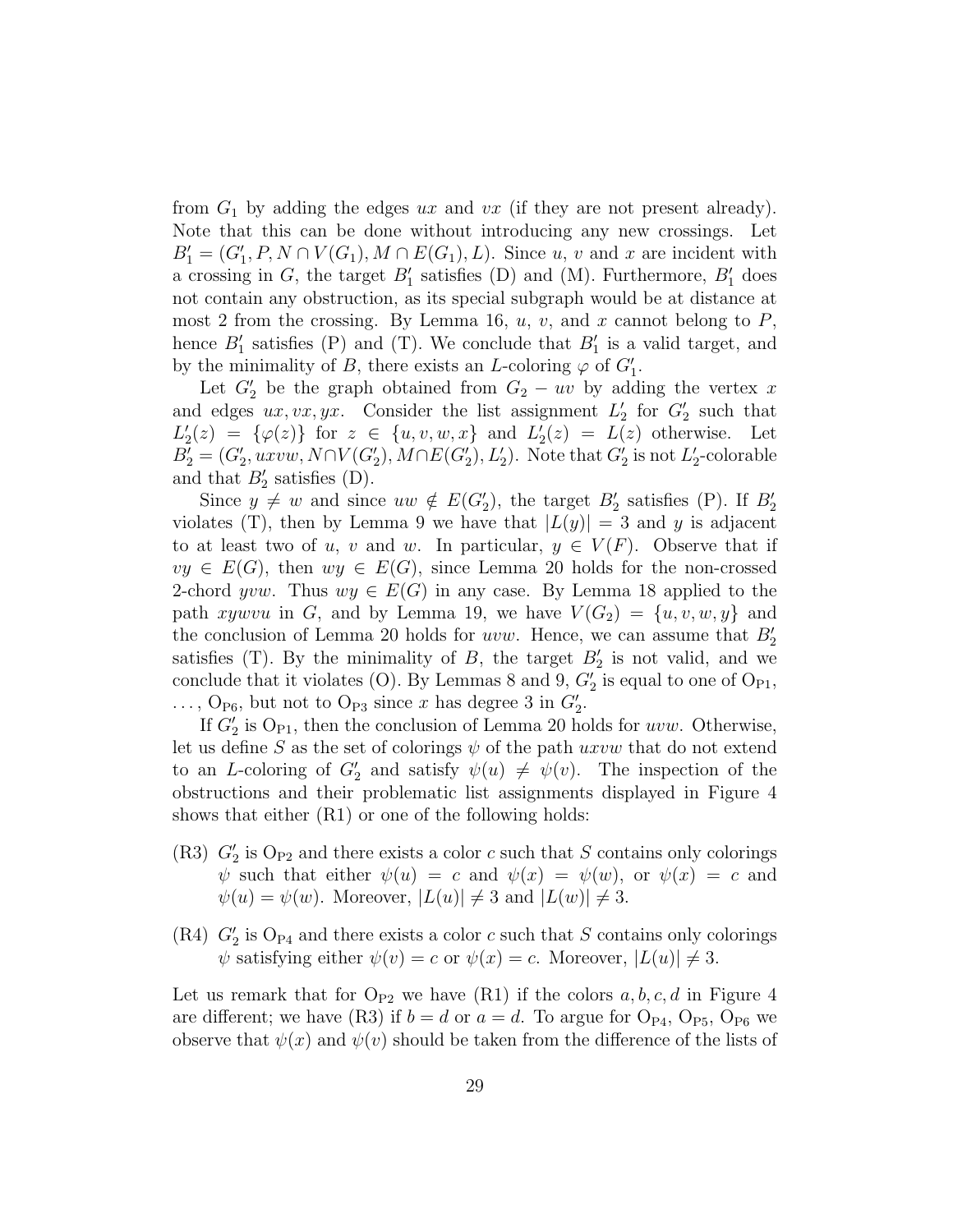the two neighbors of u (so these are colors  $b, c$  in Figure 4). This yields (R1) with the only exception in the case of  $O_{P4}$ , where we cannot argue about  $|L(w)| \neq 3$ , so we need (R4) in this (and only this) case.

The conclusions that the specified vertices do not have lists of size three follow in all applicable cases by noting that otherwise either (C) or the distance condition would be violated. For example, for (R3) we argue as follows. Since x has degree 3 in  $G_2'$ , the vertex z of  $O_{P2}$  with list of size 3 is not the vertex y, and v, w are both adjacent to z. Since  $|L(z)| = 3$  and the edge  $wz$ is close to a crossing in G, we conclude that  $wz \notin M$  and hence  $|L(w)| \neq 3$ . Since  $|L(y)| = 4$ , (C) implies that  $|L(u)| \neq 3$ .

If (R1) holds, then let  $G_1' = G_1$ , let  $M_1 = M \cap E(G_1)$ , let  $N_1 = N \cap V(G_1)$ , and let  $L_1$  be the list assignment obtained from L by removing A from the list of v. If (R3) holds, then we let  $G_1' = G_1 + uw$  with the list assignment  $L_1$  obtained from L by removing c from the list of u (note that  $|L(u)| \neq 1$ by Lemma 16), let  $N_1 = N \cap V(G_1)$ , and let  $M_1 = (M \cap E(G_1)) \cup \{uz\}$  if u has a neighbor z with list of size three and  $M_1 = M \cap E(G_1)$  otherwise.

If (R4) holds and  $|L(x)| = 5$ , then let  $G_1' = G_1$  with the list assignment  $L_1$ obtained by removing c from the lists of x and v, let  $N_1 = (N \cap V(G_1)) \cup \{x\}$ and let  $M_1 = M \cap E(G_1)$ . In all the cases,  $B'_1 = (G'_1, P, N_1, M_1, L_1)$  is a valid target. Indeed, all the conditions except for  $(P)$ ,  $(T)$ , and  $(O)$  are easy to argue. (P) holds since  $u \notin V(P)$  by Lemma 16. Similarly, (T) follows by Lemmas 15 and 17. Finally,  $(O)$  holds since by the distance condition for  $B$ , we could only create  $O_{M1}$  or  $O_{M2}$  if (R3) holds, and  $O_{N1}$ ,  $O_{N2}$ , or  $O_{N3}$  if (R4) holds, and each of them is excluded by Lemma 15 or 17, or by the condition  $|L(u)| \neq 3$ . However, any  $L_1$ -coloring of  $G'_1$  would extend to an  $L$ -coloring of  $G$ , and thus  $B'_1$  is a counterexample contradicting the minimality of  $B$ .

Finally, consider the case that  $(R4)$  holds and  $|L(x)| \in \{3, 4\}$ . By Lemma 19, all neighbors of u distinct from x belong to  $G_2$ . By Lemma 16, we have  $u \notin V(P)$ , and since  $deg(u) \geq |L(u)| \geq 4$ , we conclude that u is adjacent to x and  $|L(u)| = 4$ . Since  $G_2$  is  $O_{P4}$ , every L-coloring of x, v and w extends to an L-coloring of the graph consisting of  $G_2$ , x, and all the edges between x and  $V(G_2)$ . We conclude that  $G_1$  is not L-colorable, and thus  $(G_1, P, N \cap V(G_1), M \cap E(G_1), L)$  contradicts the minimality of B.  $\Box$ 

Similarly, one can prove the following.

**Lemma 21.** Let  $B = (G, P, N, M, L)$  be a minimal counterexample, and let F denote the outer face of G. Let  $u, w \in V(F)$  be distinct vertices which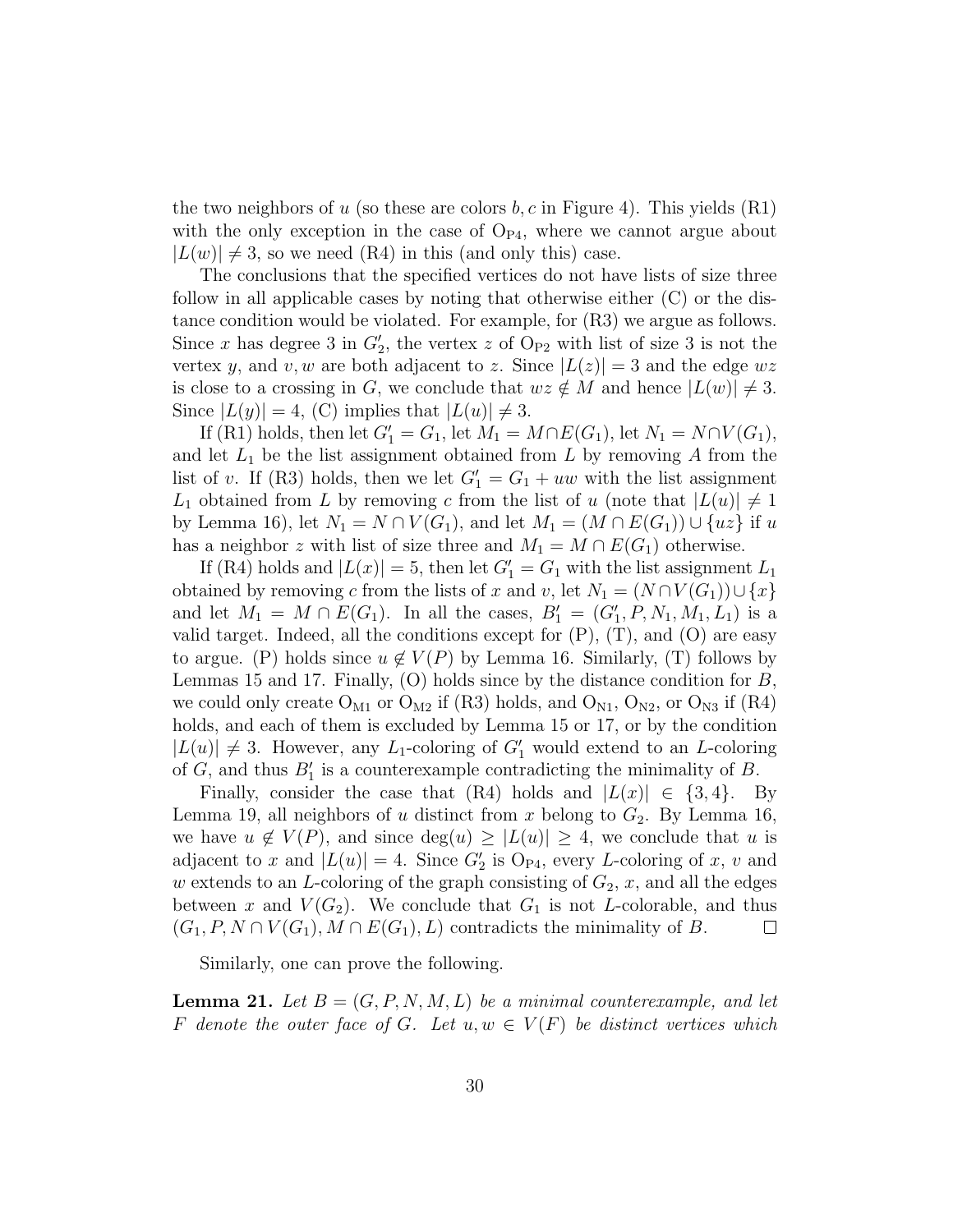are not crossing-adjacent and neither of which is an internal vertex of P. Suppose that  $v \notin V(F)$  is a vertex adjacent to w and crossing-adjacent to u. Let c be the closed curve consisting of vw, parts of the crossed edges incident with u and v, and a part of the boundary of  $F$  between u and w that does not contain  $P$ , and let  $G_2$  be the subgraph of  $G$  consisting of vertices and edges fully drawn in the closed disc bounded by c. Then  $G_2$  does not contain the crossing and satisfies one of the following:

- (a)  $V(G_2) = \{u, v, w\}$  and  $uw \in E(G)$ , or
- (b)  $V(G_2) = \{u, v, w, z\}, |L(z)| = 3$  and z is adjacent to u, v and w.

*Proof.* By Lemma 20, it suffices to consider the case that  $uv \notin E(G)$ . Let  $c_1$ be the closed curve consisting of  $vw$ , parts of the crossed edges incident with u and v, and a part of the boundary of F between u and w that contains  $P$ . Let  $G_1$  be the subgraph of G drawn in the closed disk bounded by  $c_1$ . Let  $G'_{1}$  be the graph obtained from  $G_{1}$  as follows: If  $uw \in E(G)$ , then we add the edge uw. If u, v and w have a common neighbor  $z$  with list of size three, then we add z and incident edges. If  $V(G'_{1}) = V(G)$ , then (a) or (b) holds.

Otherwise, there exists an *L*-coloring  $\varphi$  of  $G'_1$  by the minimality of *B*. Let  $G_2' = G_2 + uv$  with the list assignment L' such that  $L'(v) = {\varphi(v)},$  $L'(w) = {\varphi(w)}$ ,  $L'(u) = {a}$  for a new color  $a, L'(x) = (L(x) \setminus {\varphi(u)}) \cup {a}$ for each neighbor x of u distinct from v and w and  $L'(x) = L(x)$  for all other vertices x of  $G_2'$ . Note that  $G_2'$  is not L'-colorable, and by the minimality of G, it follows that  $B' = (G'_2,uvw, N \cap V(G'_2), M \cap E(G'_2), L')$  is not a valid target. Note that  $B'$  satisfies (P) and (T) by the construction of  $G'_1$  and the choice of  $\varphi$ . The only other condition that can be violated by B' is (O). By the distance condition, the only obstruction that can appear in  $B'$  is  $O_{C1}$ . However, letting t be the neighbor of u in  $G_2$  with list of size four, the 2-chord wvt contradicts Lemma 20.  $\Box$ 

Let us now introduce a way of defining list assignments that will be used throughout the rest of the paper. Let  $(G, P, N, M, L)$  be a valid target. Let  $\varphi$  be any proper partial L-coloring of G such that  $\varphi(v) \notin L(p)$  for every pair of adjacent vertices  $v \in \text{dom}(\varphi)$  and  $p \in V(P)$ . For each vertex  $z \in$  $V(G) \setminus V(P)$ , let

$$
R_z = \bigcup_{p \in V(P) \setminus \text{dom}(\varphi), zp \in E(G)} L(p).
$$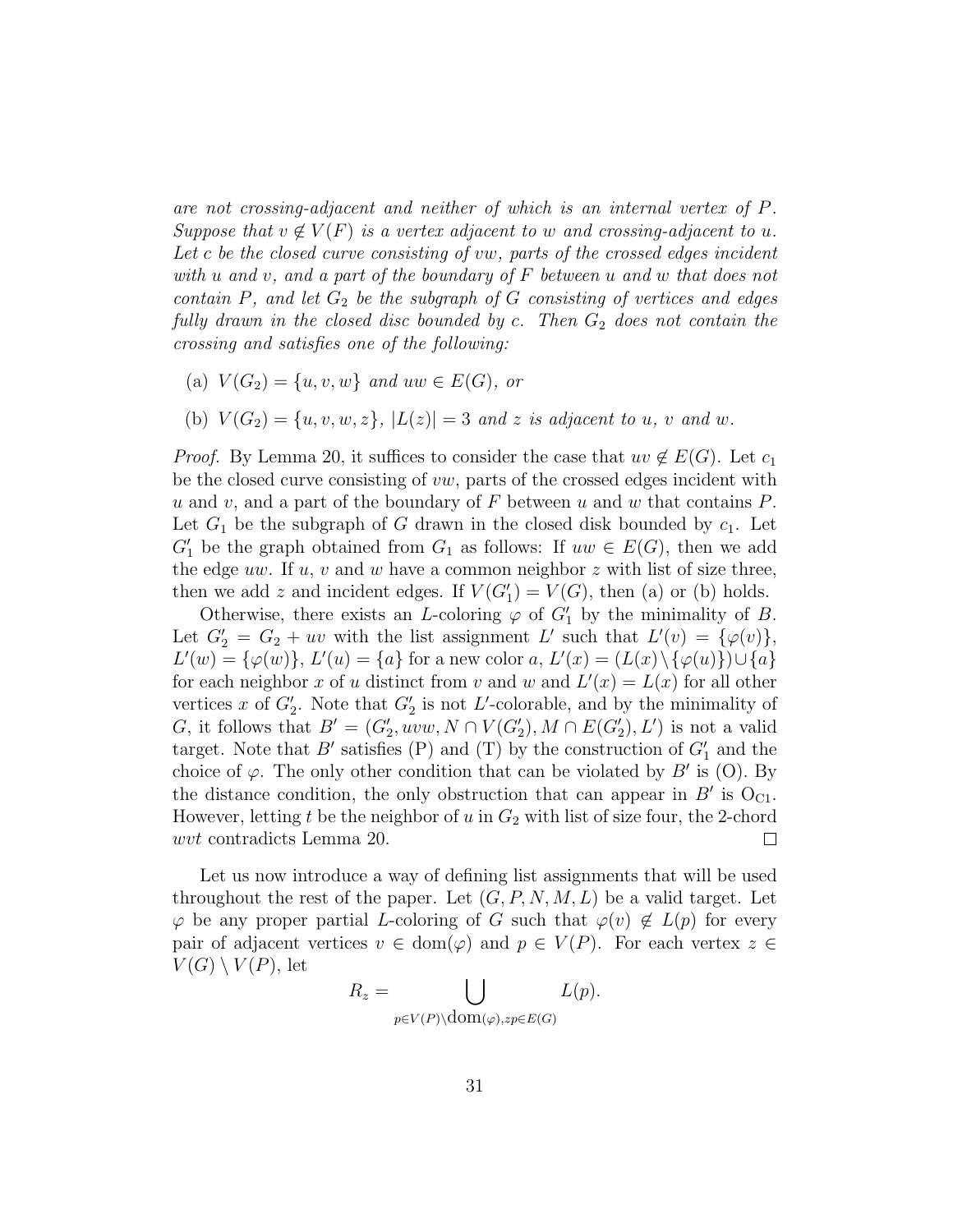For  $z \in V(P)$ , let  $R_z = \emptyset$ . We define  $L_{\varphi}$  to be the list assignment such that

$$
L_{\varphi}(z) = \left( L(z) \setminus \{ \varphi(x) : x \in \text{dom}(\varphi), xz \in E(G) \} \right) \cup R_z
$$

for each  $z \in V(G)$ . Let us also define  $G_{\varphi} = G - \text{dom}(\varphi)$ . That is, from the list of each vertex  $z$  we remove the colors of its neighbors according to  $\varphi$ , except for those colors that are also forbidden by the neighbors of z in  $P \cap G_{\varphi}$ .

Consider any  $L_{\varphi}$ -coloring  $\psi$  of  $G_{\varphi}$ . We claim that the combination of  $\varphi$ with  $\psi$  is a proper L-coloring of G. Indeed, for any  $z \in V(G_{\varphi})$ , we clearly have  $\psi(z) \notin R_z$ , and thus  $\psi(z) \in L_{\varphi}(z)$  is different from the colors of the neighbors of z in dom( $\varphi$ ). Since G is not L-colorable, we conclude that  $G_{\varphi}$ is not  $L_{\varphi}$ -colorable.

Suppose now that  $(G, P, N, M, L)$  is a valid target and that G contains a subgraph H isomorphic to one of the graphs drawn in Figure 3 such that the subgraph of  $H$  corresponding to full-circle vertices is equal to  $P$ , triangle vertices have lists of size at least three, square vertices have lists of size at least four and pentagonal vertices have lists of size five. Then we say that H is a near-obstruction.

**Lemma 22.** Let  $B = (G, P, N, M, L)$  be a minimal counterexample, and let F denote the outer face of G. If H is a near-obstruction in B, then H is isomorphic to one of  $O_{M1}$ ,  $O_{N2}$ ,  $O_{N3}$  or  $O_{P3}$ . Furthermore,  $|(V(H) \cap V(F)) \setminus$  $|V(P)| \leq 1$ , and if  $(V(H) \cap V(F)) \setminus V(P) \neq \emptyset$ , then H is  $O_{N2}$  or  $O_{N3}$ .

*Proof.* By Lemma 17, H is isomorphic to one of  $O_{M1}$ ,  $O_{N2}$ ,  $O_{N3}$ ,  $O_{C2}$ ,  $O_{C3}$ ,  $O_{C4}$ ,  $O_{C5}$  or  $O_{P3}$ . Let  $k = \ell(P)$  and  $P = p_0p_1 \ldots p_k$ . Note that  $G \neq H$ , since otherwise G is L-colorable by  $(O)$ .

Let us exclude several of the possible near-obstructions.

- If H is  $O<sub>C5</sub>$ , then let w be the vertex of the outer face of H not belonging to P. By Lemma 20, G is obtained from  $H$  either by adding the edge  $p_0p_2$ , or a vertex z of degree three adjacent to  $p_0$ , w, and  $p_2$ . However, the distance condition implies that  $w \notin N$ , so that  $|L(w)| = 5$ . In both cases, this implies that G is L-colorable, which is a contradiction.
- If H is  $O_{C2}$ , then let  $p_0w_1w_2p_2$  be the path in the outer face of H. If  $w_1, w_2 \in V(F)$ , then  $V(G) = V(H)$  and G is L-colorable by (O). Hence, by symmetry we can assume that  $w_2 \notin V(F)$ , and thus  $|L(w_2)| = 5$ . If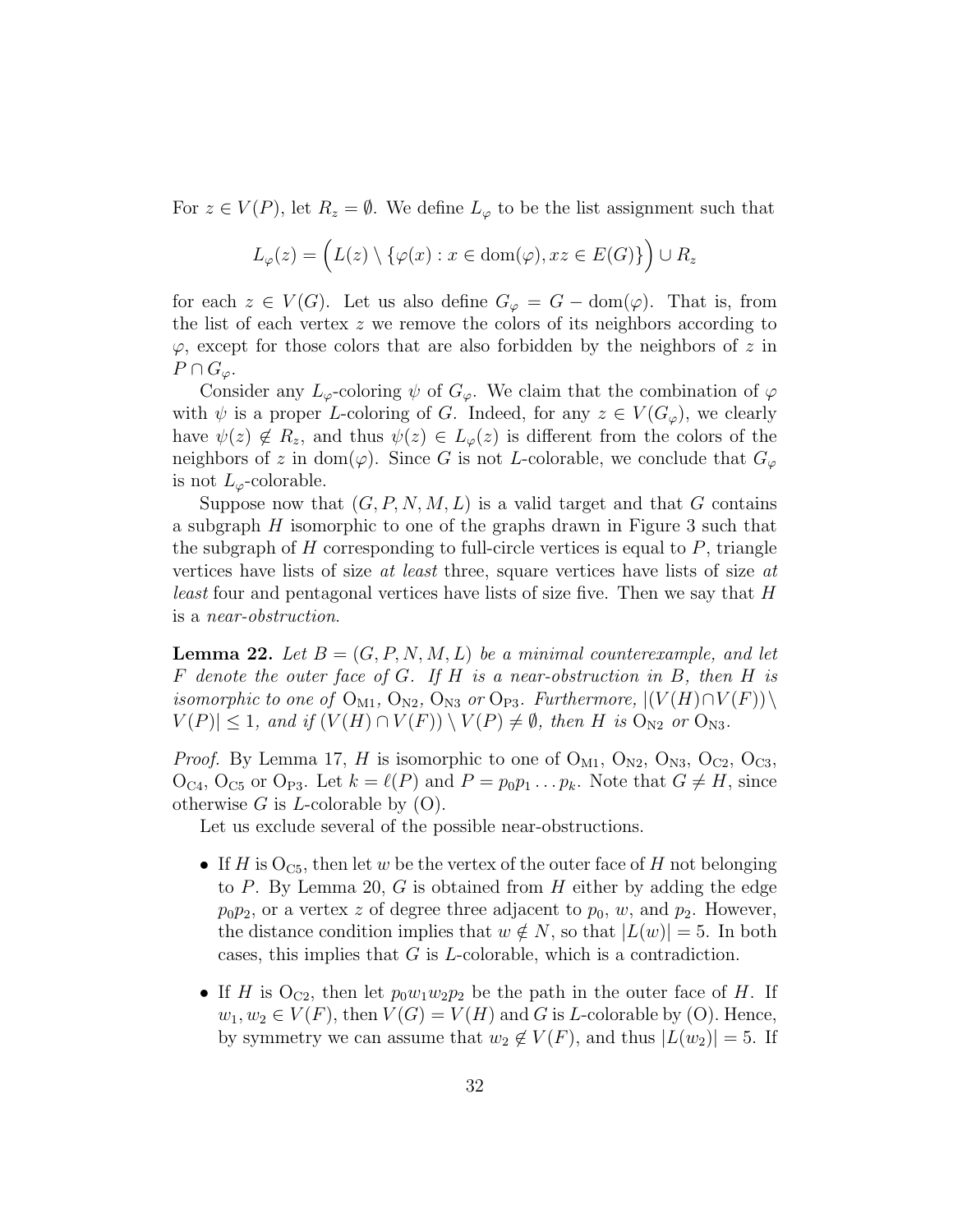$w_1 \in V(F)$ , then since  $w_2$  has degree at least 5, by Lemma 20 we have that G is obtained from H by adding a vertex z is adjacent to  $w_1, w_2$ and  $p_2$ . However, then G is L-colorable. Therefore,  $w_1 \notin V(F)$ .

Let  $\varphi$  be an *L*-coloring of H, let  $G_2$  be the  $p_0w_1w_2p_2$ -component of G that does not contain  $P$ , with the list assignment  $L_2$  obtained from L by setting  $L_2(x) = {\varphi(x)}$  for  $x \in {p_0, w_1, w_2, p_2}$ , and let  $B_2 =$  $(G_2, p_0w_1w_2p_2, N \cap V(G_2), M \cap E(G_2), L)$ . Since  $\varphi$  does not extend to an L-coloring of  $G_2$ , it follows that  $B_2$  is not a valid target, which is only possible if it violates  $(P)$ ,  $(T)$  or  $(O)$ . Since both  $w_1$  and  $w_2$ have degree at least 5 in G, Lemma 9 implies that  $p_0w_2 \notin E(G)$  and  $w_1p_2 \notin E(G)$ , and thus  $B_2$  satisfies (P).

Suppose that  $B_2$  violates (T). Then a vertex z with  $|L(z)| = 3$  is adjacent to three vertices among  $p_0$ ,  $w_1$ ,  $w_2$  and  $p_2$ . If it is adjacent to all four of them, then B contains  $O<sub>C5</sub>$  as a near-obstruction, which has already been excluded. Otherwise, since  $w_1$  and  $w_2$  have degree at least 5 in G, Lemma 11 implies that z is not adjacent to  $p_0, w_1, p_2$ . By symmetry, we may assume that z is adjacent to  $p_0, w_1, w_2$ . Then Lemma 20 applied to the 2-chord  $zw_2p_2$  shows that there is a vertex  $z'$ adjacent to z with  $|L(z')| = 3$ , and thus the edge  $zz'$  contradicts either (M) or (D) in B. Hence,  $B_2$  satisfies (T).

Finally, if  $B_2$  violates (O), then the obstruction is equal to one of  $O_{P1}$ ,  $O_{P2}$ ,  $O_{P3}$ ,  $O_{P4}$ ,  $O_{P5}$  or  $O_{P6}$ . However, then it is easy to see (by comparing bad lists for the obstructions) that  $G$  is  $L$ -colorable, which is a contradiction.

• If H is  $O_{C3}$ , then let  $w_1$  be the vertex of H drawn by the triangle and  $w_2$  the vertex of P that is not adjacent to it in G. If H is  $O_{C4}$ , then let  $w_1$  and  $w_2$  be the vertices of H drawn by triangles. By symmetry, we can assume that  $w_1$  is the neighbor of  $p_2$ . Let  $w_1x_1x_2w_2$  be the path in H formed by neighbors of  $p_1$ . Note that  $|L(w_i)| \in \{1, 5\}$  by Lemma 15.

Choose an L-coloring  $\varphi$  of the subgraph of G induced by  $V(P) \cup$  $\{w_1, w_2\}$  such that  $\varphi(w_1) \neq \varphi(w_2)$  and either  $|L_\varphi(x_1)| \geq 4$  or  $L_\varphi(x_1) \neq 0$  $L_{\varphi}(x_2)$ . Note that this is possible since  $|L(w_1)| = 5$ . Let  $G' = G \{p_1, x_1, x_2\} + w_1w_2$  with the list assignment L' such that  $L'(z) = {\varphi(z)}$ for  $z \in \{w_1, w_2\}$  and  $L'(z) = L(z)$  otherwise. Observe that every  $L'$ coloring of  $G'$  extends to an *L*-coloring of  $G$ , and thus  $G'$  is not  $L'$ colorable. Let  $P' = w_2w_1p_2$  if H is  $O_{C3}$  and  $P' = p_0w_2w_1p_2$  if H is  $O_{C4}$ ,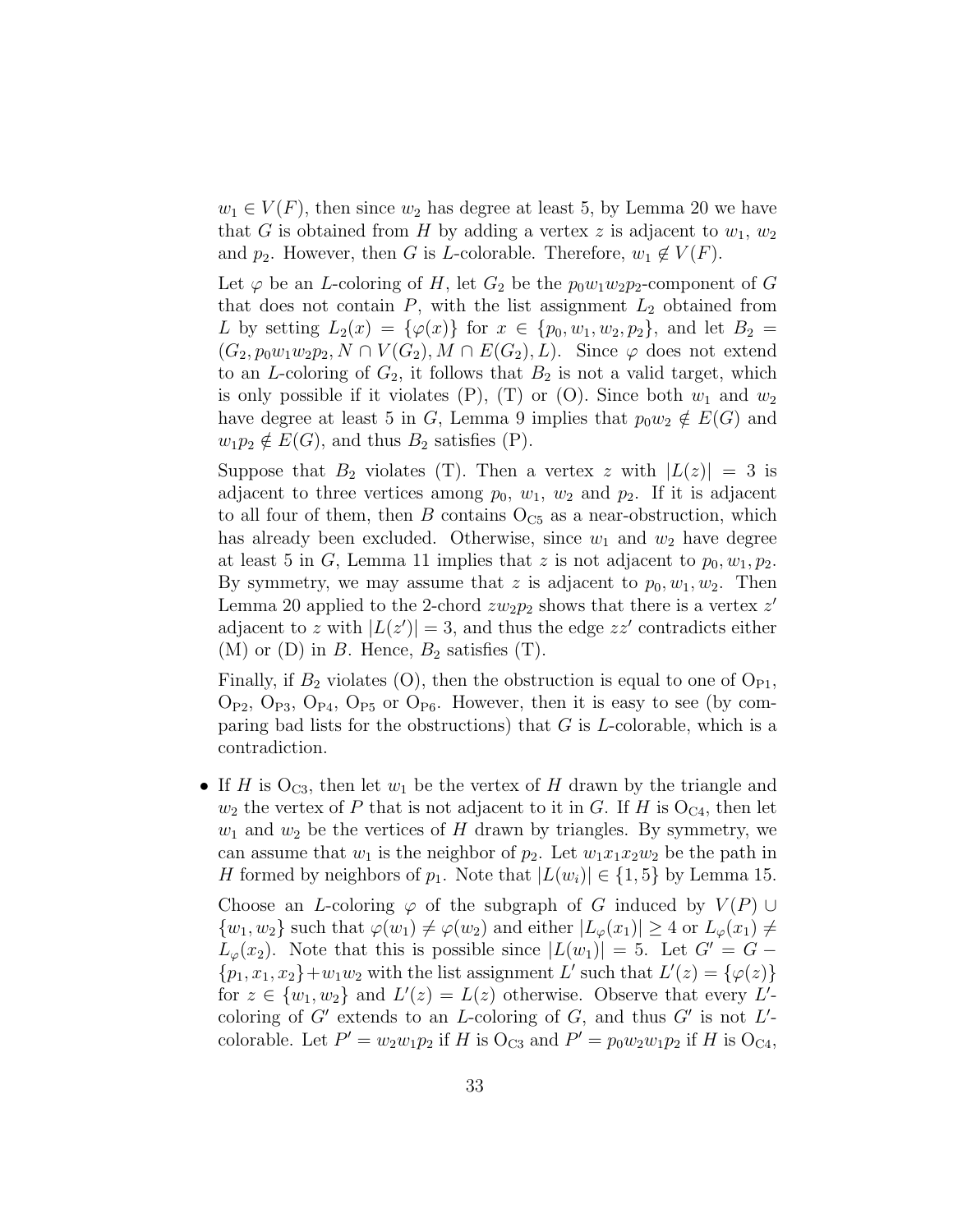and let  $B' = (G', P', N \cap V(G'), M \cap E(G'), L')$ . By the minimality of B, we conclude that  $B'$  is not a valid target.

Note that the choice of  $\varphi$  ensures that B' satisfies (P). Observe that B' may only violate  $(T)$  or  $(0)$ . In the former case, by symmetry we can assume that there exists a vertex  $z \in V(G)$  such that  $|L(z)| = 3$  and z is adjacent to  $p_2$ ,  $w_1$  and either  $w_2$  or  $p_0$ . It follows that G contains a separating 4-cycle formed by non-crossed edges, and by Lemma 8(d) the interior of this 4-cycle contains  $K_4$ . By Lemmas 15 and 20, there are no other vertices in  $G$ . Now, it is easy to see that the resulting graph G is L-colorable. This is a contradiction.

Therefore, B' violates (O). By the condition (D) for G, we conclude that  $\ell(P') = 3$  (and thus H is  $O_{C4}$ ) and B' contains one of  $O_{P1}-O_{P6}$ . Note that the edge  $w_1w_2$  is contained in a triangle in  $G'$ ; let z be the common neighbor of  $w_1$  and  $w_2$ . By Lemma 8, the 4-cycle  $w_1zw_2p_1$  surrounds  $K_4$  in G. However, then G is obtained from one of the obstructions  $O_{P1}-O_{P6}$  with the precolored path  $p_0w_2w_1p_2$  by adding the vertex  $p_1$ joined to the vertices  $p_0, w_1, w_2, p_2$ , deleting the edge  $w_1w_2$ , and adding  $K_4$  inside the 4-cycle  $w_1zw_2p_1$ , and all such graphs are easily seen to be L-colorable. This is a contradiction.

We conclude that H is one of  $O_{M1}$ ,  $O_{N2}$ ,  $O_{N3}$ , and  $O_{P3}$ . If H is  $O_{M1}$ or O<sub>P3</sub>, then none of the vertices in  $V(H) \setminus V(P)$  belongs to F since this would contradict Lemma 15. In the other cases, at most one of the vertices of  $V(H) \setminus V(P)$  can belong to F by the same reason.  $\Box$ 

Next, we analyze the part of the boundary of the outer face of a minimal counterexample next to the precolored path.

**Lemma 23.** Let  $B = (G, P, N, M, L)$  be a minimal counterexample, and let F denote the outer face of G. Let  $k = \ell(P)$  and let  $p_k \n\t\dots p_1 p_0v_1v_2 \dots v_s$  be the vertices contained in the boundary of  $F$  in the cyclic order around it. Then  $k \geq 2$ ,  $s \geq 3$  and  $v_1v_2, v_{s-1}v_s \in E(G)$ . Furthermore, if  $|L(v_1)| > 3$  and  $|L(v_2)| > 3$ , then  $v_1$  and  $v_2$  are crossing-adjacent and  $|L(v_1)| = |L(v_2)| = 4$ .

*Proof.* Let us define  $v_{s+1} = p_k$ ,  $v_{s+2} = p_{k-1}$ , .... Note that for  $i = 1, ..., s$ , we either have  $v_i v_{i+1} \in E(G)$ , or  $v_i$  and  $v_{i+1}$  are crossing-adjacent. Lemma 16 implies that  $p_0v_1, p_kv_s \in E(G)$ .

If  $k < 2$ , then let  $P' = v_1 p_0 \dots p_k$  and let L' be the list assignment obtained from L by setting  $L'(v_1) = \{a\}$  for a color  $a \in L(v_1)$  chosen so that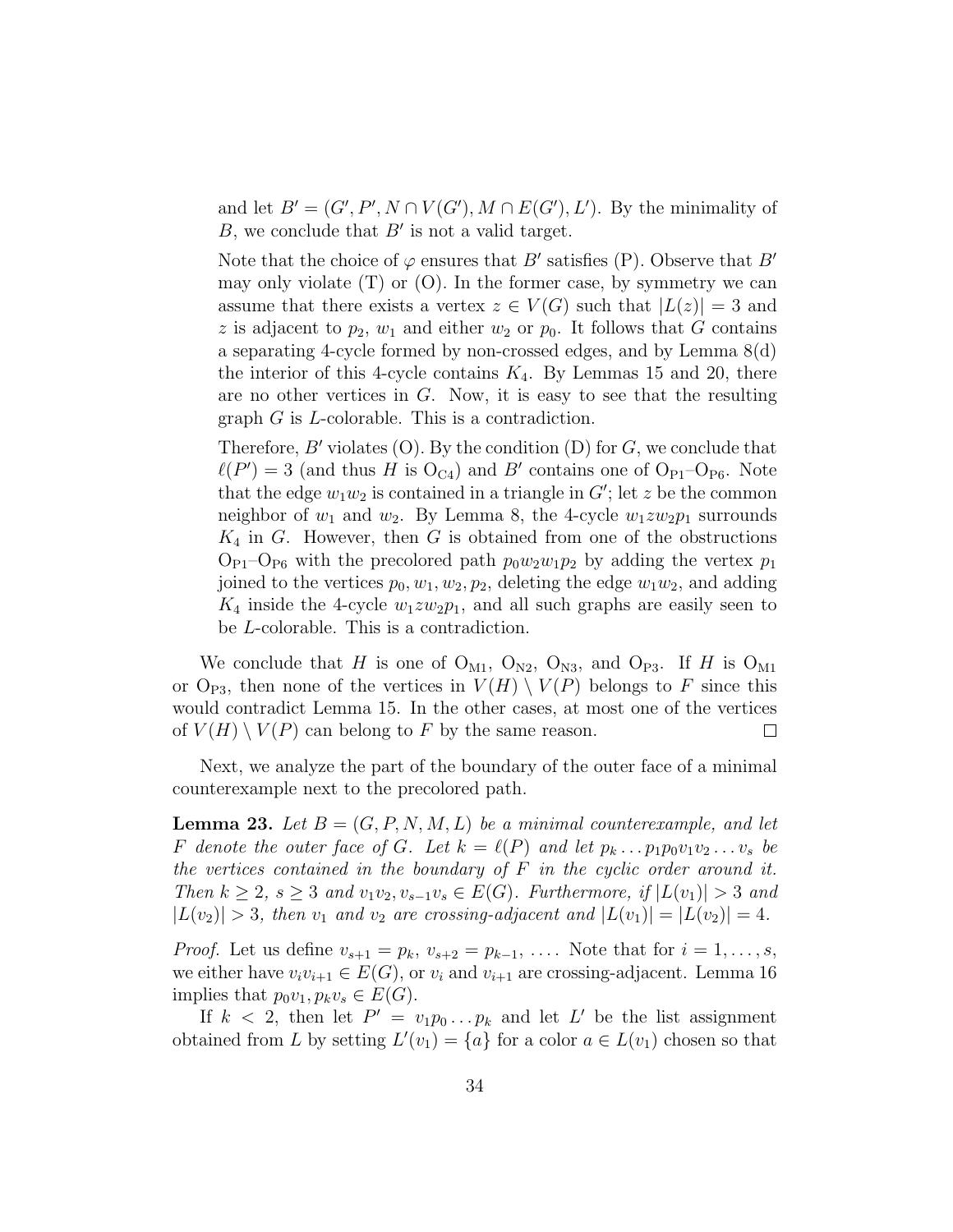$B' = (G, P', N, M, L')$  satisfies (P) and (O). Then it is easy to see that  $B'$  is a valid target, and by the minimality of  $B$ , we conclude that  $G$  is  $L'$ -colorable. This is a contradiction, since this also gives an L-coloring of G. Therefore, we have  $k \geq 2$ .

If  $s = 0$ , then let  $\varphi$  be the L-coloring of  $p_0$ ; observe that  $(G_{\varphi}, p_1 \ldots p_k, N \cap$  $V(G_{\varphi}), \emptyset, L_{\varphi}$  is a counterexample contradicting the minimality of B. Hence,  $s \geq 1$ .

Suppose for a contradiction that  $s = 1$ . Let  $\varphi$  be a partial coloring that assigns a color in  $L(v_1) \setminus (L(p_0) \cup L(p_k))$  to  $v_1$ . If  $v_1$  is adjacent to a vertex x by a crossed edge, then let  $N' = (N \cap V(G_{\varphi})) \cup \{x\}$ , otherwise let  $N' = N \cap V(G_{\varphi})$ . By the minimality of B, we conclude that the target  $B' = (G_{\varphi}, P, N', \emptyset, L_{\varphi})$  violates (O). Let H be an obstruction in B'; by Lemma 22, H is one of  $O_{M1}$ ,  $O_{N2}$ ,  $O_{N3}$  or  $O_{P3}$ . Note that H contains a vertex z such that  $|L_{\varphi}(z)| = 3$ , and by the choice of  $\varphi$ , we conclude that  $z \in N$  and  $zv_1 \in E(G)$ . However, since H also contains a special subgraph, we obtain a contradiction with the condition (D) for B. Therefore,  $s \geq 2$ .

Suppose for a contradiction that  $v_1v_2 \notin E(G)$ , and thus  $v_1$  and  $v_2$  are crossing-adjacent. Note that  $\ell(P) = 2$  by the distance condition. Let  $\varphi$ be a partial coloring that assigns a color from  $L(v_1) \setminus L(p_0)$  to  $v_1$  and the color from  $L(p_0)$  to  $p_0$ . Let y be the vertex adjacent to  $v_1$  by the crossed edge, and let  $B' = (G_{\varphi}, p_1p_2, (N \cap V(G_{\varphi})) \cup \{y\}, M \cap E(G_{\varphi}), L_{\varphi})$ . By the minimality of  $B$ , we conclude that  $B'$  is not a valid target. By Lemma 15, we have  $|L(y)| = 5$ , and if  $|L_{\varphi}(y)| < 4$ , then y is adjacent to  $p_0$ ; however, by Lemma 9,  $v_2$  would be adjacent to  $p_0$ , contrary to Lemma 15. Therefore, we have  $|L_{\varphi}(y)| \geq 4$ . By Lemmas 15 and 17, we conclude that only the condition (M) can be violated by  $B'$ . In that case,  $p_0$  and  $v_1$  have a common neighbor  $u \neq y$  adjacent to a vertex w with  $|L(w)| = 3$ . This contradicts Lemma 20. Therefore,  $v_1v_2 \in E(G)$ , and by symmetry,  $v_{s-1}v_s \in E(G)$ .

Suppose for a contradiction that  $s = 2$ . By symmetry, assume that if  $v_2$ is incident with a crossed edge, then  $v_1$  is incident with a crossed edge as well. If  $v_1v_2 \in M$ , then let  $\varphi$  be an *L*-coloring of  $v_1$  and  $v_2$  such that  $\varphi(v_1) \notin$  $L(p_0)$  and  $\varphi(v_2) \notin L(p_k)$ . Otherwise, let  $\varphi$  be a coloring of  $v_1$  by a color in  $L(v_1) \setminus L(p_0)$  such that if  $|L(v_2)| = 3$ , then  $\varphi(v_1) \notin L(v_2) \setminus L(p_k)$ . Note that this is possible by Lemma 8(f). Let us remark that when  $|L(v_2)\rangle \{\varphi(v_1)\}| = 2$ , then  $L(p_k) = {\varphi(v_1)}$  and  $L_\varphi(v_2) = L(v_2)$  by the definition of  $L_\varphi$ , and thus we always have  $|L_{\varphi}(v_2)| \geq 3$ . If  $v_1$  is incident with a crossed edge  $v_1x$ , then let  $N' = N \cup \{x\}$ ; if  $v_1$  is adjacent to a vertex  $y \in N$ , then let  $N' = N \setminus \{y\}$ ; otherwise, let  $N' = N \cap V(G_{\varphi})$ . If  $v_1$  and  $v_2$  have a common neighbor z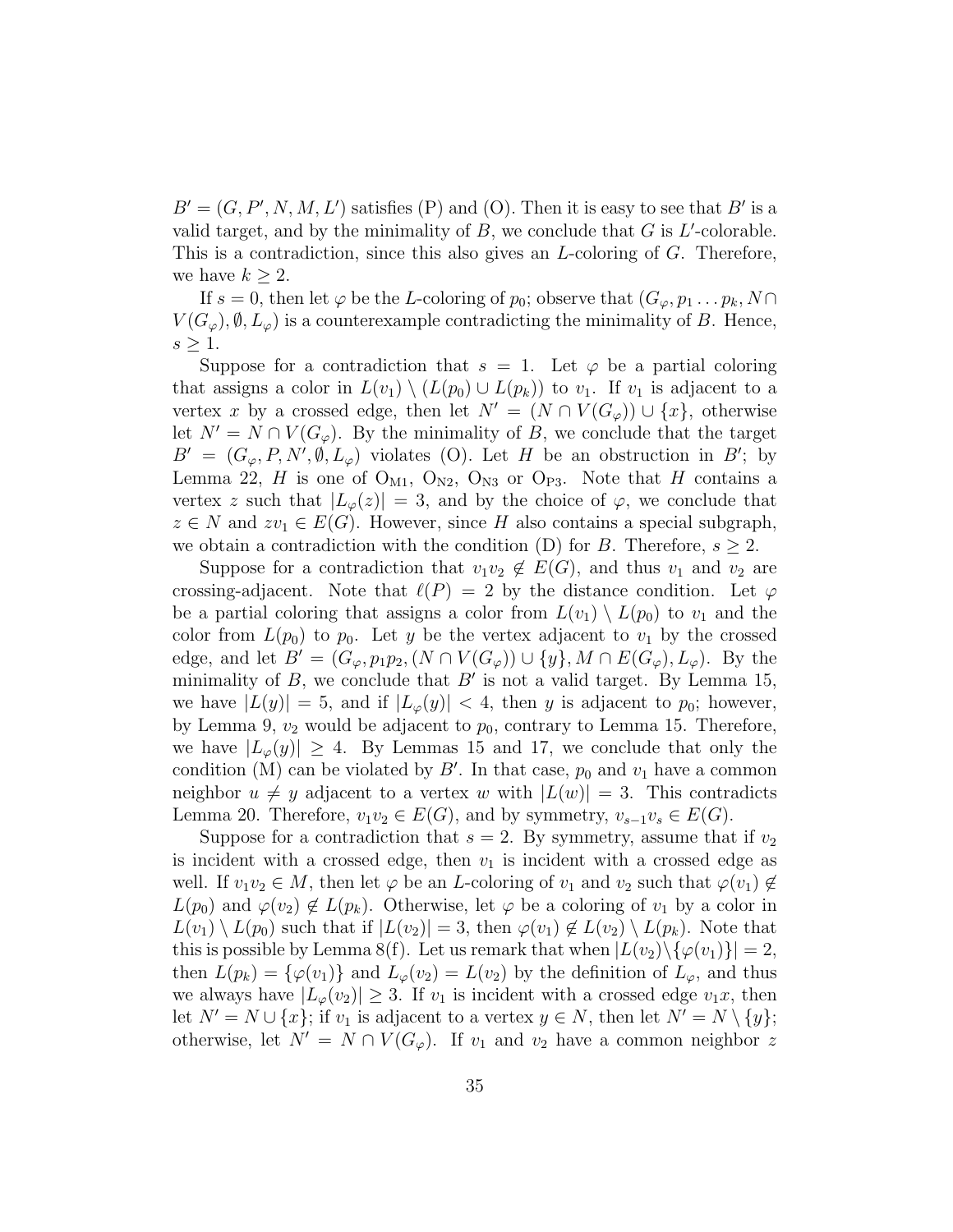belonging to N and  $|L_{\varphi}(v_2)| = 3$ , then let  $M' = M \cup \{v_2\ z\}$ ; otherwise let  $M' = M \cap E(G_{\varphi}).$  Let  $B' = (G_{\varphi}, P, N', M', L_{\varphi});$  by the minimality of B, the target  $B'$  is not valid.

The choice of  $\varphi$ , M' and N' ensures that B' satisfies (S), (N), (M), (P), and (D). It satisfies (T) by Lemma 17. If B' violated (C), then  $v_2$  would have to be incident with a crossing, and by the choice of  $v_1$  and the distance condition, the vertex  $v_1$  would be incident with the same crossing, which then would not appear in  $G_{\varphi}$ . Therefore, B' satisfies (C). Hence, B' violates (O) and G contains a near-obstruction H. By Lemma 22, H is  $O_{M1}$ ,  $O_{N2}$ ,  $O_{N3}$  or  $O_{P3}$ . Observe that  $v_1v_2 \notin M$ , since otherwise the distance between  $v_1v_2$  and the special subgraph of H (which is also special in G) is at most 3. Every vertex with list of size three according to  $L_{\varphi}$  either belongs to N or is equal to  $v_2$ . If  $v_2 \notin V(H)$ , then H contains only one vertex with list of size three, hence H is  $O_{N2}$ . However, then N contains two adjacent vertices, which is a contradiction. Similarly, we exclude the case that  $v_2 \in V(H)$  and H is O<sub>N3</sub> or O<sub>P3</sub>. Therefore  $v_2 \in V(H)$  and H is O<sub>M1</sub> or O<sub>N2</sub>. The former is excluded by Lemma 15. If H is O<sub>N2</sub>, then we have  $V(G) = V(H) \cup \{v_1\}$ by Lemma 9. If  $v_1$  is incident with a crossed edge, then G contains  $O_{C2}$ . On the other hand, if  $v_1$  is not incident with a crossed edge, then  $|L(v_1)| = 3$ ,  $|L(v_2)| = 4$ ,  $|N| = 1$  and G is L-colorable. This is a contradiction, and thus  $s \geq 3$ .

Suppose for a contradiction that  $v_1$  and  $v_2$  are not crossing-adjacent,  $|L(v_1)| > 3$ , and  $|L(v_2)| > 3$ . We remove a color from the list of  $v_1$ ; let B' denote the resulting target. If some edge  $v_1x$  crosses an edge e, then  $|L(x)| = 5$  by Lemma 15, and both vertices incident with e have list of size five by Lemmas 16 and 19, hence  $B'$  satisfies (C). By Lemma 22, no obstruction arises (since all vertices with lists of size three or four in the new list assignment are contained in  $V(F) \cup N$ , implying that the corresponding near-obstruction would have at least two vertices in  $V(F) \setminus V(P)$ . We conclude that B' contradicts the minimality of B; hence, if  $|L(v_1)| > 3$  and  $|L(v_2)| > 3$ , then  $v_1$  and  $v_2$  are crossing-adjacent. A similar argument shows that in this case  $|L(v_1)| = |L(v_2)| = 4$ . that in this case  $|L(v_1)| = |L(v_2)| = 4$ .

Consider a minimal counterexample  $B = (G, P, N, M, L)$  with outer face F. Let  $k = \ell(P)$  and let  $p_k \n\t\dots p_1 p_0 v_1 v_2 \dots v_s$  be the vertices contained in the boundary of F in the cyclic order around it, with  $v_{s+1} = p_k$ ,  $v_{s+2} = p_{k-1}$ , .... Suppose that  $v_1v_2, v_2v_3 \notin M$ . If  $|L(v_1)| = 3$  or  $|L(v_2)| = 3$ , then let the set  $X \subseteq V(F) \setminus V(P)$  and its partial L-coloring  $\varphi$  be defined as in  $(X1)$ –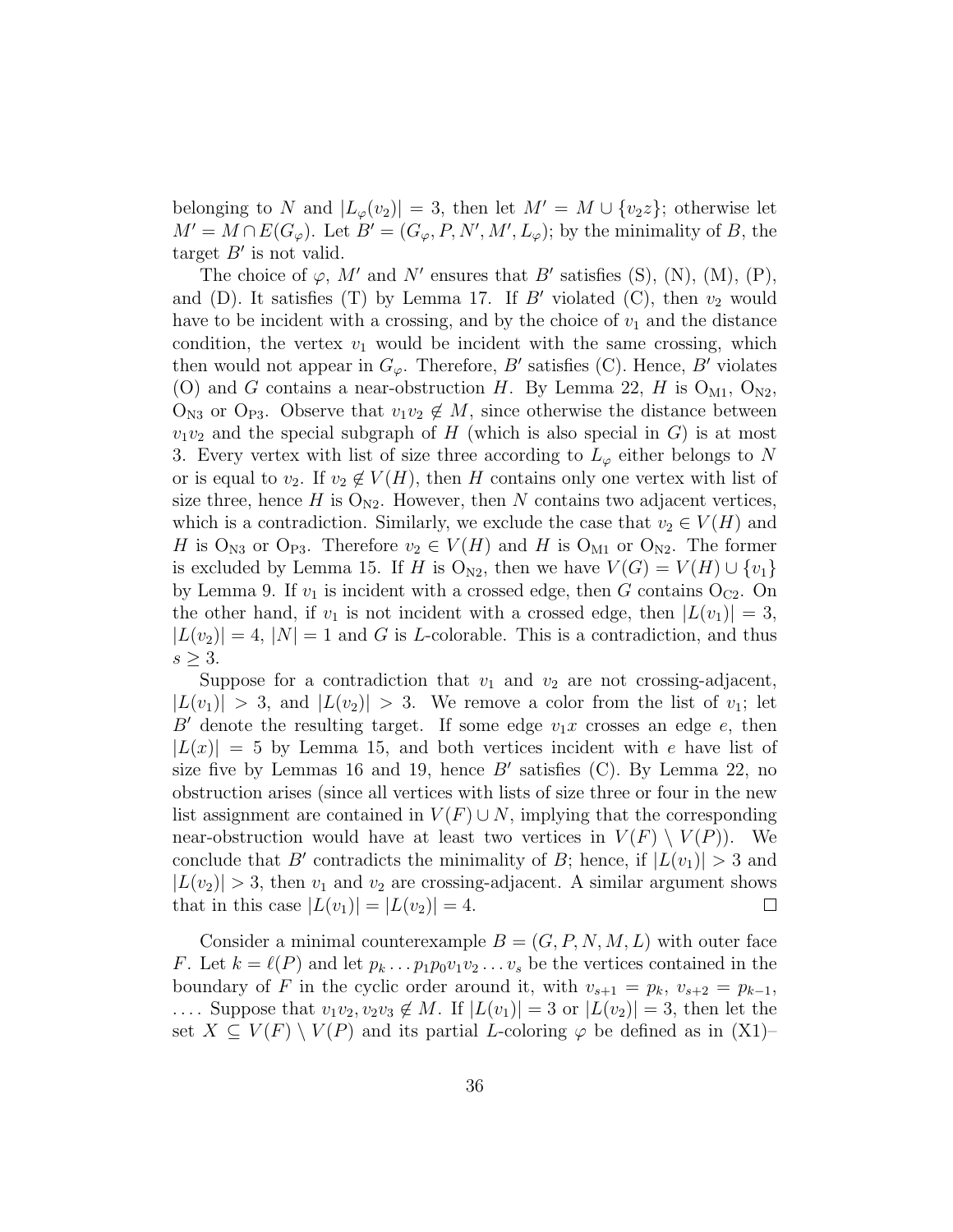(X4) in the proof of Theorem 6. Let us remark that the choice of X and  $\varphi$ is performed independently on whether  $v_2v_3$  or  $v_3v_4$  is an edge, or whether they are crossing-adjacent (note that when  $v_3$  is crossing-adjacent to  $v_2$  or  $v_4$ , then the case (X4) cannot apply by (C)). If  $|L(v_1)| > 3$  and  $|L(v_2)| > 3$ , then  $v_1$  and  $v_2$  are crossing-adjacent by Lemma 23, and we define X and  $\varphi$ as follows.

- (X5) If  $|L(v_1)| = |L(v_2)| = 4$  and  $|L(v_3)| \neq 3$ , then  $X = \{v_1\}$  and  $\varphi(v_1) \in$  $L(v_1) \setminus L(p_0)$  is chosen arbitrarily.
- (X6) If  $|L(v_1)| = |L(v_2)| = 4$  and  $|L(v_3)| = 3$ , then  $X = \{v_2\}$  and  $\varphi(v_2) \in$  $L(v_2) \setminus L(v_3)$  is chosen arbitrarily.

Let m denote the largest index such that  $v_m \in X$ . Let us note that  $m = 1$ in (X1) and (X5),  $m = 3$  in (X4), and  $m = 2$  otherwise. Also,  $X = \text{dom}(\varphi)$ in all cases except for (X4b), when  $X = \{v_1, v_2, v_3\}$  and  $dom(\varphi) = \{v_1, v_3\}.$ We say that the triple  $(X, \varphi, m)$  is the probe for B at the p<sub>0</sub> side of P. The probe for B at the  $p_k$  side of P is defined symmetrically, exchanging the role of  $p_0$  with  $p_k$ ,  $v_1$  with  $v_s$ , ...

**Lemma 24.** Consider a minimal counterexample  $B = (G, P, N, M, L)$  with outer face F. Let  $k = \ell(P)$  and let  $p_k \dots p_1 p_0 v_1 v_2 \dots v_s$  be the vertices contained in the boundary of F in the cyclic order around it. If  $v_1v_2, v_2v_3 \notin M$ , then let  $(X, \theta, m)$  be the probe for B at the  $p_0$  side of P. One of the following cases holds, see Figure 7 for the illustration of the possibilities.

- (A1)  $v_1v_2 \in M$  or  $v_2v_3 \in M$ .
- (A2) Either  $v_1$  and  $v_2$ , or two distinct vertices in dom( $\theta$ ) have a common neighbor in N.
- (A3) There exists a crossing q and two crossing-adjacent vertices  $w_1, w_2 \in$  $V(G_q)$  such that  $V(G_q) \cap X = \emptyset$ ,  $w_1$  has a neighbor in dom( $\theta$ ) and  $w_2$ has two neighbors in  $dom(\theta)$ .
- (A4)  $v_mv_{m+1} \in E(G)$ , there exists a crossing q such that  $V(G_q) \cap X = \emptyset$ and  $v_{m+1}, v_{m+2} \in V(G_q)$ , and either  $|L(v_{m+1})| = |L(v_{m+2})| = 4$  or  $|L(v_{m+1})| = 5$  and  $|L(v_{m+2})| = 3$ .
- (A5)  $v_mv_{m+1} \in E(G)$ ,  $|L(v_{m+1})| \in \{3,4\}$  and there exists a crossing q such that  $V(G_q) \cap X = \emptyset$ ,  $v_{m+1} \in V(G_q)$  and a neighbor  $w \notin V(F)$  of  $v_m$  is crossing-adjacent to  $v_{m+1}$ .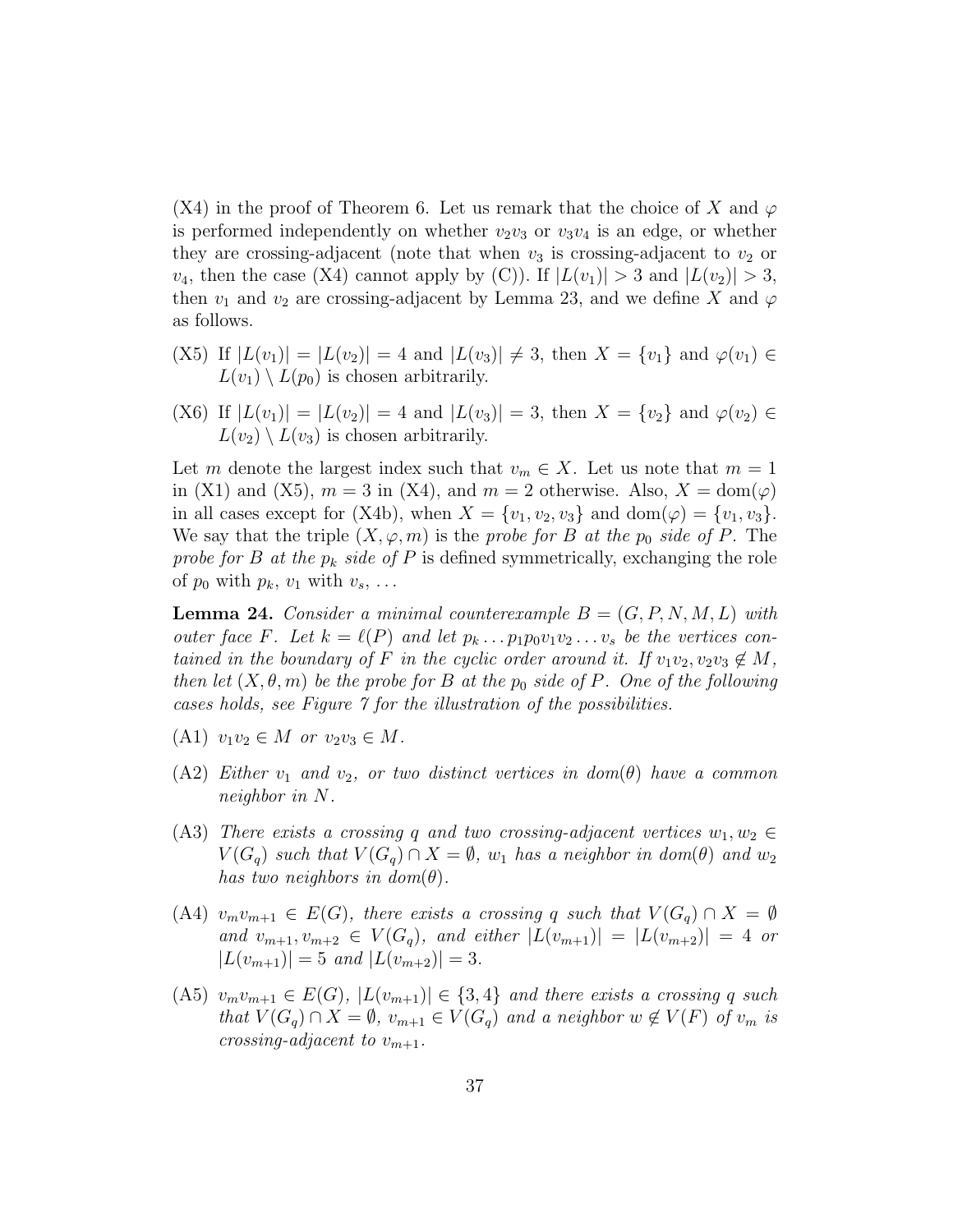

Figure 7: Possible outcomes of Lemma 24.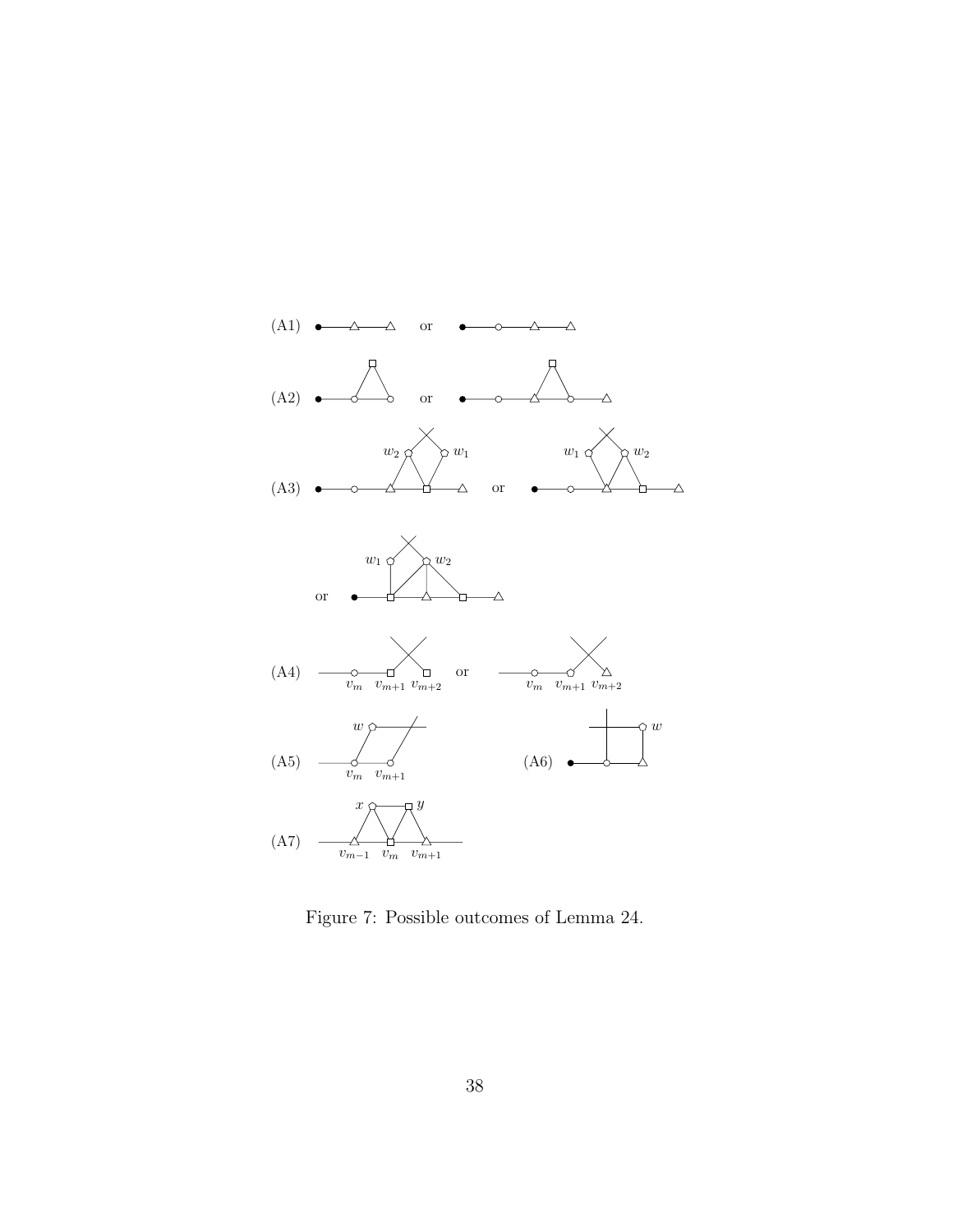- (A6)  $v_1 \notin X$  and there exists a crossing q such that  $V(G_q) \cap X = \emptyset$ ,  $v_1 \in$  $V(G_q)$  and a neighbor  $w \notin V(F)$  of  $v_2$  is crossing-adjacent to  $v_1$ .
- $(A7)$   $|X| \geq 2$  and there exists a path  $v_{m-1}xyv_{m+1}$ , where x and y are neighbors of  $v_m$  and  $y \in N$ .

*Proof.* We can assume that (A1) does not hold, and thus the probe  $(X, \theta, m)$ is defined.

Let us consider the graph  $G_0' = G - \text{dom}(\theta)$  with the list assignment  $L_{\theta}$ , and let  $G'$  be the graph obtained from  $G'_{0}$  by repeatedly removing vertices whose list is larger than their degree. If dom( $\theta$ )  $\neq X$ , then we have case (X4b) and  $X \setminus \text{dom}(\theta) = \{v_2\}$ . In this case, if  $v_2$  were incident with a crossing, then Lemma 9 implies that an edge incident with  $v_2$  crosses an edge incident with  $v_1$  or  $v_3$ , and since  $|L(v_1)| = |L(v_3)| = 4$  and  $|L(v_2)| = 3$ , this would contradict  $(C)$ . Hence,  $v_2$  is not incident with a crossing and its degree in  $G'_0$  is 1, and since  $|L_{\theta}(v_2)| \geq 2$ , the vertex  $v_2$  is not present in  $G'$ . This shows that  $G' \subseteq G - X$ . Observe also that  $G'$  is not  $L_{\theta}$ -colorable.

Note that every vertex  $v \in V(G')$  not incident with the outer face of G' satisfies  $|L_{\theta}(v)| \geq 4$  (and  $|L_{\theta}(v)| = 4$  only if either  $v \in N$  or v is incident with a crossed edge with the other end in  $dom(\theta)$ . Let N' be the set of vertices  $v \in V(G')$  not incident with the outer face of G' such that  $|L_{\theta}(v)| = 4$ .

If a vertex  $v \in V(G') \setminus V(P)$  satisfies  $|L_{\theta}(v)| \leq 2$ , then  $v \notin V(F)$  by the choice of X and  $\theta$  and by Lemma 15. Since  $|\text{dom}(\theta)| \leq 2$ , it follows that  $v \in N$  and v has two neighbors in  $dom(\theta)$ , and thus (A2) holds. Hence, we can assume that  $|L_{\theta}(v)| \geq 3$  for all  $v \in V(G') \setminus V(P)$ .

Let  $M'$  consist of all edges of  $G'$  that join vertices with list of size three, and let  $B' = (G', P, N', M', L_{\theta})$ . Note that B' satisfies (S), (N), and (M) by the choice of N' and M'. Since  $L_{\theta}(p) = L(p)$  for all  $p \in V(P)$ , the target B' satisfies (P). By Lemma 17,  $B'$  satisfies (T).

Now, let us consider property (C). Let q be a crossing in  $G'$  and suppose that (C) is violated at q, i.e., there exist distinct  $u, v \in V(G_q)$  such that  $|L_{\theta}(u)| = 3$  and  $|L_{\theta}(v)| \in \{3, 4\}$ . Note that each of u and v is either incident with F or adjacent to a vertex in dom( $\theta$ ). Let us distinguish several cases.

- If both u and v belong to F, then by Lemmas 15 and 19 we have that u and v are crossing-adjacent,  $\{u, v\} = \{v_{m+1}, v_{m+2}\}\$  and  $L(v_{m+2}) =$  $L_{\theta}(v_{m+2})$ . It follows that  $|L(v_{m+1})| \neq 3$  and that (A4) holds.
- If  $|\{u, v\} \cap V(F)| = 1$  and u and v are not crossing-adjacent, then since  $V(G_q) \cap X = \emptyset$ , Lemma 20 implies that (A4) holds.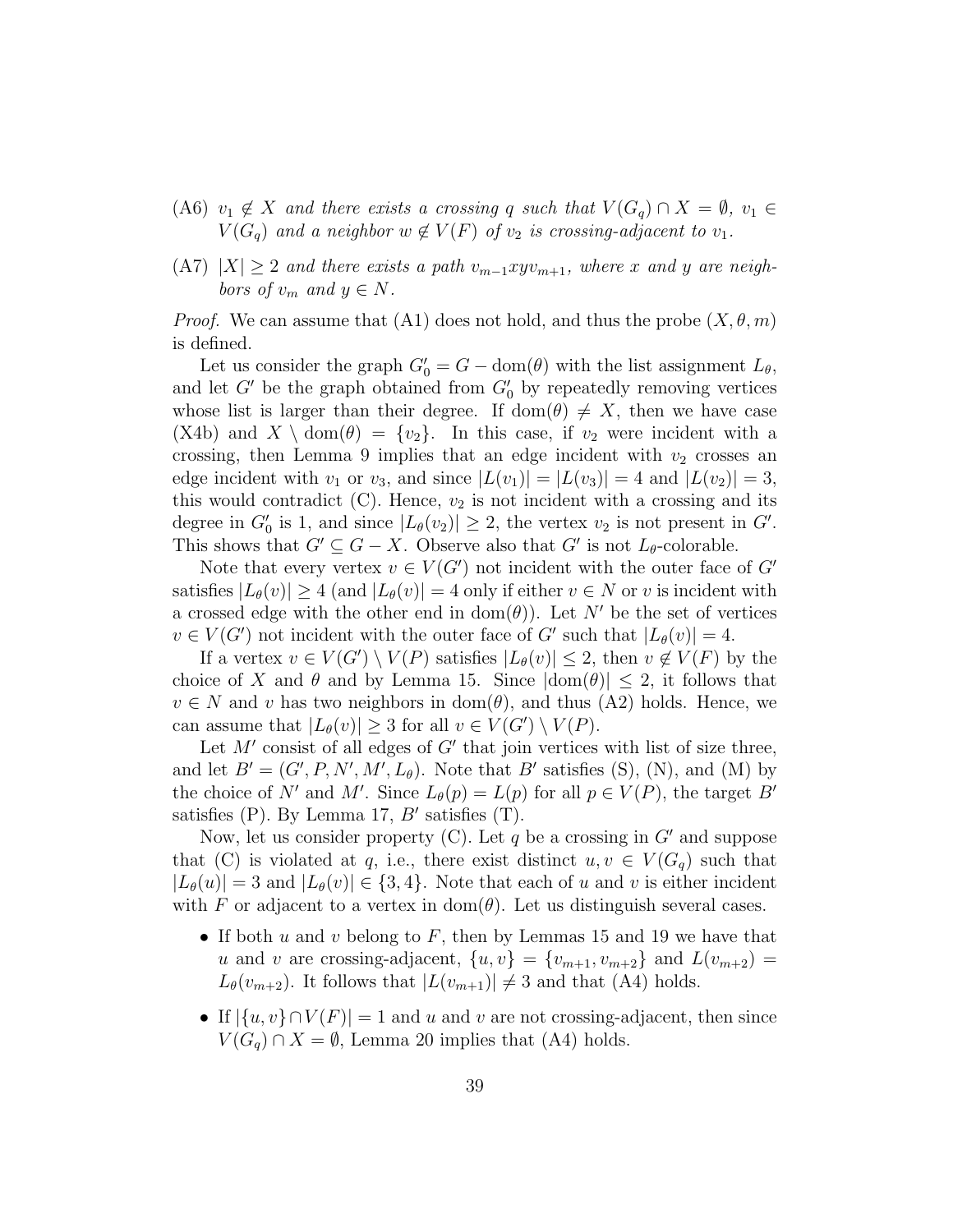- If  $u \in V(F)$ ,  $v \notin V(F)$ , and u and v are crossing-adjacent, then we apply Lemma 21. The outcome (a) of Lemma 21 gives (A5) or (A6). The outcome (b) gives a vertex  $w \in X$  that is adjacent to v, and a vertex z with  $|L(z)| = 3$  that is adjacent to u, v and w. Therefore,  $|L(u)| \neq 3$ , so u has a neighbor in X, necessarily equal to z. Note that  $|X| \geq 2$  and  $|L(z)| = 3$  can only be satisfied in the subcase (X4a) of the definition of X with  $z = v_2$ ,  $w = v_3$  and  $u = v_1$ , and thus (A6) holds.
- If  $u \notin V(F)$ ,  $v \in V(F)$ , and u and v are crossing-adjacent, then u has two neighbors in dom( $\theta$ ). By Lemma 21, one of the neighbors of u in X is also adjacent to  $v$  and has list of size three, and by the choice of X, we conclude that  $(A6)$  holds.
- Finally, if  $u, v \notin V(F)$ , then  $|\text{dom}(\theta)| = 2$ , u is adjacent to both vertices in dom( $\theta$ ) and v is adjacent to at least one of them. Hence, u and v are crossing-adjacent by Lemma 9 and the fact that  $V(G_q) \cap X = \emptyset$ , and (A3) holds.

Therefore, we can assume that  $B'$  satisfies (C). Let us now consider the newly created special subgraphs in  $B'$ .

- If  $v \in N' \setminus N$ , then v is adjacent to a vertex of dom( $\theta$ ) by an edge containing a crossing q, and only one vertex of  $G_q$  belongs to X. Therefore,  $|N' \setminus N| \leq 1$ .
- If  $xy \in M' \setminus M$ , then  $|L_{\theta}(x)| = |L_{\theta}(y)| = 3$ , and at least one of x and y has a list of size at least 4 in the list assignment  $L$ .

Suppose that  $x, y \notin N$ . If  $x, y \notin V(F)$ , then both x and y have two neighbors in dom( $\theta$ ). By Lemma 20, this implies that x and y are crossing-adjacent in G via the edges joining  $x, y$  with dom( $\theta$ ). If  $x, y \in V(F)$ , then by Lemma 15 we can assume that  $x = v_{m+1}$  and  $y = v_{m+2}$ ; but then  $|L_{\theta}(x)| \neq 3$  or  $|L_{\theta}(y)| \neq 3$  by the choice of X, which is a contradiction. Finally, suppose that say  $x \in V(F)$  and  $y \notin V(F)$ ; then y has two neighbors in dom( $\theta$ ) and, in particular, we have cases (X2) or (X4). By Lemma 20, we have  $x \in \{v_1, v_{m+1}\}.$  If  $x = v_1$ , then y would be a common neighbor of  $v_1$ ,  $v_2$  and  $v_3$ , contradicting the choice of  $X$  (assumptions of  $(X4b)$  are satisfied, hence we would have  $v_1 \in X$ ). If  $x = v_{m+1}$ , then since  $|L(v_m)| \geq 4$ , Lemma 20 implies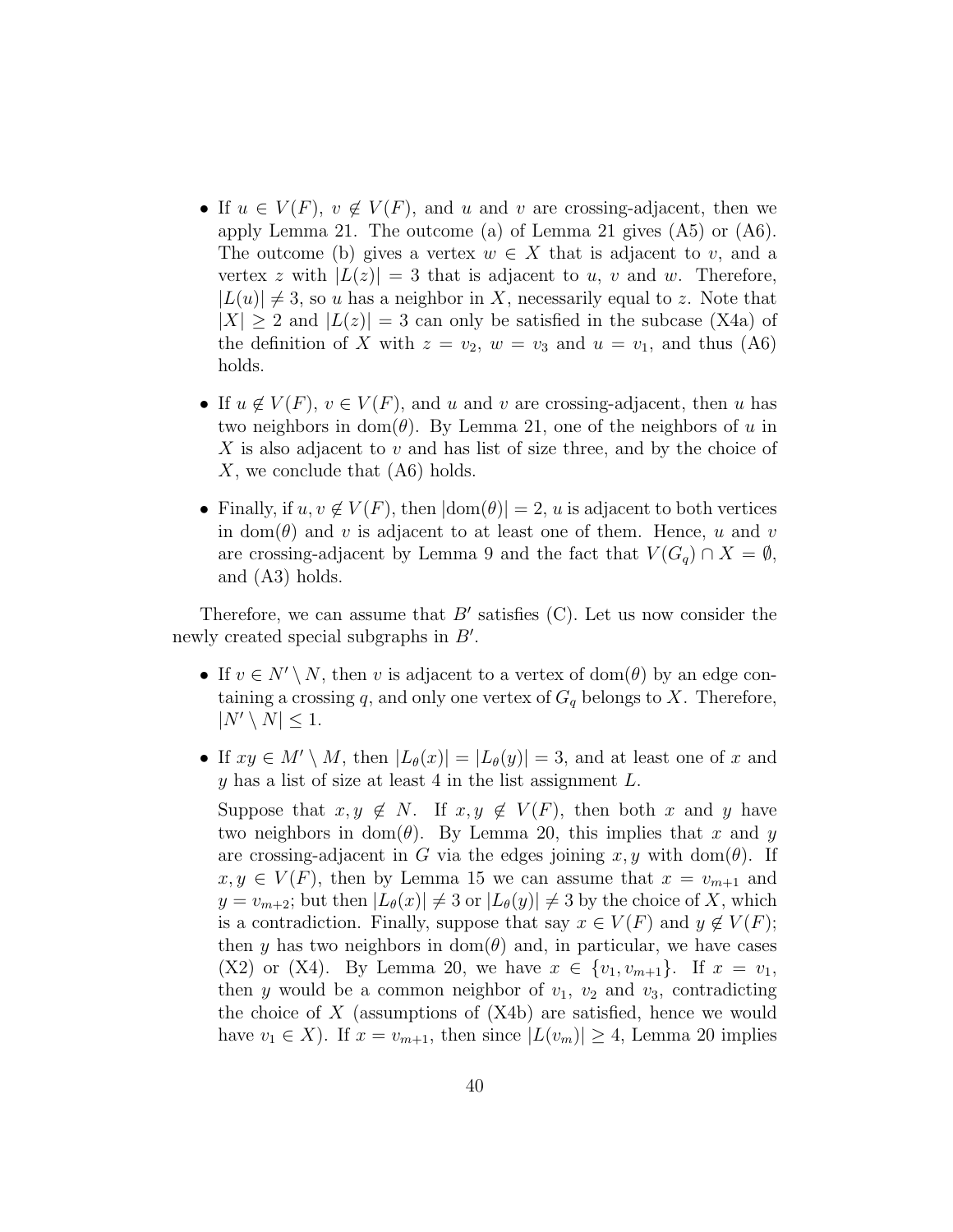that  $|L(v_m)| = 4$  and  $v_m$  is incident with an edge crossing either the edge  $v_{m-1}y$  or the edge  $v_{m+1}y$ . However, by the choice of X we have  $|L(v_{m-1})| = |L(v_{m+1})| = 3$ , contradicting (C).

Therefore, either  $\{x, y\} \cap N \neq \emptyset$ , or there exists a crossing q such that  $\{x,y\} = V(G_q) \setminus X$ .

It follows that  $d(S_1, S_2) \geq 7 + r(S_1) + r(S_2)$  whenever  $S_1$  is a special subgraph of G that is also special in  $G'$  and  $S_2$  is any special subgraph of  $G'$ . Suppose now that  $S_1$  and  $S_2$  are both distinct newly created special subgraphs in G'. Note that  $|N' \setminus N| \leq 1$  and if  $N' \setminus N \neq \emptyset$ , then  $M' \setminus M = \emptyset$ . It follows that  $S_1, S_2 \in M' \setminus M$ . As proved in the previous paragraph, each edge in  $M' \backslash M$  is incident with a special subgraph in G that is adjacent to X. By the distance condition, we conclude that there exists a path  $xyz$  in  $G'$  such that  $|L_{\theta}(x)| = |L_{\theta}(y)| = |L_{\theta}(z)| = 3$  and  $y \in N$ . Note that at most one of x and z can have two neighbors in  $dom(\theta)$ , as otherwise G would contain a crossing at distance at most one from y; thus we may assume that  $x \in V(F)$ . Since y has a neighbor in dom( $\theta$ ), Lemma 20 implies that  $x \in \{v_1, v_{m+1}, v_{m+2}\}.$  If  $x = v_{m+2}$ , then we would have  $|L(v_{m+1})| = |L(x)| = 3$  and  $v_{m+1}x \in M$  would be at distance one from  $y \in N$ , which is a contradiction; therefore,  $x \neq v_{m+2}$ . If  $x = v_1$ , then (A2) holds. Finally, suppose that  $x = v_{m+1}$ . In this case,  $z \notin V(F)$  has two neighbors in dom( $\theta$ ), and X was chosen according to (X2) or (X4). However, then  $|L(v_m)| \geq 4$ , hence  $\deg(v_m) \geq 4$  and  $v_m$  is adjacent to y by Lemma 8, and  $(A7)$  holds. Hence, we can assume that  $B'$  satisfies (D).

By the minimality of B, we conclude that  $B'$  violates condition  $(O)$ , and thus B contains a near-obstruction H. By Lemma 22, H is one of  $O_{M1}$ ,  $O_{N2}$ ,  $O_{N3}$  or  $O_{P3}$ .

• If H is  $O_{M1}$ , then let xy be the edge of H that belongs to M', where x is adjacent to  $p_2$ . Note that  $x, y \notin V(F)$  by Lemma 22 and  $xy \notin M$ . If  $x \notin N$ , then x has two neighbors  $v_i$  and  $v_j$  in dom( $\theta$ ), where  $i < j$ . By Lemma 20 applied to  $p_2 x v_i$ , we have  $j = i + 1$  and by the choice of X,  $|L(v_j)| = 4$ ; hence  $deg(v_j) \geq 4$ , and by Lemma 8,  $v_j$  is incident with a crossing and thus  $y \notin N$ . Consequently, y is also adjacent to  $v_i$  and  $v_j$ . However, note that  $|L(v_i)| = 3$ , contradicting (C) for G. Therefore,  $x \in N$  is adjacent to  $v_j$ , and y is adjacent to both  $v_i$  and  $v_j$ . By Lemma 20 applied to  $p_0yv_j$ , we have  $i = 1, j = 2$  and  $|L(v_1)| = 3$ , and by Lemma 20 applied to  $p_2xv_2$ , we have that  $s = 3$  and  $|L(v_3)| = 3$ . However, then  $G$  is  $L$ -colorable.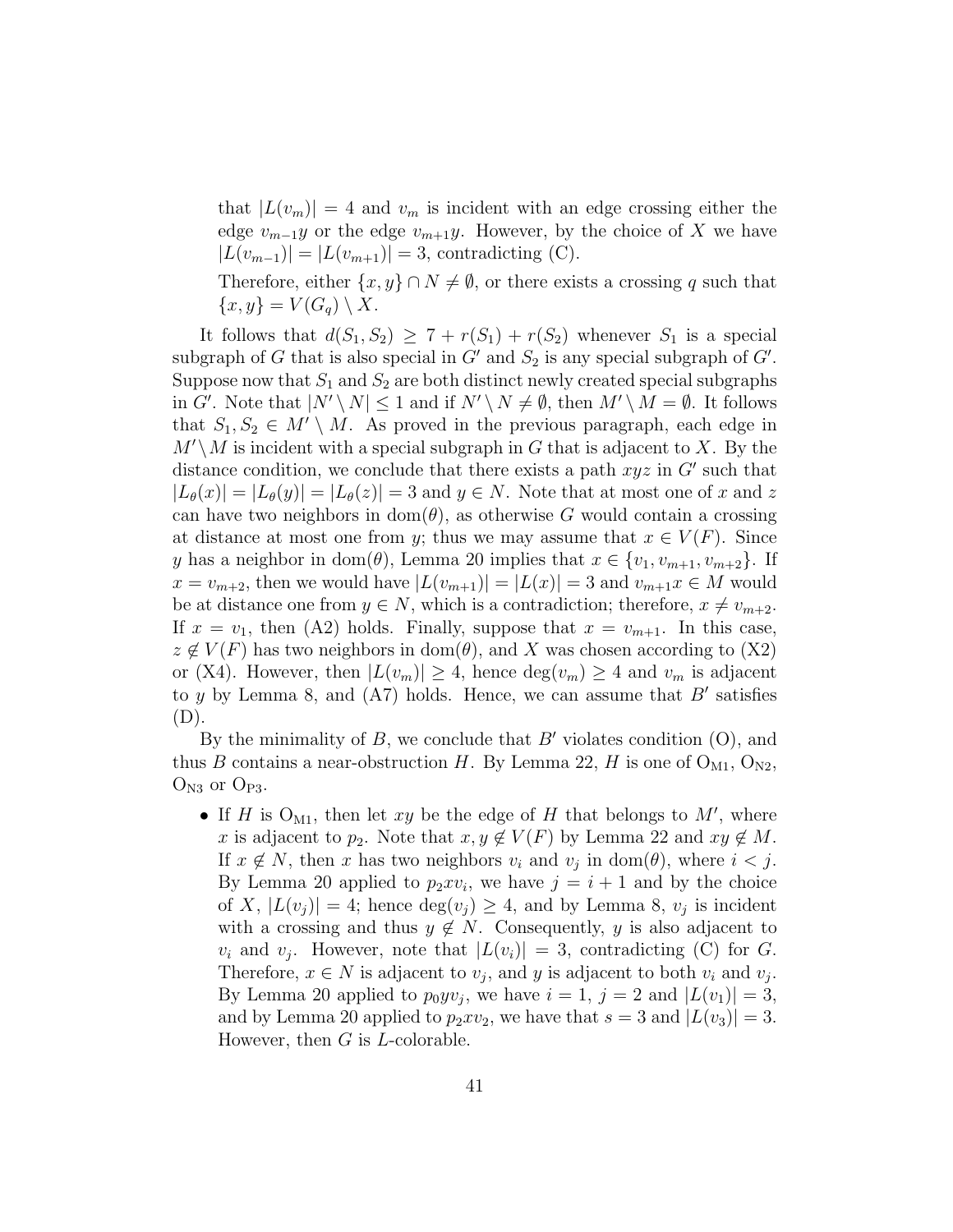- Next, suppose that H is  $O_{N2}$  and let x and y be the vertices in the outer face of H such that  $|L_{\theta}(x)| = 3$  and  $|L_{\theta}(y)| = 4$ . By Lemma 15,  $y \notin V(F)$ . If  $x \in V(F)$ , then by Lemma 20 we have  $s \leq 2$ , which is a contradiction, hence  $x \notin V(F)$ . Thus x has two neighbors in  $dom(\theta)$  and y has one, and by Lemma 20 we conclude that  $s = 3$  and  $|L(v_1)| = |L(v_3)| = 3$ . It follows that  $X = \{v_1, v_2\}, x$  is adjacent to  $v_1$ and  $v_2$ , and y is adjacent to  $v_2$ . There are two cases, either  $v_2$  is incident with a crossed edge or  $|N| = 1$ ; in both of them, G is L-colorable.
- If H is  $O_{N3}$ , then let xyz be the path in the outer face of H such that  $|L_{\theta}(x)| = |L_{\theta}(z)| = 3$ ,  $|L_{\theta}(y)| = 4$  and z is adjacent to  $p_1$ . By Lemma 15,  $z \notin V(F)$ , thus z has two neighbors  $w_1, w_2 \in \text{dom}(\theta)$ , and by Lemma 20, we can assume that the neighbors of  $w_1$  are  $w_2$ , z and an endvertex of P, and that  $|L(w_1)| = 3$ . Since  $y \notin V(F)$ and  $|L_{\theta}(y)| = 4$ , y is adjacent to  $w_2$ . Since x cannot have more than one neighbor in dom( $\theta$ ), we have  $x \in V(F)$ . If  $xw_2 \notin E(G)$ , then  $|L(x)| = |L_{\theta}(x)| = 3$ , and thus x has no neighbor with list of size three (since  $H$  is an obstruction in  $B'$ ,  $x$  is either adjacent to a vertex in N, or incident with a crossing, and thus it is not incident with an edge of M). Lemma 20 applied to the 2-chord  $xyw_2$  implies that the edge  $xy$  is crossed by an edge incident with  $w_2$ . However, then  $deg(w_2) = 4$  and (C) implies that  $|L(w_2)| = 5$ , which is a contradiction. We conclude that  $xw_2 \in E(G)$ . By the choice of X,  $|L(x)| = 3$ . Again, we distinguish two cases depending on whether  $w_2$  is incident with a crossed edge (in this case  $|L(w_2)| = 5$  by (C)) or  $|N| = 1$ . In both cases, G is L-colorable.
- If H is O<sub>P3</sub>, then two of the vertices of H have two neighbors in dom( $\theta$ ), hence  $G$  contains a crossing at distance at most one from  $P$ , which contradicts the distance condition for B.

 $\Box$ 

These contradictions imply that at least one of  $(A1)$ – $(A7)$  holds.

Each case among  $(A1)$ – $(A7)$  in Lemma 24 contains a special subgraph. Thus, a minimal counterexample  $B = (G, P, N, M, L)$  with  $P = p_0 \dots p_k$ contains a special subgraph S whose distance from  $p_0$  is at most  $2 + r(S)$ . Consequently,  $\ell(P) = k = 2$ . Next, we consider the probe  $(X', \theta', b)$  at the  $p_k$  side of P. This probe satisfies one of the conditions symmetric to  $(A1)$ – (A7) (satisfying one of (A1)–(A7) with  $v_i$  replaced by  $v_{s+1-i}$ , and X by X'),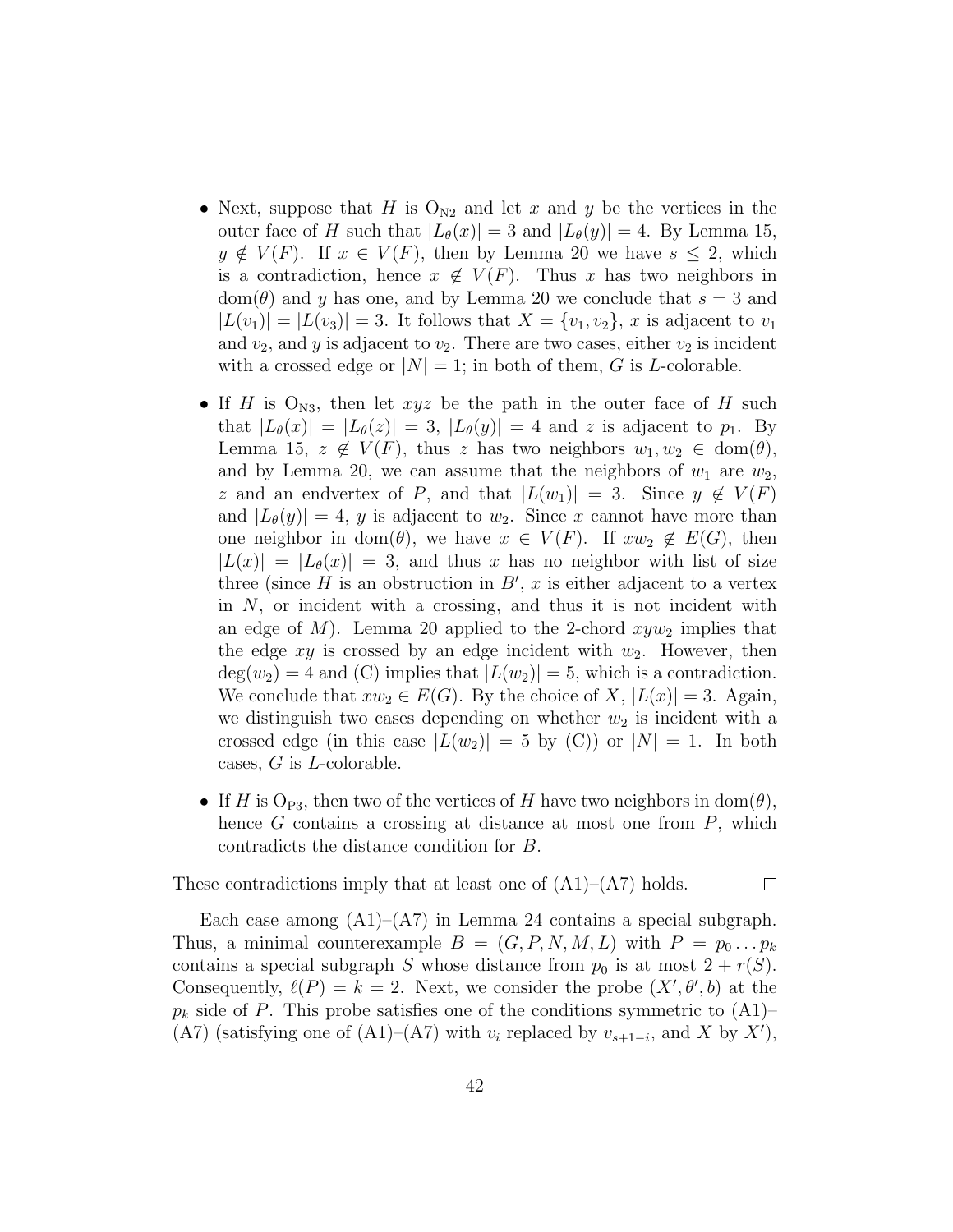which we will refer to as  $(A1')-(A7')$ . In particular, there exists a special subgraph S' whose distance from  $p_2$  is at most  $2 + r(S')$ . It follows that  $d(S, S') \leq 6 + r(S) + r(S')$ , and by (D), we conclude that  $S = S'$ .

To avoid repeating the definitions each time, let us fix the following notation (†) for the following lemmas.

- $B = (G, P, N, M, L)$  is a minimal counterexample, with  $P = p_0 p_1 p_2$ .
- $p_2p_1p_0v_1v_2 \ldots v_s$  are the vertices contained in the boundary of the outer face  $F$  of  $G$  in the cyclic order.
- If (A1) does not hold, then  $(X, \theta, m)$  is a probe for B at the  $p_0$  side of P.
- If (A1') does not hold, then  $(X', \theta', b)$  is a probe for B at the  $p_2$  side of P.
- S is the special subgraph in B at distance at most 4 from  $P$ .

**Lemma 25.** With the notation  $(t)$ , S is a crossing; hence, B satisfies one of  $(A3)$ – $(A6)$  and one of  $(A3')$ – $(A6')$ .

Proof. Suppose for a contradiction that B does not contain such a crossing. Hence, it satisfies  $(A1)$ ,  $(A2)$ , or  $(A7)$ .

Suppose first that B satisfies  $(A1)$ , and thus S is an edge of M and B also satisfies (A1'). It follows that  $s \leq 4$ . Since  $s \geq 3$ , we can by symmetry assume that  $S = v_2v_3$ . If  $v_2$ ,  $v_3$  and  $v_i$  have no common neighbor for  $i \in \{1,4\}$   $(i = 1$ if  $s = 3$ , then let  $\varphi$  be an arbitrary L-coloring of S (such that  $\varphi(v_3) \notin L(p_2)$ ) if  $s = 3$ ). Let  $B' = (G_{\varphi}, P, N, \emptyset, L_{\varphi})$ . Observe that  $B'$  cannot contain an obstruction since its special subgraph would be a special subgraph in  $B$ , too close to the special subgraph S. Now it is easy to check using previously proved properties of  $B$  that  $B'$  satisfies all conditions of Theorem 7. (The same reasoning will be applied in the sequel without repeating it.) Therefore, B' with the list coloring  $L_{\varphi}$  is a counterexample to Theorem 7, contradicting the minimality of  $B$ . Thus, by symmetry, we may assume that  $v_1$ ,  $v_2$  and  $v_3$  have a common neighbor w. In that case, w is not adjacent to  $v_4$  by Lemma 20. Let  $\varphi$  be an *L*-coloring of  $v_1$  and  $v_3$  such that  $\varphi(v_1) \notin L(p_0)$ ,  $\varphi(v_3) \notin L(p_2)$  and  $|L_{\varphi}(v_2)| \geq 2$ . Observe that  $(G - \{v_1, v_2, v_3\}, P, N, \emptyset, L_{\varphi})$  is a counterexample contradicting the minimality of B, since any  $L_{\varphi}$ -coloring of  $G - \{v_1, v_2, v_3\}$  can be extended to  $v_2$  by using a color in  $L_\varphi(v_2)$ , and can henceforth be extended to  $G$ . Therefore,  $B$  does not satisfy  $(A1)$ .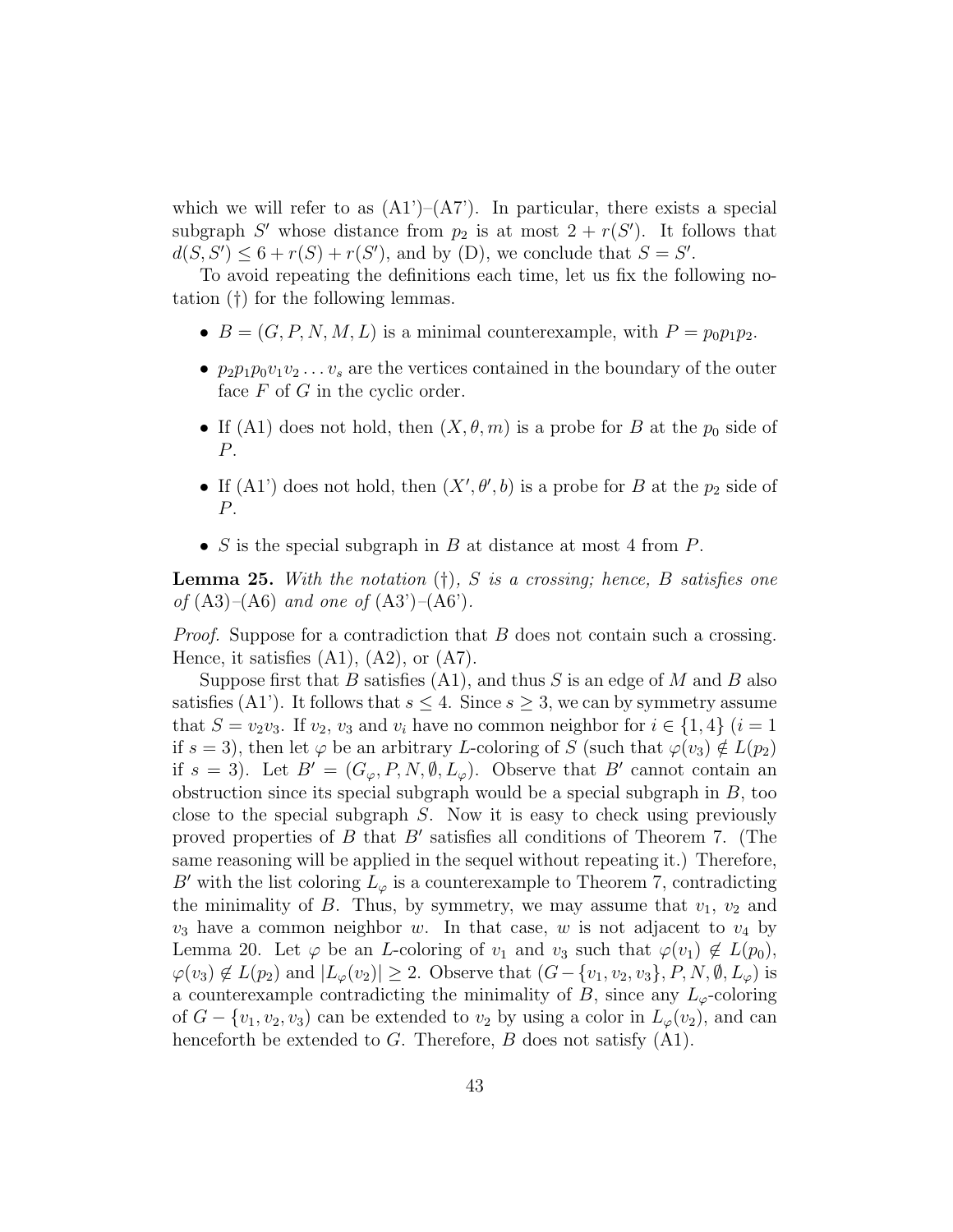Let us now consider the case that B satisfies  $(A2)$  or  $(A7)$ , and thus  $S \in N$ . Let i and j be the smallest and the largest integer, respectively, such that S is adjacent to  $v_i$  and  $v_j$ . By Lemma 20 we have  $j \in \{i+1, i+2\}$ . We consider the two possible values of  $j$  separately:

• Suppose first that  $j = i + 1$ . If  $|X| \geq 2$ , then  $|L(v_m)| \geq 4$  and  $|L(v_{m-1})| = 3$ , hence (A7) and (A7') cannot both be true. If both (A2) and (A2') hold, then since  $s \geq 3$ , we can assume that  $v_2, v_3 \in X$ have a common neighbor in N. By the choice of X, we have  $|L(v_4)| = 3$ , hence  $s = 4$  and  $v_2, v_3 \in X'$ . However, then  $|L(v_1)| \geq 4$  by the choice of X and  $|L(v_1)| = 3$  by the choice of X', which is a contradiction.

Hence, we can assume that B satisfies  $(A7)$  and  $(A2')$ ; then we either have  $s = m + 1$ , or we have  $s = m + 2$  and  $X' = \{v_m, v_{m+1}\}.$  If there exists an L-coloring  $\varphi$  of  $v_{m-1}$  and  $v_{m+1}$  such that their colors are distinct from the colors of their neighbors in P and  $|L_{\varphi}(v_m)| \geq 3$ , then  $B' = (G - \{v_{m-1}, v_m, v_{m+1}\}, P, N \setminus \{S\}, \emptyset, L_{\varphi})$  contradicts the minimality of B; observe that B' satisfies  $(O)$ , since no special subgraph of G is at distance at most two from S. A new special subgraph (an edge joining two vertices with lists of size three) would appear in  $B'$ only if S were adjacent to  $v_{m+2}$ , which is not the case since  $j = i + 1$ .

We conclude that no such coloring exists. Observe that this is only possible if both  $v_{m-1}$  and  $v_{m+1}$  have a neighbor in P (i.e.,  $m = 2$ and  $s = 3$ ,  $|L(v_1)| = |L(v_3)| = 3$ , and  $L(v_2)$  is the disjoint union of  $L(v_1) \setminus L(p_0)$  and  $L(v_3) \setminus L(p_2)$ . Let w' be the common neighbor of S and  $v_1$ . Suppose that there exists a color  $c \in L(w')$  different from the colors of the neighbors of w' in P such that either  $c \notin L(v_2)$ , or  $v_1$  has degree three and  $c \notin L(v_1) \setminus L(p_0)$ . In this case, we let  $\varphi$  be the partial coloring such that  $\varphi(w') = c$  and let  $G' = G - \{w', v_2\}$  if  $c \notin L(v_2)$  and  $G' = G - \{w', v_1, v_2\}$  if  $c \in L(v_2)$ . Observe that  $G'$ is not  $L_{\varphi}$ -colorable. We conclude that  $(G', P, N, M \cup \{Sv_3\}, L_{\varphi})$  is a counterexample contradicting the minimality of  $B$  (the condition  $(O)$ ) holds by Lemma 22, the distance condition and Lemma 15). Therefore, no such color c exists.

Since  $|L(w')| > |L(v_2)|$ , it follows that w' has a neighbor in P. By Lemma 20,  $w'$  is not adjacent to  $p_2$ , hence it is adjacent to  $p_0$  or  $p_1$ . However, then Lemmas 11 and 15 imply that  $v_1$  has degree three, and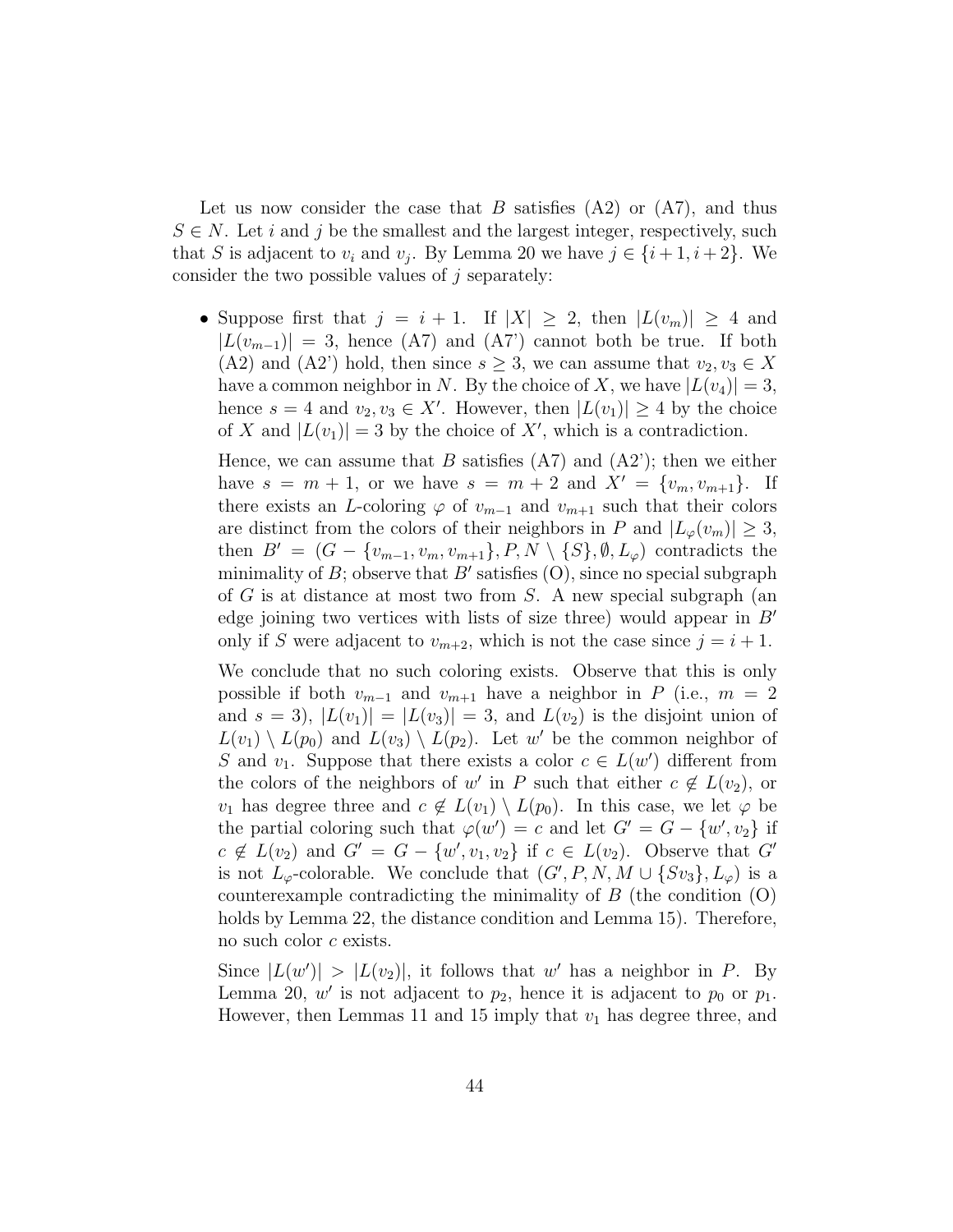since  $|L(v_1) \setminus L(p_0)| = 2$  and w' has at most two neighbors in P, the color c exists. This is a contradiction.

• It remains to consider the case when  $j = i+2$ . In this case S is adjacent to  $v_i$  and  $v_{i+2}$ , and by Lemma 20 we conclude that  $v_{i+1}$  is a vertex of degree 3 with neighbors  $v_i$ ,  $v_{i+2}$ , and S. Thus,  $|L(v_{i+1})| = 3$ . Suppose first that B satisfies both (A7) and (A7). If there exists a coloring  $\varphi$  of S by a color different from the colors of its neighbors in P such that  $\varphi(S) \notin$  $L(v_i) \cap L(v_{i+1}) \cap L(v_{i+2})$ , then  $(G - \{S, v_i, v_{i+1}, v_{i+2}\}, P, N \setminus \{S\}, \emptyset, L_{\varphi})$  is a counterexample contradicting the minimality of B. Otherwise, since S is not adjacent to  $p_0$  or  $p_2$  by Lemma 20, we conclude that S is adjacent to  $p_1$  and  $L(S) \setminus L(p_1) = L(v_{i+1}) \subseteq L(v_i) \cap L(v_{i+2})$ . However, in this case we let  $\varphi = \theta$  (where  $\theta$  is the coloring from the probe for B at the  $p_0$  side of P), and note that  $\varphi(v_i) \notin L(v_{i+1}) = L(S) \setminus L(p_1)$ . Hence, the construction of  $L_{\varphi}$  ensures that  $|L_{\varphi}(S)| = 4$ , and we conclude that  $(G - X, P, N \setminus \{S\}, \emptyset, L_{\varphi})$  is a counterexample contradicting the minimality of B.

Therefore,  $B$  does not satisfy both  $(A7)$  and  $(A7')$ , and by symmetry, we can assume that  $B$  satisfies  $(A2')$ . Let us first consider the case that B satisfies (A2). Note that  $v_{i+2} \notin X$ , as otherwise  $|L(v_{i+3})| = 3$  by the choice of X, and thus  $v_{i+1} \notin X'$ , contradictory to the assumption that B satisfies (A2'). Symmetrically,  $v_i \notin X'$ . Since  $|L(v_{i+1})| = 3$ , we cannot have  $\{v_i, v_{i+1}\} \subseteq X$ , and since  $(A2)$  holds, we have  $i = 1$ and symmetrically,  $s = 3$ . Observe that we cannot color S by a color  $\varphi(S) \notin L(v_{i+1}),$  as otherwise  $(G - \{S, v_{i+1}\}, P, N \setminus \{S\}, \emptyset, L_{\varphi})$  would contradict the minimality of  $B$ . Therefore,  $S$  has a neighbor in  $P$ , and by Lemma 20, this neighbor is  $p_1$ . By Lemma 11, the 4-cycle  $p_1p_0v_1S$  is not separating, and by Lemma 15,  $v_1$  has degree three. This contradicts Lemma 8(a), since  $|L(v_1)| > 3$ .

Therefore, B satisfies (A7). Note that  $v_{i+1}$  cannot be the element of  $X'$ with the smallest index, and thus  $i + 2 = s$ . As before, we exclude the case that S can be colored by a color not belonging to  $L(v_i) \cap L(v_{i+1}),$ hence S has a neighbor in P. By Lemma 20, S is adjacent to  $p_1$ . However, by Lemma 11, the 4-cycle  $p_1Sv_{i+2}p_2$  is not separating, and by Lemma 15,  $v_{i+2}$  is not adjacent to  $p_1$ . Thus,  $v_{i+2}$  has degree three and list of size at least four, which is a contradiction.

Therefore,  $B$  does not satisfy  $(A2)$  or  $(A7)$ , either.

 $\Box$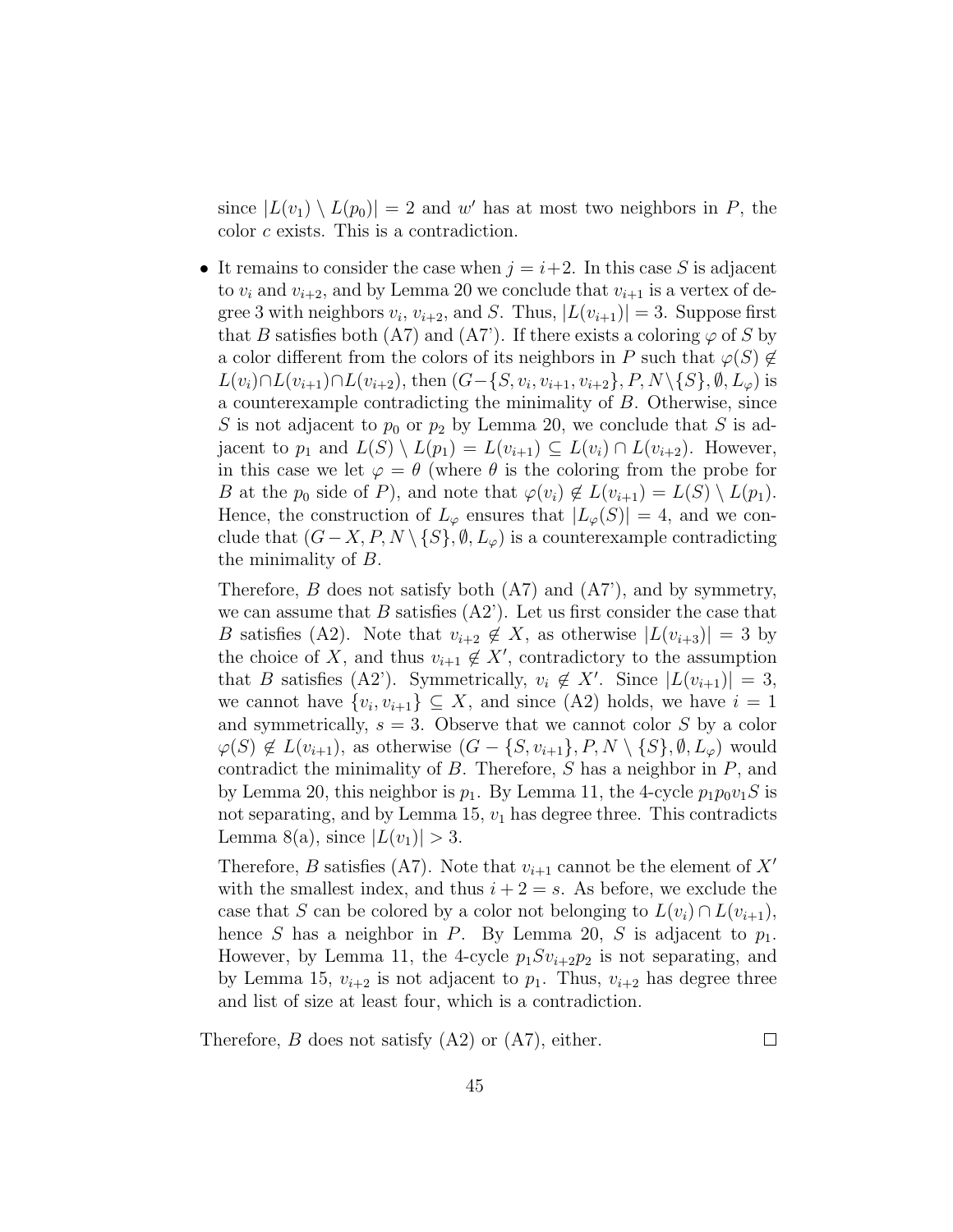Note that if B satisfies (A4) or (A4'), then  $|V(G_q) \cap V(F)| = 2$  by Lemma 15. If B satisfies  $(46)$  or  $(46')$ , then by Lemmas 15, 16 and 19 we have  $|V(G_q) \cap V(F)| = 1$ . If B satisfies (A3) or (A3'), then by Lemmas 20, 15 and 16, we have  $|V(G_q) \cap V(F)| \leq 1$ , and if B satisfies (A5) or  $(A5')$  then  $1 \leq |V(G_q) \cap V(F)| \leq 2$ .

**Lemma 26.** With the notation  $(\dagger)$ , B satisfies neither  $(A3)$  nor  $(A3')$ .

*Proof.* Suppose for a contradiction that B satisfies (A3). Let  $w_1$  and  $w_2$  be as in the description of (A3). Note that  $w_2$  is adjacent to  $v_{m-1}$  and  $v_m$  (even if  $v_{m-1} \notin \text{dom}(\theta)$ , in the case (X4b)) and that  $|L(v_{m-1})| = |L(v_{m+1})| = 3$ .

Let  $q$  denote the crossing contained in  $S$ . Let us first consider the case that  $|V(G_q) \cap V(F)| = \emptyset$ . In this case B satisfies (A3'), i.e., there exists  $w_2' \in V(G_q)$  adjacent to  $v_b$  and  $v_{b+1}$ , and another vertex  $w_1'$  of  $G_q$  crossingadjacent to  $w'_2$  with a neighbor in dom( $\theta'$ ). Since  $|L(v_b)| \neq 3$ , we have  $b \notin \{m-1, m+1\}$ . Consequently,  $|X \cap X'| \leq 1$ , and  $w'_2 \neq w_2$  by Lemma 20.

We now distinguish two cases regarding whether  $w_2$  is adjacent or crossingadjacent to  $w'_2$  in  $G_q$ .

• Suppose that  $w_2w_2'$  is a crossed edge. Then  $b \neq m$  by Lemma 9 and the assumption that  $G_q$  is disjoint with F; thus  $b \geq m+2$ . Let  $G_1$ and  $G_2$  be the  $v_m w_2 w_2' v_b$ -components of  $G$ , such that  $P \subset G_1$ . Since  $w_1$  and  $w_2$  are crossing-adjacent, we have  $w_1 \neq w'_2$ , and symmetrically  $w'_1 \neq w_2$ . By Lemma 20, if  $w_1 = w'_1$ , then  $w_1$  belongs to  $G_2$ . Hence, by symmetry, we can assume that  $w_1$  belongs to  $G_2$ , and thus  $w_1$  is adjacent to  $v_m$ .

If  $w_1$  is adjacent to  $v_b$ , then  $b = m + 2$  by Lemma 20. Let  $T =$  $\{v_m, v_{m+1}, v_{m+2}, w_1\}$ . By using Lemma 18 it is easy to see that  $|L(t)| =$  $\deg(t)$  for each  $t \in T \setminus \{w_1\}$  and that  $\deg(w_1) \leq 6$ . By the minimality of B, there exists an L-coloring  $\varphi$  of  $G-T$ . Consider the subgraph G' of G induced by T with the list assignment  $L_{\varphi}$ . We have  $|L_{\varphi}(v_{m+1})|=3$ and  $|L_{\varphi}(z)| \geq 2$  for  $z \in T \setminus \{v_{m+1}\}.$  If  $L_{\varphi}(w_1) \neq L_{\varphi}(v_m)$ , then we color  $w_1$  by a color in  $L_\varphi(w_1) \setminus L_\varphi(v_m)$  and extend this coloring to the rest of G'. Similarly, G' is  $L_{\varphi}$ -colorable if  $L_{\varphi}(w_1) \neq L_{\varphi}(v_{m+2})$ . If  $L_{\varphi}(v_m) = L_{\varphi}(w_1) = L_{\varphi}(v_{m+2})$ , then we color  $v_{m+1}$  by a color in  $L_{\varphi}(v_{m+1}) \setminus L_{\varphi}(w_1)$  and again we can extend this to an  $L_{\varphi}$ -coloring of  $G'$ . It follows that G is L-colorable, which is a contradiction.

Therefore,  $w_1$  is not adjacent to  $v_b$ , and in particular  $w_1 \neq w'_1$  and  $w'_1 \in$  $V(G_1)$ . Let  $\varphi$  be an *L*-coloring of  $G_1$ , which exists by the minimality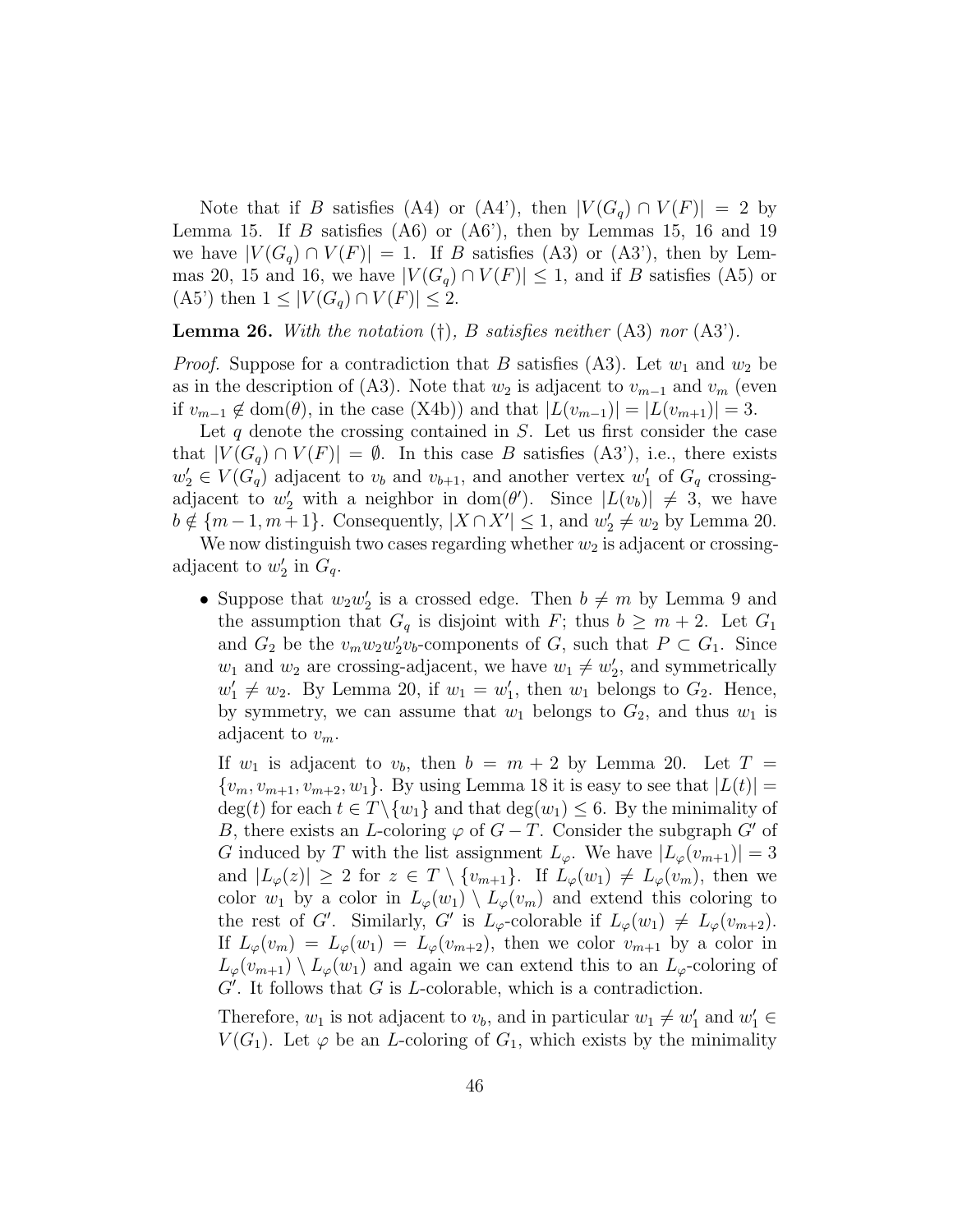

Figure 8: Subcases when  $w_2$  and  $w'_2$  are crossing-adjacent.

of B. Since  $w_1$  is not adjacent to  $v_b$ , note that  $w_1$  has at most three neighbors in  $G_1$  different from  $w_2'$ . Hence, we can additionally choose a color  $\varphi(w_1)$  for  $w_1$  different from the colors of its neighbors in  $G_1$  so that  $\varphi(w_1) \neq \varphi(w_2')$ . Let  $G_2' = G_2 - w_2 + w_1 w_2'$  and  $P' = v_m w_1 w_2' v_b$ , let L' be the list assignment for  $G_2'$  obtained from L by setting  $L'(z) = {\varphi(z)}$  for  $z \in V(P')$ , and let  $B'_2 = (G'_2, P', N \cap V(G'_2), M \cap E(G'_2), L')$ . Note that the added edge  $w_1w_2'$  of  $G_2'$  can be drawn without crossings following the crossed edges of G that are no longer in  $G_2'$ . Note that  $\varphi$  does not extend to an L-coloring of  $G_2'$ , and thus the target  $B_2'$  is not valid. Note that  $B_2'$  may only violate (T) or (O). In the former case, the vertex violating (T) must be  $v_{m+1}$  and we would have  $b = m+2$ . Consequently,  $v<sub>b</sub>$  would have degree three by Lemma 18, which is a contradiction since  $|L(v_b)| \geq 4$ . In the latter case, since  $|L(v_{m+1})| = |L(v_{b-1})| = 3$  and  $v_b$ has degree at least three in  $G_2'$ , we have that  $G_2'$  is equal to  $O_{P5}$  or  $O_{\text{P6}}$ . In both cases, any L-coloring of  $G_1 - \{v_m, v_b\}$  would extend to an L-coloring of G, a contradiction.

• Suppose now that  $w_2$  is crossing-adjacent to  $w'_2$ . Let  $G_1$  and  $G_2$  be the subgraphs of G intersecting in  $\{v_b, w'_2, w_2, v_m\}$ , where  $P \subset G_1$  and  $G_1 \cup G_2$  is equal to  $G - E(G_q)$ . We have two subcases: either  $b > m$ or  $b = m$ .

– If  $b > m$ , then Lemma 20 implies that  $w'_2$  has no neighbor in X,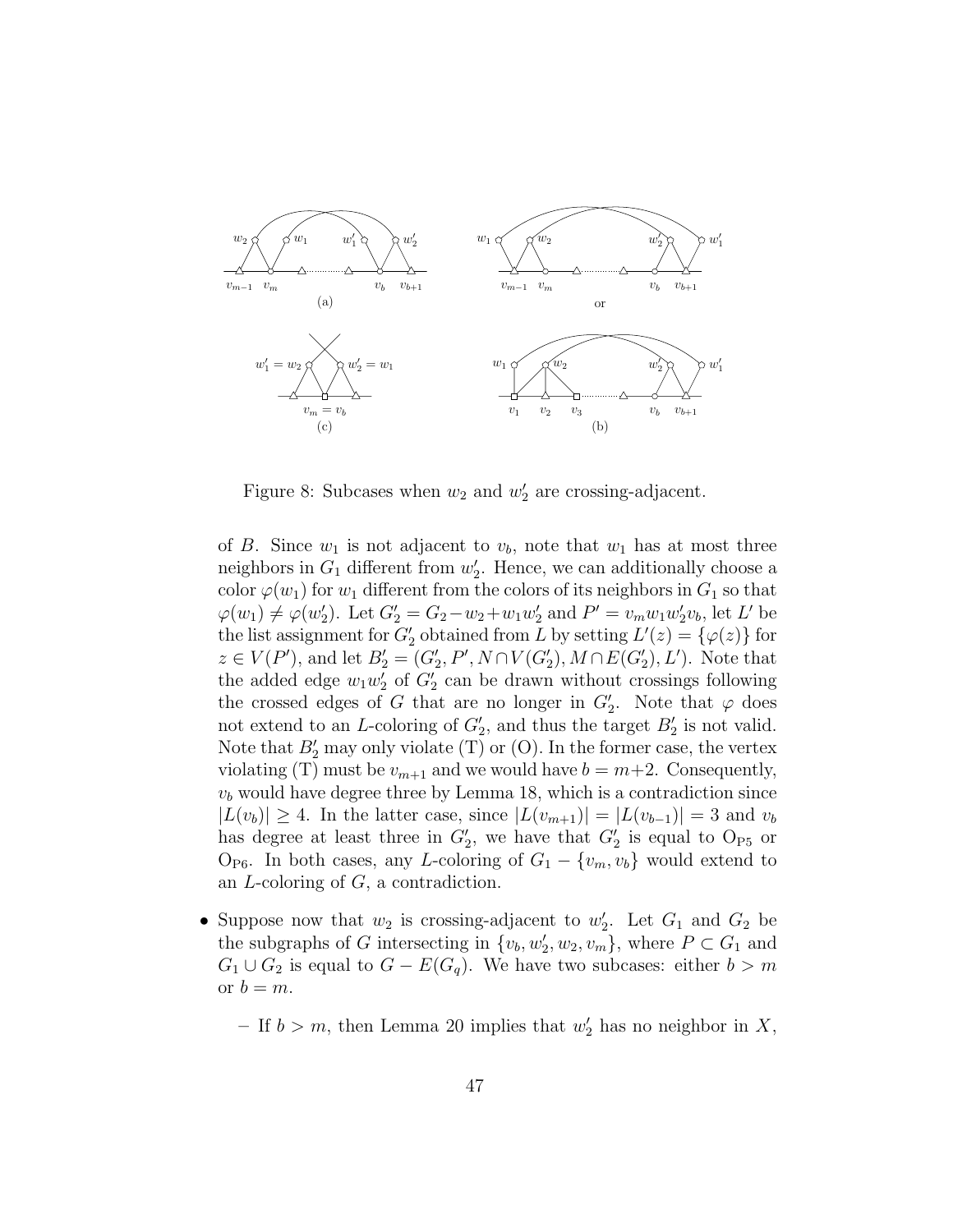and thus  $w_1 \neq w_2'$ . Symmetrically,  $w_1' \neq w_2$ . Since  $w_1$  is crossingadjacent to  $w_2$ , and  $w'_1$  is crossing-adjacent to  $w'_2$ , we conclude that the edges of  $G_q$  are  $w_1w_2'$  and  $w_1'w_2$ .

If  $w_1, w'_1 \notin V(G_1)$  (see Figure 8(a)), then  $w_1v_m, w'_1v_b \in E(G)$ . Let  $\varphi$  be an *L*-coloring of  $G_1 + \{w_1, w'_1, w_1w'_2, w'_1w_2, w_1w'_1\}$  which exists by the minimality of G, and note that  $\varphi$  does not extend to an L-coloring of  $G_2' = G_2 + w_1w_1'$ . Let  $P' = v_mw_1w_1'v_b$  and let  $L'$  be the list assignment for  $G'_2$  obtained from L by setting  $L'(z) = {\varphi(z)}$  for  $z \in V(P')$ . Observe that it is possible to choose  $\varphi$  so that  $B'_2 = (G'_2, P', N \cap V(G'_2), M \cap E(G'_2), L')$  is a counterexample contradicting the minimality of B (once the coloring of  $G_1 - \{v_m, v_b\}$  is fixed, we still have two possible choices for the colors of  $v_m$  and  $v_b$  and three possible choices for the colors of  $w_1$  and  $w'_1$ , which suffices to ensure that  $B'_2$  satisfies (T) and (O)). This is a contradiction. The case that  $w_1, w'_1 \in V(G_1)$  (see Figure 8(b)) is excluded similarly.

- If  $b = m$ , then let  $w_2z$  and  $w'_2z'$  be the edges of  $G_q$  (note that we have  $w_1 = w_2'$  and  $w_1' = w_2$ . Suppose that  $z, z' \in V(G_2)$ . Note that  $V(G_2) \neq \{z, z', w_2, w'_2, v_m\}$ , since otherwise z would have degree at most four and  $|L(z)| = 5$ . Therefore, the subgraph of G induced by  $V(G_1) \cup \{z, z'\}$  has an L-coloring  $\psi$  by the minimality of G. Let L' be the list assignment for  $G'_2 = G_2 - \{z, z'\}$  obtained from L by removing the colors of z and z' according to  $\psi$  from the lists of their neighbors and by setting  $L'(w_2) = \{\psi(w_2)\}, L'(v_m) =$  $\{\psi(v_m)\}\$ and  $L'(w_2') = \{\psi(w_2')\}.$  Note that  $(G_2', w_2v_mw_2', N \cap$  $V(G_2), \emptyset, L'$  satisfies (O) and (C) by the distance condition and (P) by the choice of  $\psi$ , and since G is not L-colorable, we conclude that  $B_2'$  violates (T). Therefore,  $G_2$  contains a vertex adjacent to  $w_2, w'_2, v_m, z$  and  $z'$ . This contradicts Lemma 9.

Therefore, we have  $z, z' \in V(G_1)$ , see Figure 8(c). By Lemma 18,  $deg(v_m) = 4$ . Let  $S_1 = L(v_2)$  if  $m = 3$  and  $S_1 = L(v_1) \setminus L(p_0)$ if  $m = 2$ . Note that  $S_1 \subset L(v_m)$ , as otherwise we consider the partial coloring  $\varphi$  with  $\varphi(v_{m-1}) \in S_1 \setminus L(v_m)$  and conclude that  $(G_{\varphi}, P, N, \emptyset, L_{\varphi})$  contradicts the minimality of G.

Suppose that there exists a color  $c \in L(w_2) \setminus L(v_m)$ , or that  $deg(v_{m-1}) = 3$  and there exists a color  $c \in L(w_2) \setminus S_1$ , such that this color  $c$  is distinct from the colors of the neighbors of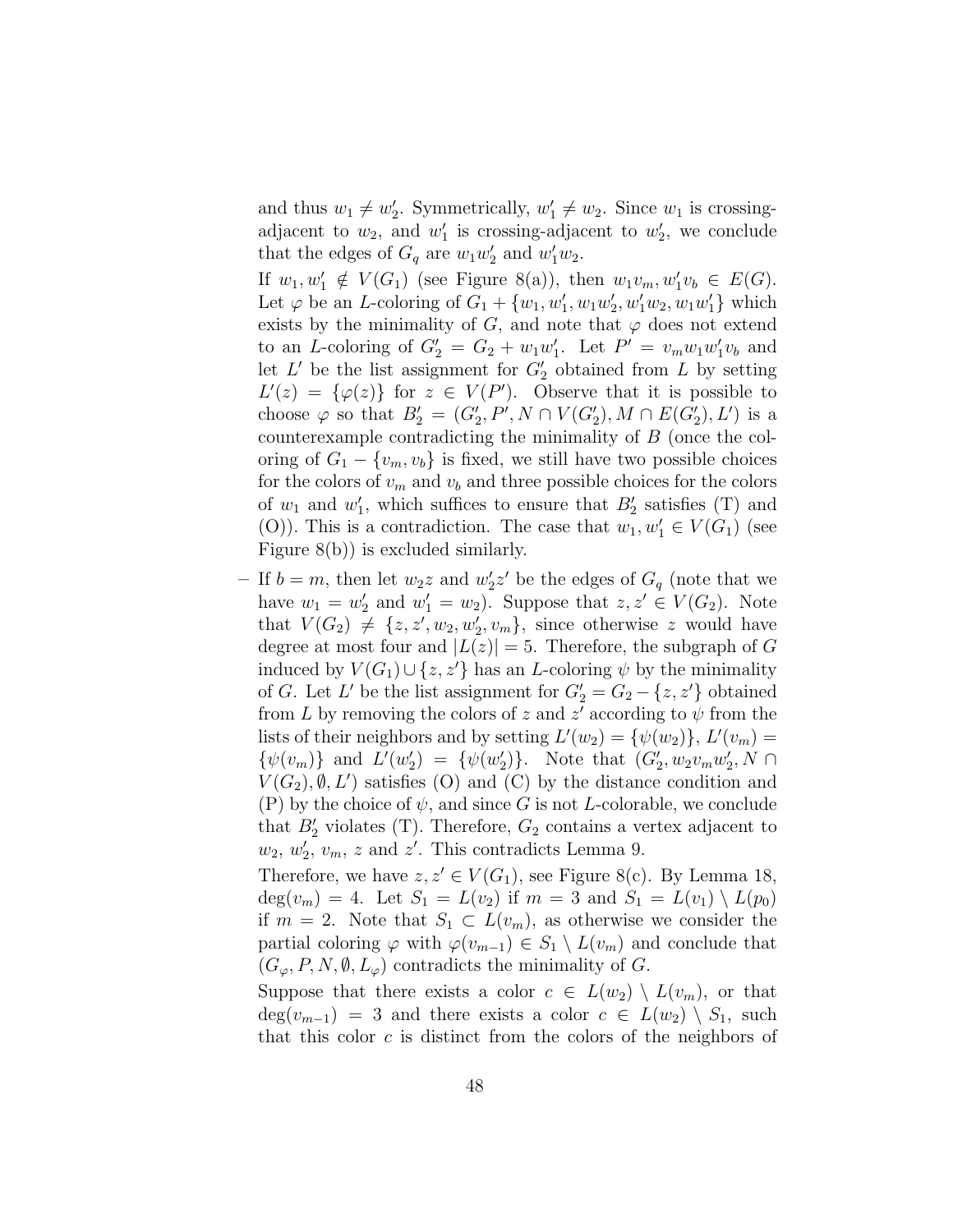

Figure 9: Subcase combining (A3) and (A5').

 $w_2$  in P. Let  $\varphi$  be the partial coloring with  $\varphi(w_2) = c$ , and let  $G' = G - \{w_2, v_m\}$  if  $\deg(v_{m-1}) > 3$  and  $G' = G - \{w_2, v_m, v_{m-1}\}$ if  $\deg(v_{m-1}) = 3$ . Note that G' is not  $L_{\varphi}$ -colorable, and that  $L_{\varphi}(v_{m-1}) = L(v_{m-1})$  if  $v_{m-1}$  belongs to  $V(G')$  since  $\varphi(w_2) \notin S_1$ . By the minimality of B, the target  $B' = (G', P, N \cup \{z\}, \emptyset, L_{\varphi})$  is not valid. This is only possible if  $B'$  violates  $(0)$ , and by Lemma 22 and the distance condition,  $G'$  contains  $O_{N2}$  or  $O_{N3}$ . However, then z is adjacent to two vertices of P and to  $z'$  and  $w'_2$ , and at least one of  $z'$  and  $w'_2$  has a list of size three according to  $L'$ , which is a contradiction since  $|L(z')| = |L(w'_2)| = 5$ .

We conclude that there exists no such color c. Since  $|L(v_m)| = 4$ and  $|L(w_2)| = 5$ , we conclude that  $w_2$  has a neighbor in P. By Lemma 20,  $w_2$  is not adjacent to  $p_2$ , and if it were adjacent to  $p_0$ , then we would have  $m = 2$ ,  $deg(v_1) = 3$  and there would exist a color  $c \in L(w_2) \setminus (S_1 \cup L(p_0) \cup L(p_1))$ . Therefore,  $w_2$  is adjacent to  $p_1$ . By symmetry,  $w_2'$  is adjacent to  $p_1$  as well. However, the edges  $w_2p_1$  and  $w_2'p_1$  are not crossed by Lemma 16, and thus the crossing is contained inside the 4-cycle  $v_m w_2 p_1 w_2'$ , contrary to Lemma 11.

We conclude that  $V(G_q) \cap V(F) \neq \emptyset$ . By Lemma 15,  $w_2 \notin V(F)$ . Let w be the vertex joined to  $w_2$  by a crossed edge, and let  $w_1w'$  be the other crossing edge. Since  $V(G_q) \cap X = \emptyset$ , by Lemmas 16 and 20 we have  $w \notin V(F)$ . Since  $|L(v_m)| \geq 4$ ,  $v_m$  has degree at least four; hence, we cannot have  $w_1 = v_{m+1}$ , and by Lemmas 15 and 16, we have  $w_1 \notin V(F) \setminus \{v_1\}$ . If  $w_1 \notin V(F)$  and  $x \in X$  is a neighbor of  $w_1$ , then the 2-chord  $xw_1w'$  separates P from either  $w_2$  or w, and neither  $w_2$  nor w belongs to F, contrary to Lemma 20. We conclude that  $w_1 = v_1$  and  $V(G_q) \cap V(F) = \{v_1\}$ , hence  $v_1 \notin X$  and X was chosen according to (X4a).

Since  $|V(G_q) \cap V(F)| = 1$ , B must satisfy  $(A3')$ ,  $(A5')$  or  $(A6')$ . If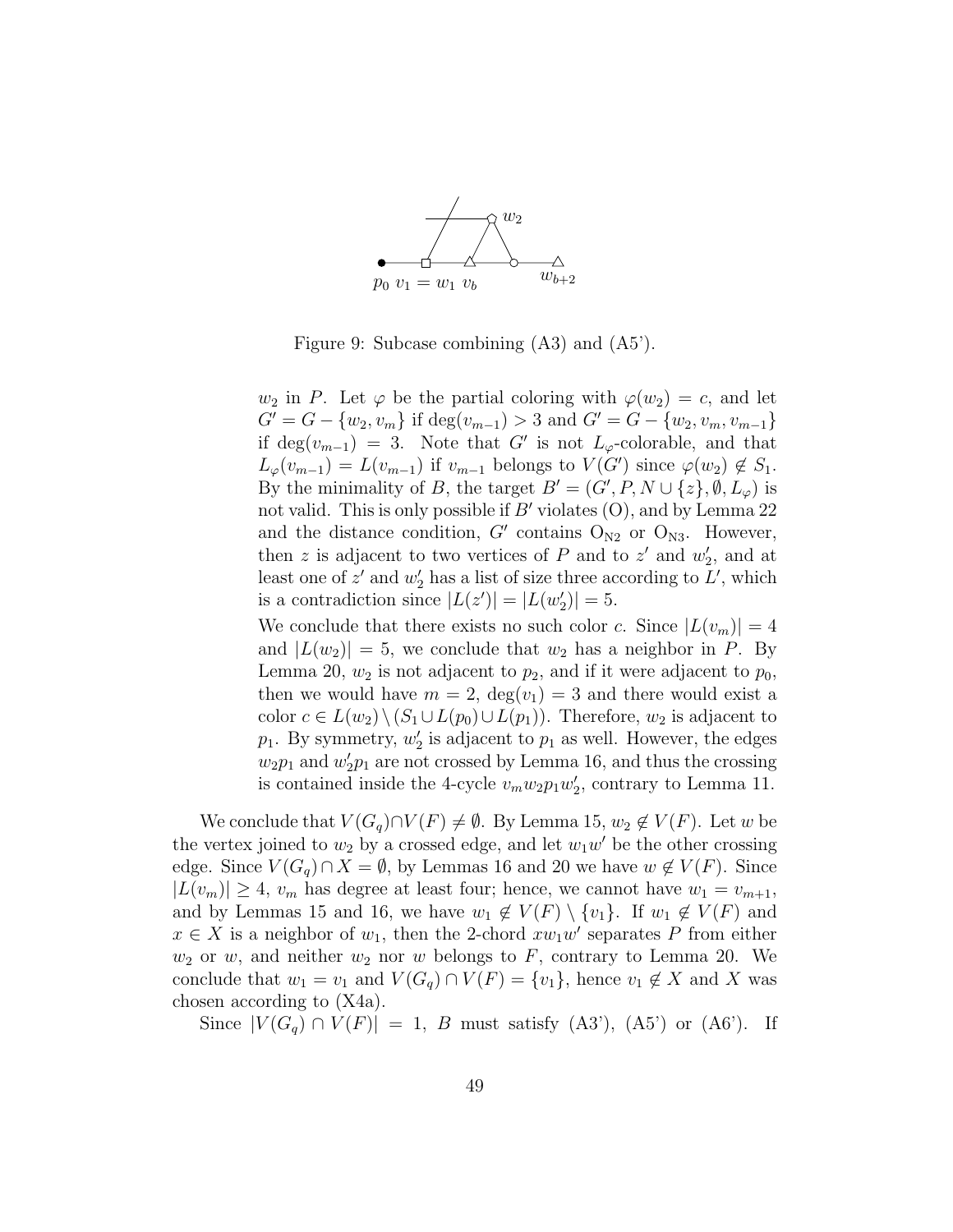B satisfied (A3'), the conclusions of the preceding paragraph would apply symmetrically and we would have  $v_1 = v_s$ , which is a contradiction. Similarly, X' cannot satisfy  $(AG')$ . The remaining possibility is that  $(AS')$  holds for X'. Then  $v_1 = v_{b-1}$  and  $v_b = v_2$ . The situation is shown in Figure 9. Since X was chosen according to (X4a), we have  $|L(v_b)| = |L(v_{b+2})| = 3$ ; in particular,  $s \geq 4$  and  $b \leq s - 2$ . This is only possible if X' has been chosen according to (X4), but then  $|L(v_b)| > 3$ . This is a contradiction, showing that B does not satisfy (A3). Symmetrically, B does not satisfy (A3). not satisfy (A3). Symmetrically, B does not satisfy (A3').

Next, we exclude the case that the crossing near  $P$  is incident with two vertices of F.

**Lemma 27.** With the notation  $(†)$ , let q denote the crossing contained in S.  $Then |V(G_q) \cap V(F)| = 1.$ 

*Proof.* Since B does not satisfy (A3), if  $|V(G_q) \cap V(F)| \neq 1$  then  $|V(G_q) \cap V(G)|$  $V(F)$  = 2 and B satisfies (A4) or (A5). Symmetrically, B satisfies (A4') or (A5'). By Lemmas 15 and 19,  $V(G_q) \cap V(F) = \{v_{m+1}, v_{m+2}\}\$  and  $v_{m+1}$ is crossing-adjacent to  $v_{m+2}$ . Let  $v_{m+1}w$  and  $v_{m+2}w'$  be the crossed edges. By symmetry, we can assume that  $|L(v_{m+1})| \geq |L(v_{m+2})|$ . By (C), either  $|L(v_{m+1})| \ge |L(v_{m+2})| \ge 4$  or  $|L(v_{m+1})| = 5$  and  $|L(v_{m+2})| = 3$ . Therefore, X was chosen according to the rules (X1) or (X3) and  $|L(v_m)| = 3$ .

If  $L(v_{m+2}) \neq L(v_{m+1})$ , then let c be a color in  $L(v_{m+1}) \setminus L(v_{m+2})$ . If  $v_{m+1}$ is not adjacent to  $v_{m+2}$ , then let c be an arbitrary color in  $L(v_{m+1})$ . In both cases, let us define a partial L-coloring  $\varphi$  as follows. Let  $\varphi(v_{m+1}) = c$ . If  $m = 1$ , then choose  $\varphi(v_1) \in L(v_1) \setminus L(p_0)$  distinct from c. If  $m = 2$  and  $v_1, v_2$ , and  $v_3$  have a common neighbor, then choose  $\varphi(v_1) \in L(v_1) \setminus L(p_0)$ so that  $|L_{\varphi}(v_2)| \geq 2$ . Otherwise, choose  $\varphi(v_m) \in L(v_m)$  distinct from c. Note that  $G_{\varphi} - v_m$  is not  $L_{\varphi}$ -colorable, and by the minimality of B, we conclude that  $B' = (G_{\varphi} - v_m, P, N \cup \{w\}, \emptyset, L_{\varphi})$  is not a valid target. This is only possible if B' violates (O). By Lemma 22, B' contains  $O_{N2}$  or  $O_{N3}$ . It follows that w is adjacent to  $p_1$  and to  $p_0$  or  $p_2$ . However, if w is adjacent to  $p_0$ , then by Lemma 20,  $v_{m+2}$  is incident with a chord of F, contradicting Lemma 15. If w is adjacent to  $p_2$ , then  $v_{m+2} = v_s$  by Lemma 20. This contradicts the assumption that B satisfies  $(A4')$  or  $(A5')$ . We conclude that  $L(v_{m+1}) = L(v_{m+2})$  (and in particular,  $|L(v_{m+1})| = |L(v_{m+2})| = 4$ by (A4) and (A5)), and  $v_{m+1}v_{m+2} \in E(G)$ . By the choice of X', we have  $|L(v_{m+3})| = 3.$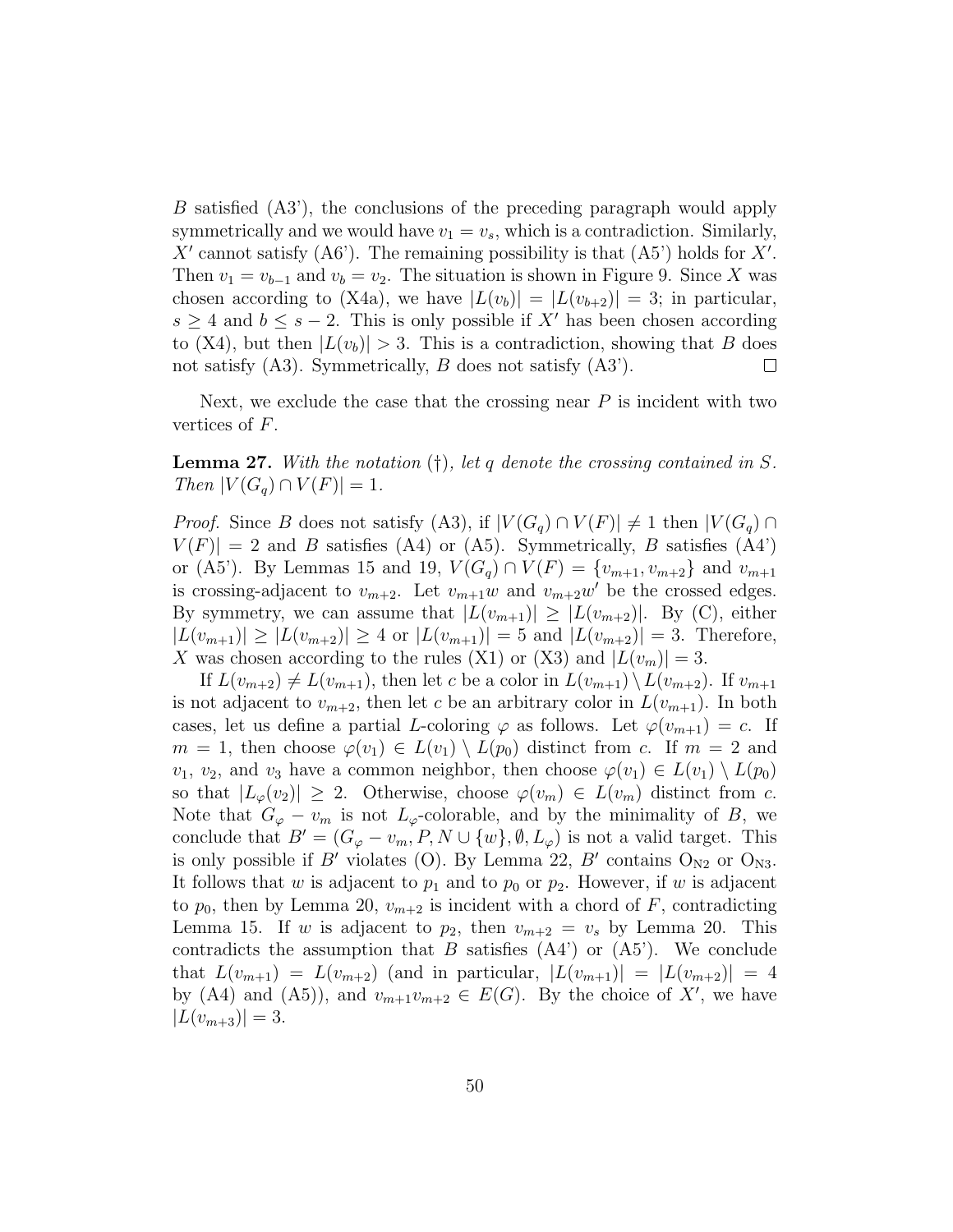Suppose now that  $w'v_m \in E(G)$ . Note that  $v_{m+1}$  has degree at least four, so it is adjacent to w'. Let  $S_1 = L(v_m)$  if  $m \neq 1$  and  $S_1 = L(v_m) \setminus L(p_0)$  if  $m = 1$ . Note that  $S_1 \subseteq L(v_{m+1})$ , as otherwise we can choose an *L*-coloring  $\varphi$  of  $v_m$  such that  $\varphi(v_m) \in S_1 \setminus L(v_{m+1}),$  and  $(G - \{v_m, v_{m+1}\}, P, N, \emptyset, L_\varphi)$ is a counterexample contradicting the minimality of B. Since  $L(v_{m+1}) =$  $L(v_{m+2})$ , we conclude that  $S_1 \subseteq L(v_{m+2})$ . Let G' be the graph obtained from  $G - v_{m+1}$  by identifying  $v_m$  with  $v_{m+2}$  to a new vertex z, and let L' be the list assignment obtained from L by setting  $L'(z) = L(v_m)$ . Let  $B' =$  $(G', P, N, \{zv_{m+3}\}, L')$ . Observe that every coloring of  $G'$  gives rise to an Lcoloring of G, and thus G' is not L'-colorable. Note that B' satisfies  $(0)$ , since B' contains neither  $O_{M1}$  nor  $O_{M2}$ , and the exclusion of other obstructions is obvious. It follows that  $B'$  is a counterexample contradicting the minimality of B. Therefore,  $w'v_m \notin E(G)$ , and by symmetry,  $wv_{m+3} \notin E(G)$ .

Let  $S_2 = L(v_{m+3})$  if  $m+3 \neq s$  and  $S_2 = L(v_{m+3}) \setminus L(p_2)$  if  $m+3 = s$ . Suppose now that there exists an L-coloring  $\varphi$  of  $v_{m+1}$  and  $v_{m+2}$  by distinct colors such that  $\varphi(v_{m+1}) \notin S_1$  and  $\varphi(v_{m+2}) \notin S_2$ . Let  $M' = \{ww'\}$  if  $ww' \in E(G)$ , and  $M' = \emptyset$  otherwise. By the minimality of B, we conclude that  $B' = (G_{\varphi}, P, N, M', L_{\varphi})$  is not a valid target. This is only possible if B' violates (O). By Lemma 22, B' contains  $O_{M1}$  (the other cases are easily excluded:  $O_{N2}$  and  $O_{N3}$  since no internal vertex gets a reduced list and  $O_{P3}$ since  $\ell(P) = 2$ ). But then w' is adjacent to  $p_0$ , and the 2-chord  $p_0w'v_{m+2}$ contradicts Lemma 20. Therefore, no such coloring  $\varphi$  exists. It follows that  $|S_1| = |S_2| = 3$  and  $S_1 \subseteq L(v_{m+1})$ . Since  $L(v_{m+1}) = L(v_{m+2})$ , we also have that  $S_1 = S_2$ . Since  $|S_1| = |S_2| = 3$ , claim Lemma 8(f) implies that  $m = 2$  and  $s = 6$ . Similarly, we conclude that  $L(v_1) = L(p_0) \cup L(v_2)$  and  $L(v_6) = L(p_2) \cup L(v_5)$ , as otherwise we can color and remove  $v_1$  or  $v_6$ .

Let us now consider the case that  $v_2$ ,  $v_3$  and  $w'$  have no common neighbor. If  $v_1$ ,  $v_2$  and  $v_3$  have no common neighbor, then let  $\varphi$  be an *L*-coloring of  $v_2$ ,  $v_3$  and  $v_4$  such that  $\varphi(v_4) \notin L(v_5)$ . Otherwise, let  $\varphi$  be an *L*-coloring of  $v_1$ ,  $v_3$  and  $v_4$  such that  $\varphi(v_4) \notin L(v_5)$  and  $\varphi(v_1) = \varphi(v_3)$ . In the former case, let  $G' = G_{\varphi}$ , in the latter case let  $G' = G_{\varphi} - v_2$ . Let  $M' = \{ww'\}$ if  $ww' \in E(G)$ , and  $M' = \emptyset$  otherwise. Note that  $B' = (G', P, N, M', L_{\varphi})$ satisfies (O) by Lemma 22, since  $w'$  cannot be adjacent to  $p_0$ . We conclude that  $B'$  is a counterexample contradicting the minimality of  $B$ . Therefore,  $v_2$ ,  $v_3$  and  $w'$  have a common neighbor  $x'$ , and by symmetry,  $v_4$ ,  $v_5$  and  $w$ have a common neighbor  $x$  (see Figure 10).

By Lemma 20, we have  $x \neq x'$  and x is adjacent neither to  $p_0$  nor to  $p_2$ . Furthermore, if  $xp_1 \in E(G)$ , then consider the cycle  $K = p_1p_2v_6v_5x$ . Since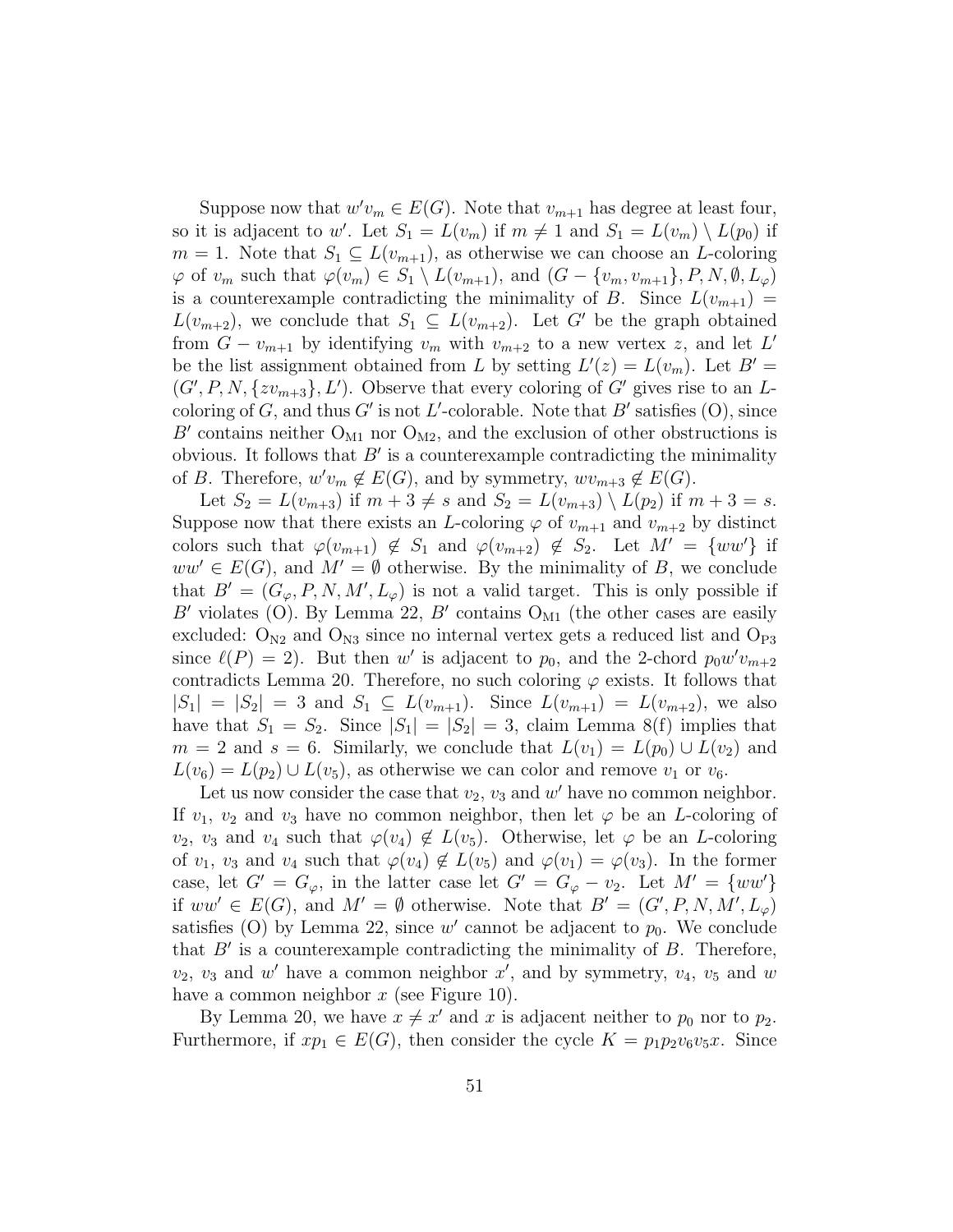

Figure 10: A subcase in the proof when  $|V(G_q) \cap V(F)| = 2$ . The dotted edges may or may not be present.

 $v_6$  has degree at least four, we conclude by Lemma 12 that K has two chords incident with  $v_6$ . However, that contradicts Lemma 15. Therefore, x (and symmetrically  $x'$ ) has no neighbor in P. By Lemma 20, neither w nor w' is adjacent to  $p_0$  or  $p_2$ . Lemmas 9 and 11 imply that  $x'w, xw', xx' \notin E(G)$ . Since both  $w$  and  $w'$  have degree at least 5, we conclude that each of them is adjacent either to  $p_1$  or to a vertex not shown in Figure 10. Suppose that  $w'p_1 \notin E(G)$ . Then let  $\varphi$  be an *L*-coloring of x and w' such that  $\varphi(x), \varphi(w') \notin$  $L(v_4)$  (note that these colors do not belong to the lists of  $v_2$ ,  $v_3$  and  $v_5$ , as well as to  $L(v_1) \setminus L(p_0)$  and  $L(v_6) \setminus L(p_2)$ ). Let  $G' = G - \{x, w', v_3, v_4\}$  if  $deg(w) > 5$  and  $G' = G - \{x, w', v_3, v_4, w\}$  if  $deg(w) = 5$ . Note that G' is not  $L_{\varphi}$ -colorable since any  $L_{\varphi}$ -coloring of G' extends to G. Furthermore, the only possible vertices with list of size three in  $G'$  are  $v_2$ ,  $v_5$ , w and a common neighbor  $u$  of  $x$  and  $w'$  distinct from  $w$  and  $v_4$ , if such a vertex exists. By Lemma 11, if u exists, then  $deg(w) = 5$  and  $w \notin V(G')$ . Furthermore, by Lemma 11, u and w are not adjacent to  $v_2$  and  $v_5$ . Therefore,  $(G', P, N, \emptyset, L_{\varphi})$ is a counterexample contradicting the minimality of B.

We conclude that  $w'p_1 \in E(G)$ . Let  $G_1$  and  $G_2$  be the  $p_1w'v_4$ -components of G, where  $G_1$  contains  $p_0$ . Consider an L-coloring  $\varphi$  of  $G_2$ . Note that  $v_3$ has only two neighbors in  $G_2 - w'$ , and thus  $\varphi$  can be extended to  $v_3$  in such a way that  $\varphi(v_3) \neq \varphi(w')$ . Let  $G' = G_1 - v_4 + w'v_3$ ,  $P' = p_0p_1w'v_3$  and let L' be the list assignment obtained from L by setting  $L'(z) = {\varphi(z)}$  for  $z \in V(P')$ . By the minimality of B, we conclude that  $B' = (G', P', N, \emptyset, L')$ is not a valid target. This is only possible if  $B'$  violates (O). Observe that only  $v_1$  and  $v_2$  and vertices in N have list of size at most four in  $B'$  and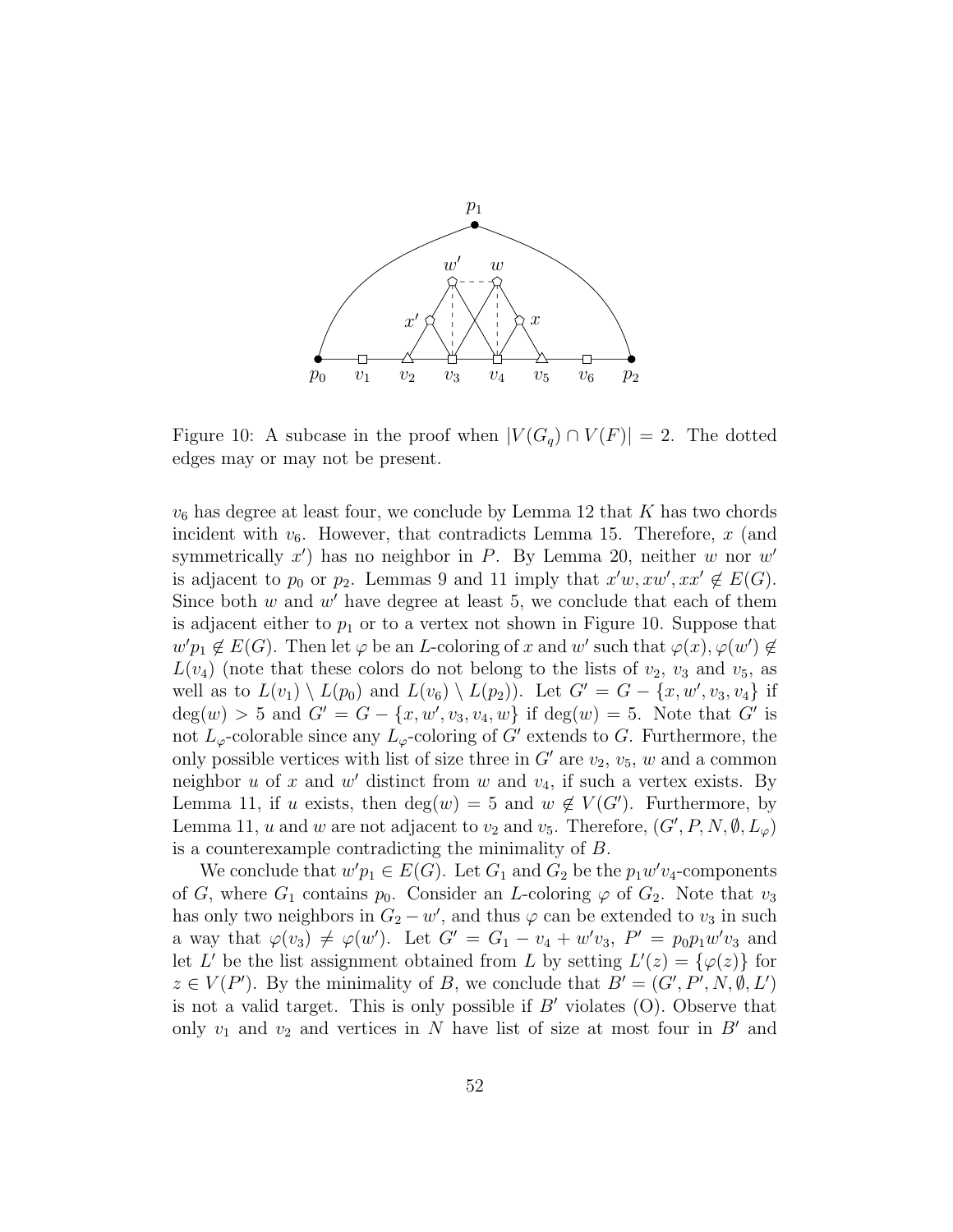that  $x'$  is a common neighbor of  $v_3$  and  $w'$ . Therefore,  $x'$  is a vertex in the corresponding obstruction  $K$ , and  $v_2$  is a vertex in  $K$  with list of size 3. It follows that K is equal to O<sub>P4</sub> or O<sub>P6</sub>. However, then  $v_1p_1 \in E(G)$  or  $v_2p_0 \in E(G)$ , contradicting Lemma 15.  $v_2p_0 \in E(G)$ , contradicting Lemma 15.

We are now ready to finish the proof of the main theorem.

Proof of Theorem 7. We proceed by contradiction; if Theorem 7 is false, then there exists a counterexample, and we can choose  $B$  as a minimal counterexample. With the notation (†), note that S is a crossing by Lemma 25. Let q be the crossing contained in S. By Lemma 27, we have  $|V(G_q) \cap V(F)| = 1$ , and thus B satisfies (A5) or (A6), and (A5') or (A6'). Since  $s \geq 3$ , we can by symmetry assume that  $B$  satisfies  $(A5')$ .

Suppose first that B satisfies (A6), and thus  $b = 2$ . Let z be the neighbor of  $v_1$  along the crossed edge. Since  $v_1 \notin X$ , the inspection of possible cases for X and X' shows that we have  $|L(v_2)| = 3$ ,  $X' = \{v_2\}$ , and  $s = 3$ . If  $v_1$ ,  $v_2$  and  $v_3$  have no common neighbor, then consider any L-coloring  $\varphi$  of  $v_1$ and  $v_2$  such that  $\varphi(v_1) \notin L(p_0)$ , and observe that  $(G_{\varphi}, P, N \cup \{z\}, \emptyset, L_{\varphi})$  is a counterexample contradicting the minimality of  $B$  (since  $v_1, v_2, v_3$  do not have a common neighbor, we do not get adjacent vertices with lists of size 3, and (O) is satisfied since z is not adjacent to  $p_0$  and  $p_2$  by Lemmas 20 and 16).

Hence, we can assume that  $v_1$ ,  $v_2$  and  $v_3$  have a common neighbor  $w$ , and thus deg(v<sub>2</sub>) = 3. Similarly, we conclude that  $L(v_1) = L(p_0) \cup L(v_2)$  (if not, we color  $v_1$  with a color in  $L(v_1) \setminus (L(p_0) \cup L(v_2))$  and then consider  $G' = G - \{v_1, v_2\}$  and that  $L(v_3) = L(p_2) \cup L(v_2)$  (if not, we can color  $v_3$  by a color in  $L(v_3) \setminus (L(p_2) \cup L(v_2))$  and then consider  $G' = G - \{v_2, v_3\}$ . By Lemmas 11, 16 and 20, w has no neighbor in P. Let  $u$  be the vertex adjacent to w by the crossed edge, let  $\varphi$  be an L-coloring of w such that  $\varphi(w) \notin L(v_2)$ and let  $G' = G - \{v_2, w\}$ . Note that  $B' = (G', P, N \cup \{u\}, \emptyset, L_{\varphi})$  satisfies  $(O)$ , since it contains no vertex with list of size three. Thus,  $B'$  is a counterexample to Theorem 7 contradicting the minimality of  $G$ , which implies that  $B$  does not satisfy (A6).

Therefore, B satisfies both (A5) and (A5), and we have  $b = m + 2$ . Moreover, Lemma 11 implies that the neighbors w and w' of  $v_m$  and  $v_b$ in  $V(G_q) \setminus \{v_{m+1}\}\$ are distinct. Let y be the vertex joined to  $v_{m+1}$  by a crossed edge. If  $|L(v_{m+1})| \neq 3$ , then both X and X' are chosen by cases  $(X1)$  or  $(X3)$  and  $|L(v_m)| = |L(v_{m+2})| = 3$ . The condition  $(A5)$  implies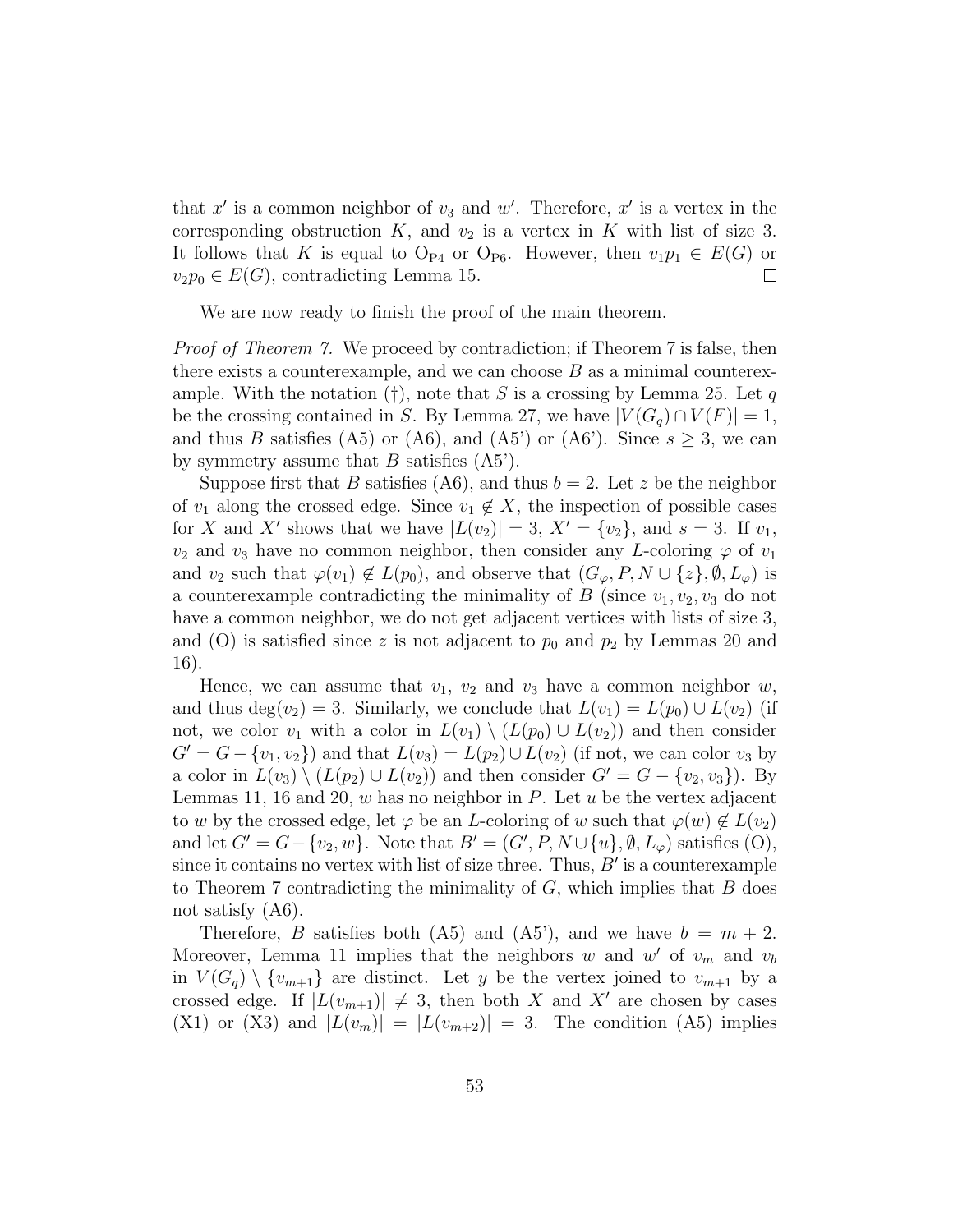$|L(v_{m+1})| = 4$ . However, in that case we have  $|L(v_{m+2})| \neq 3$  both in (X1) and (X3), which is a contradiction. Therefore,  $|L(v_{m+1})| = 3$ . Consequently, X and X' were chosen by (X2) or (X4) and we have  $|L(v_m)|, |L(v_{m+2})| \geq 4$ and  $|L(v_{m-1})| = |L(v_{m+3})| = 3$ . Since  $\deg(v_m) \geq 4$ , Lemmas 18 and 20 imply that w has no neighbor in F other than  $p_1$ ,  $v_m$  and  $v_{m+1}$ , and by symmetry, the only possible neighbors of w' in F are  $p_1$ ,  $v_{m+1}$  and  $v_{m+2}$ .

Let  $S_1 = L(v_{m-1})$  if  $m = 3$  and  $S_1 = L(v_{m-1}) \setminus L(p_0)$  if  $m = 2$ . Let  $S_2 = L(v_{b+1})$  if  $b = s-2$  and  $S_2 = L(v_{b+1}) \setminus L(p_2)$  if  $b = s-1$ . By symmetry, we can assume that if  $m = 2$ , then  $b = s - 1$ . Let S be the set of colors  $c \in L(v_{m+1})$  such that either

(a)  $L(v_{m+2}) = S_2 \cup \{c\}$ , or

(b) 
$$
|L(v_m)| = 4, c \notin S_1
$$
 and  $S_1 \cup \{c\} \subseteq L(v_m)$ .

If  $m = 2$ , then we have  $b = s - 1$ ,  $|S_1| = |S_2| = 2$ , there are at most two colors with the property (b) and no colors with the property (a). If  $m = 3$ , then  $|S_1| = 3$  and  $|S_2| \leq 3$ , there is at most one color with the property (b) and at most one color with the property (a). It follows that  $|S| \leq 2$ . Let  $\varphi$  be an *L*-coloring of  $v_{m-1}$ ,  $v_{m+1}$  and  $v_{m+2}$  chosen so that  $\varphi(v_{m+2}) \notin S_2$ ,  $\varphi(v_{m+1}) \notin S, \varphi(v_{m-1}) \in S_1 \text{ and } |L(v_m) \setminus {\varphi(v_{m-1}), \varphi(v_{m+1})}| \geq 3.$  Note that the choices for  $\varphi(v_{m+2})$  and  $\varphi(v_{m-1})$  are possible, since  $\varphi(v_{m+1})$  does not satisfy (a) and (b), respectively.

Consider  $G' = G - \{v_{m-1}, v_{m+1}, v_{m+2}\}\$  with the list assignment  $L_{\varphi}$ . By Lemma 20,  $v_{m-1}$  has no common neighbor with  $v_{m+1}$  other than  $v_m$ , and  $v_{m-1}$  has no common neighbor with  $v_{m+2}$ , and the only common neighbor of  $v_{m+1}$  and  $v_{m+2}$  is w'. Therefore, the only vertices with list of size three are  $v_1$  if  $m=3, v_m, v_{m+3}$  and w'. Since w' is not adjacent to  $v_{m+3}$ , we conclude that  $B' = (G', P, N \cup \{y\}, \emptyset, L_{\varphi})$  satisfies (M). Furthermore, y is adjacent neither to  $p_0$  nor to  $p_2$  by Lemma 20, hence B' satisfies (O) by Lemma 22. Therefore,  $B'$  is a counterexample contradicting the minimality of  $B$ .

This shows that there exists no minimal counterexample, and thus Theorem 7 holds.  $\Box$ 

### 5 Acknowledgments

We would like to thank Riste Skrekovski for hosting us during our stay in Ljubljana where this paper originated and for stimulating discussions of the